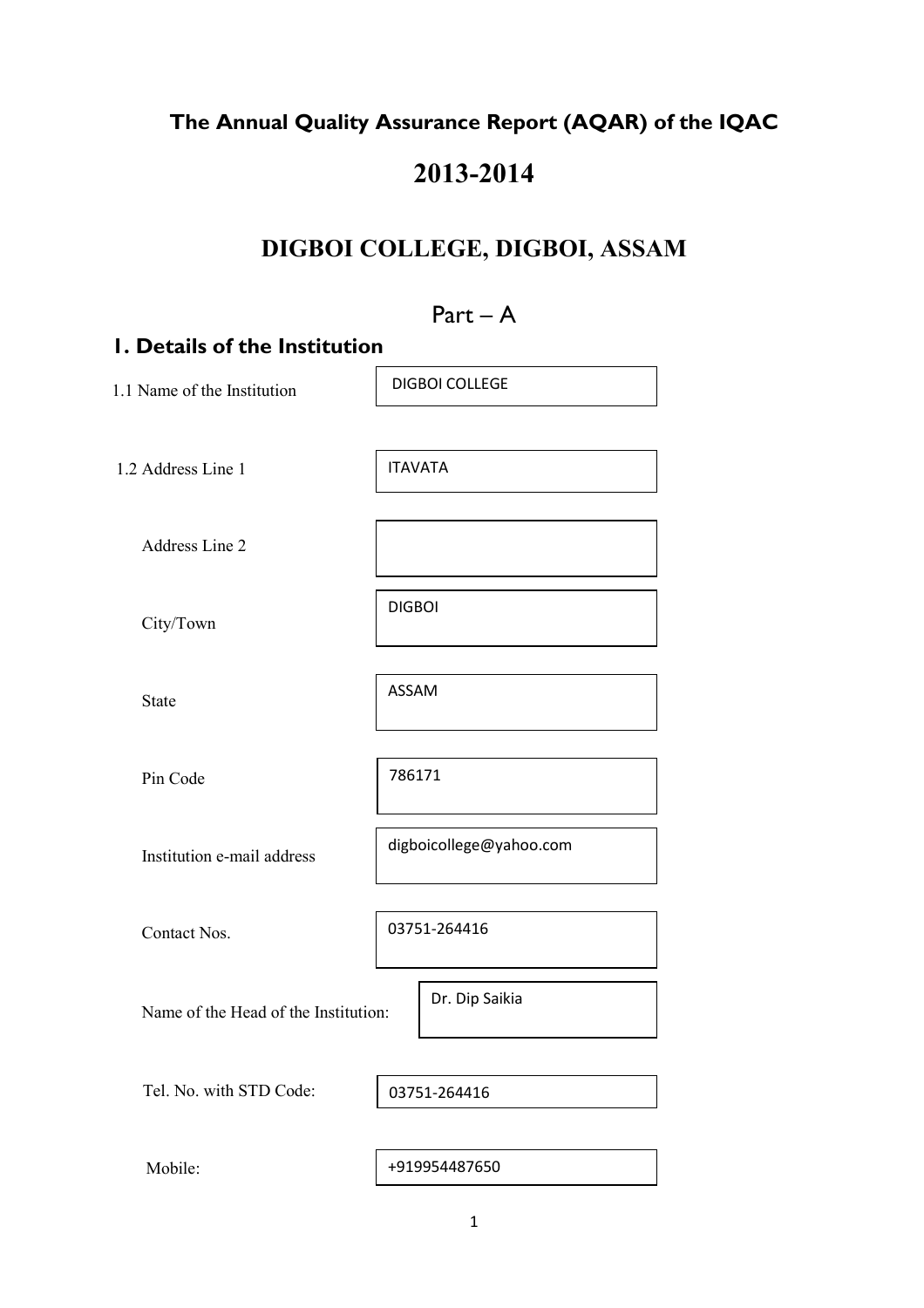| Name of the IQAC Co-ordinator:            | Mr. Golap Kalita              |
|-------------------------------------------|-------------------------------|
| Mobile:                                   | +919435003535                 |
| IQAC e-mail address:                      | digboicollege@yahoo.com       |
| 1.3 NAAC Track ID (For ex. MHCOGN 18879): | <b>NA</b>                     |
| 1.4 NAAC Executive Committee No. & Date:  | EC/32/A&A/067 dated 14-5-2004 |
|                                           |                               |

1.5 Website address:

www.digboicollege.com

Web-link of the AQAR:

http://digboicollege.com/AQAR2012-13.pdf

1.6 Accreditation Details

| Sl. No. | <b>CGPA</b><br>Grade<br>Cycle |    | Year of | Validity      |         |
|---------|-------------------------------|----|---------|---------------|---------|
|         |                               |    |         | Accreditation | Period  |
|         | $1st$ Cycle                   | B+ | 78.60   | 2004          | 5 years |
|         | $2nd$ Cycle                   |    |         |               |         |
|         | $3rd$ Cycle                   |    |         |               |         |
|         | $4th$ Cycle                   |    |         |               |         |

1.7 Date of Establishment of IQAC: DD/MM/YYYY

27/07/2005

1.8 AQAR for the year (for example 2010-11)

| 2013-14 |  |
|---------|--|
|---------|--|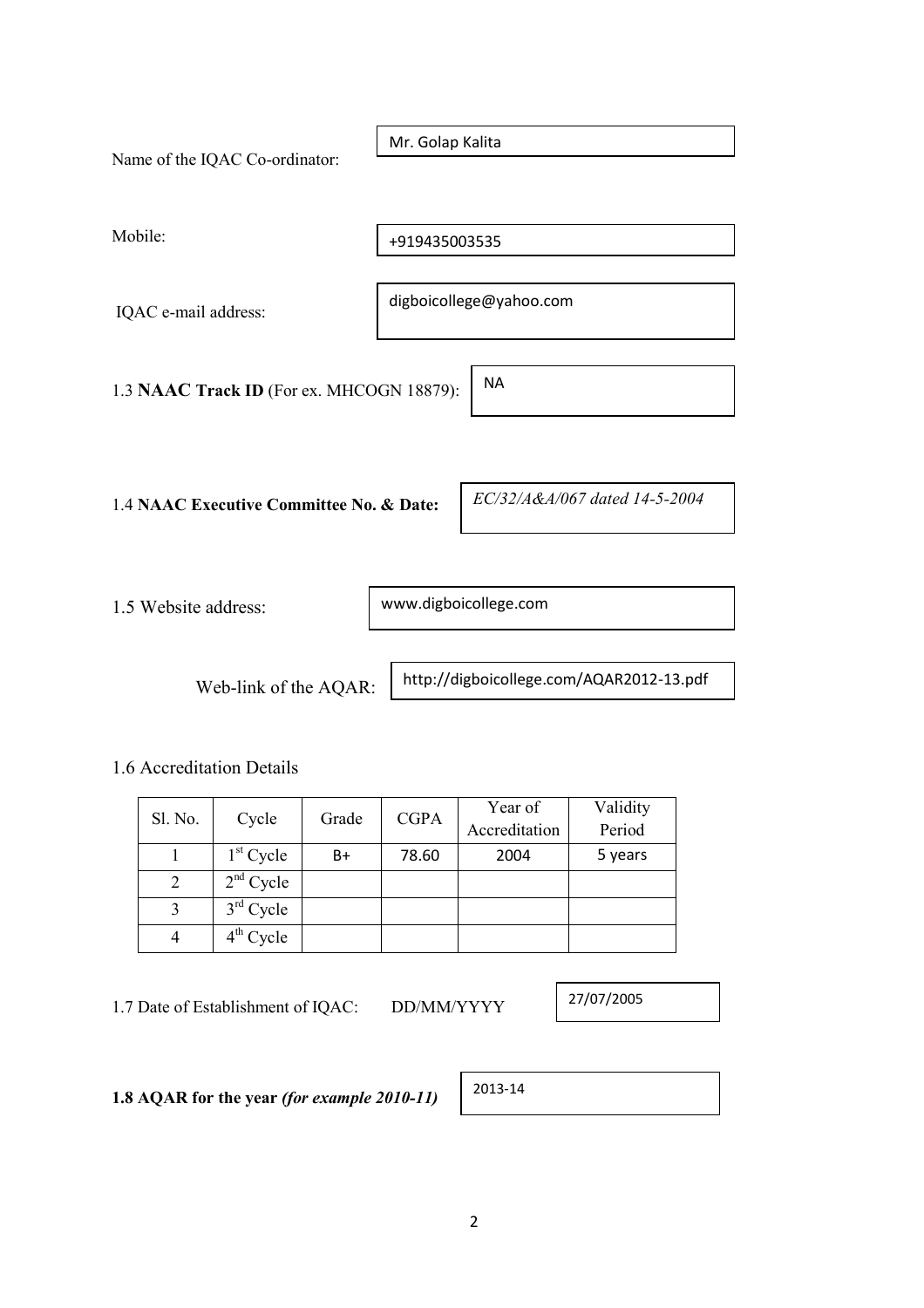1.9 Details of the previous year's AQAR submitted to NAAC after the latest Assessment and Accreditation by NAAC ((for example AQAR 2010-11submitted to NAAC on 12-10-2011)

- i. AQAR 2009-2010 submitted to NAAC on 27.3.2014
- ii. AQAR 2010-2011 submitted to NAAC on 23.05.2014
- iii. AQAR 2011-2012 submitted to NAAC on 23.05.2014
- iv. AQAR 2012-2013 submitted to NAAC on 23.05.2014

1.10 Institutional Status

| University                                                                         | Central<br>Deemed<br><b>State</b><br>Private<br>√                                                                                                                                                                                                                               |
|------------------------------------------------------------------------------------|---------------------------------------------------------------------------------------------------------------------------------------------------------------------------------------------------------------------------------------------------------------------------------|
| <b>Affiliated College</b>                                                          | N <sub>0</sub><br>Yes<br>$\sqrt{}$                                                                                                                                                                                                                                              |
| <b>Constituent College</b>                                                         | Yes<br>N <sub>0</sub><br>√                                                                                                                                                                                                                                                      |
| Autonomous college of UGC                                                          | Yes<br>No<br>√                                                                                                                                                                                                                                                                  |
| Regulatory Agency approved Institution                                             | Yes<br>N <sub>0</sub><br>$\sqrt{}$                                                                                                                                                                                                                                              |
| (eg. AICTE, BCI, MCI, PCI, NCI)                                                    |                                                                                                                                                                                                                                                                                 |
| Type of Institution<br>Co-education                                                | Men<br>Women<br>$\sqrt{ }$                                                                                                                                                                                                                                                      |
| Urban                                                                              | Rural<br>Tribal<br>√                                                                                                                                                                                                                                                            |
| <b>Financial Status</b><br>Grant-in-aid                                            | UGC 2(f)<br>UGC 12B<br>√√<br>$\sqrt{}$                                                                                                                                                                                                                                          |
|                                                                                    | Grant-in-aid + Self Financing<br><b>Totally Self-financing</b>                                                                                                                                                                                                                  |
| 1.11 Type of Faculty/Programme                                                     |                                                                                                                                                                                                                                                                                 |
| Science<br>Arts<br>√                                                               | Commerce<br>PEI (Phys Edu)<br>Law<br>J                                                                                                                                                                                                                                          |
| TEI (Edu)<br>Engineering                                                           | Health Science<br>Management                                                                                                                                                                                                                                                    |
| Others (Specify)                                                                   |                                                                                                                                                                                                                                                                                 |
| Course (UGC sponsored)<br>Assamese and Mathematics.<br>CoC in Communication Skill. | CoC in Bio-informatics, Sericulture and Data Care Management, BPP and BA<br>courses under KKHSOU, Guwahati, Assam; Human Rights Education Certificate<br>PG (under distance education) courses in English, Education, Economics,<br>Diploma course in "Wild Life Conservation". |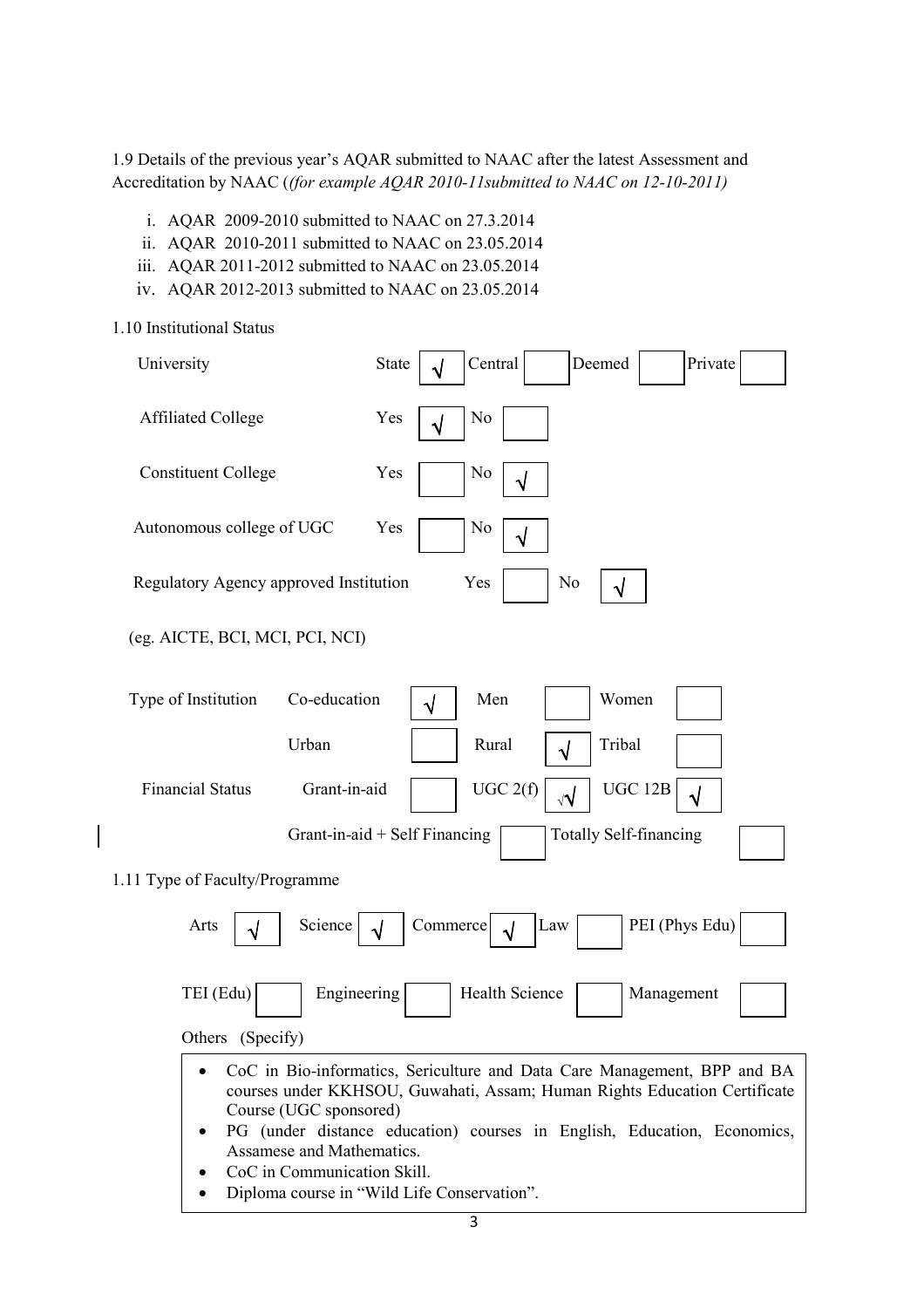1.12 Name of the Affiliating University (for the Colleges)

Dibrugarh University, Dibrugarh, Assam

1.13 Special status conferred by Central/ State Government-- UGC/CSIR/DST/DBT/ICMR etc



## 2. IQAC Composition and Activities

2.8 No. of other External Experts

| 2.1 No. of Teachers                       | 06 |
|-------------------------------------------|----|
| 2.2 No. of Administrative/Technical staff | 03 |
| 2.3 No. of students                       | 01 |
| 2.4 No. of Management representatives     | 01 |
| 2.5 No. of Alumni                         | 01 |
| 2.6 No. of any other stakeholder and      |    |
|                                           | 01 |
| community representatives                 |    |
| 2.7 No. of Employers/ Industrialists      | 01 |
|                                           |    |
| 2.8 No of other External Experts          | 01 |

4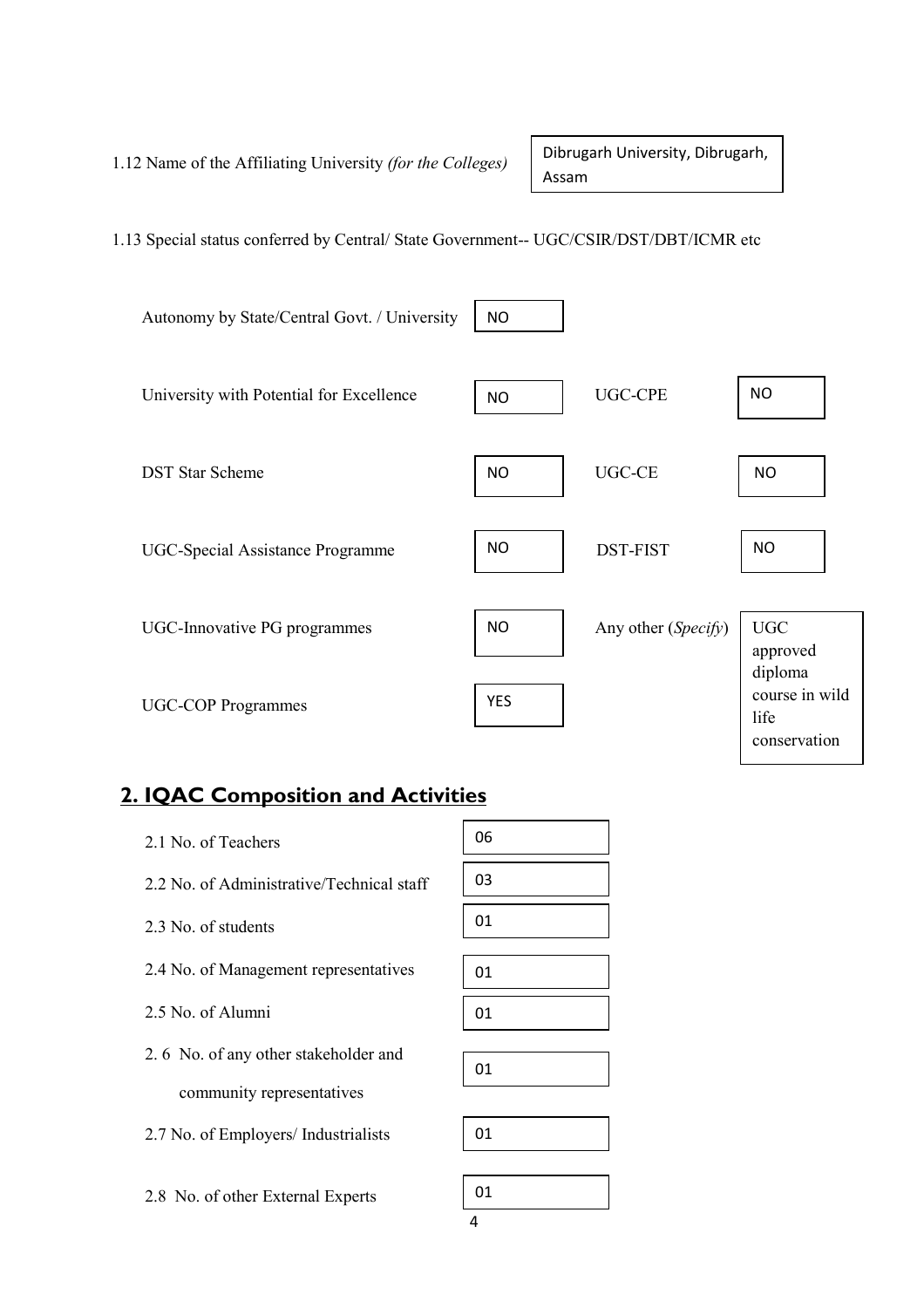

2.13 Seminars and Conferences (only quality related)

(i) No. of Seminars/Conferences/ Workshops/Symposia organized by the IQAC

| Total Nos.  | 24  | International                                                                  | $\overline{0}$ | National | 01 | State | $\overline{0}$ | Institution Level                                                      | 22 |
|-------------|-----|--------------------------------------------------------------------------------|----------------|----------|----|-------|----------------|------------------------------------------------------------------------|----|
| (ii) Themes | 11) | <b>Bioinformatics</b><br>iii) Departmental seminars based on course curriculum |                |          |    |       |                | National seminar on 'Recent Trends in Mathematics and its applications |    |

### 2.14 Significant Activities and contributions made by IQAC

The IQAC had taken significant steps towards quality enhancement and development of the college.

- The college introduced COC in communication skill, diploma course in wild life conservation, rural development as subject, diploma in elementary education (DElEd) for teachers appointed through TET.
- For enhancement of ICT, the college implemented for on-line results of internal examination, free internet access to students and all departments. Purchased fax machines and scanners for the office. Purchased 19 computer sets for internet browsing centre and office.
- The new library was inaugurated and provided open access to students and staffs.
- Organized coaching classes for entry into services of banking and allied services.
- Organized national seminars on Mathematics and workshop in Zoology, Economics, Education and Political Science.
- A good number of faculty members were encouraged to participate in refresher/ orientation and short term courses. Also encouraged them to attend or present papers in State/ National/ International level seminars. Felicitated the teachers obtaining Ph. D. degree and availing international linkages.
- Organized some extension programmes as Institutional Social Responsibility to neighborhood areas.
- The library was enriched with 986 books, 570 journals and 12 magazines.
- A few new awards were introduced to encourage the meritorious students. Prize money and certificates were also awarded to them.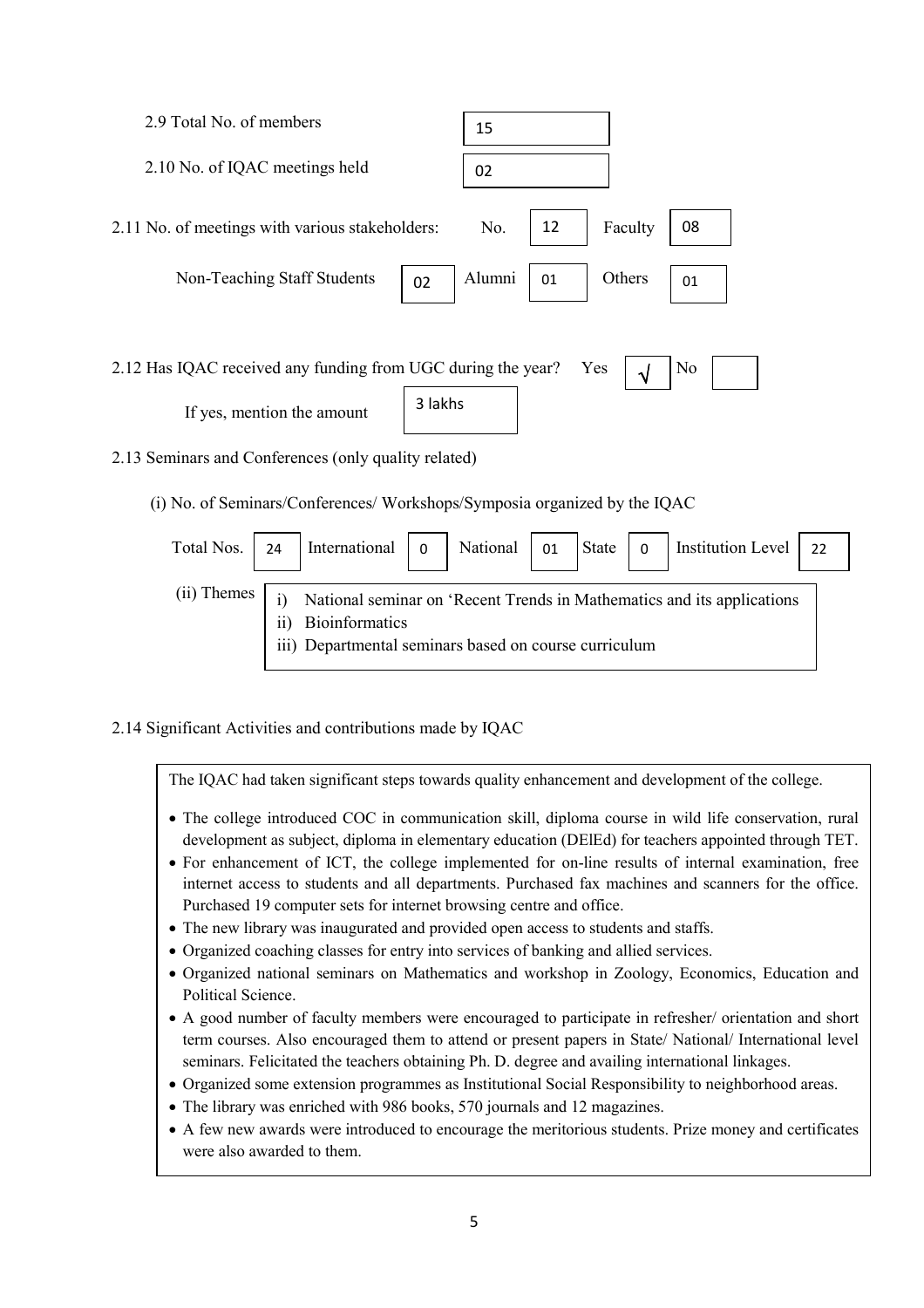## 2.15 Plan of Action by IQAC/Outcome

The plan of action chalked out by the IQAC in the beginning of the year towards quality

Enhancement and the outcome achieved by the end of the year \*

| <b>Plan of Action</b>                                                                   | <b>Achievements</b>                                                                                                                                                                                                                                                                                                                                                                                                                                                                                                                                                                                                                                                                                                                                                                                                       |
|-----------------------------------------------------------------------------------------|---------------------------------------------------------------------------------------------------------------------------------------------------------------------------------------------------------------------------------------------------------------------------------------------------------------------------------------------------------------------------------------------------------------------------------------------------------------------------------------------------------------------------------------------------------------------------------------------------------------------------------------------------------------------------------------------------------------------------------------------------------------------------------------------------------------------------|
| New addition to course curriculum                                                       | The college introduced in this session<br>COC in communication skills and designed the syllabus.<br>Diploma course in wildlife conservation.<br>Rural development as a subject.<br>Major in electronics subject<br>Diploma in elementary education (D.El.Ed) for the teachers<br>appointed by government of Assam through Teacher<br>Eligibility Test (TET).                                                                                                                                                                                                                                                                                                                                                                                                                                                              |
| Technology upgradation                                                                  | The college already had implemented for online results of<br>the internal examination.<br>Data management through SOUL software completed in the<br>library.<br>Internet free access provided for the students, the hubs was<br>installed in the library.<br>Internet facility was provided to all the departments.<br>Purchased one advance litho machine (Copy printer), data<br>card 800 (for I/Card printing) for office, 3 audio track sets<br>for class rooms; scanner, fax machines (Canon) for office;<br>digital balance, pH meter, conductivity bridge for Chemistry<br>department.<br>Replaced the thumb impression biometric machine by a face<br>detector one.<br>19 sets of computers were purchased for the browsing<br>centre, computer laboratory and office etc.<br>Purchased 4 LCD projectors for ICT. |
| To patronise the faculties for<br>enhancing International linkage<br>and collaboration. | The college has been always patronising the faculties for<br>enhancement of National/ International linkages<br>and<br>collaboration programmes. Consequent upon this Dr. Dip<br>Saikia, principal visited South Korea, Dr. Jibon Changmai to<br>Japan, Dr. Jayanta Handique to London, Dr. Jatindra Lahkar<br>to Thailand and Dr. Chandan Siam visited to Singapore and<br>all of them presented papers in the conferences.<br>Moreover, the faculty members R.R.Tariang and Gauri<br>Buragohain had collaborative work with 'Aranyak' an NGO.                                                                                                                                                                                                                                                                           |
| Research Development Work                                                               | Dr. Dip Saikia, Principal, Dr. Kanchan Konwar (Physics<br>Dept.), Dr. Mamoni Sarmah (Economics Dept.) were<br>awarded major projects.<br>Details of research papers published:<br>International (Peer reviewed) $-01$<br>International (non peer reviewed) $-02$<br>National (Peer reviewed) $-04$<br>National (non Peer reviewed) $-01$<br>Conference Volume - 01                                                                                                                                                                                                                                                                                                                                                                                                                                                        |
| Faculty development                                                                     | Details of faculty participation in Seminar/Symposia etc.:                                                                                                                                                                                                                                                                                                                                                                                                                                                                                                                                                                                                                                                                                                                                                                |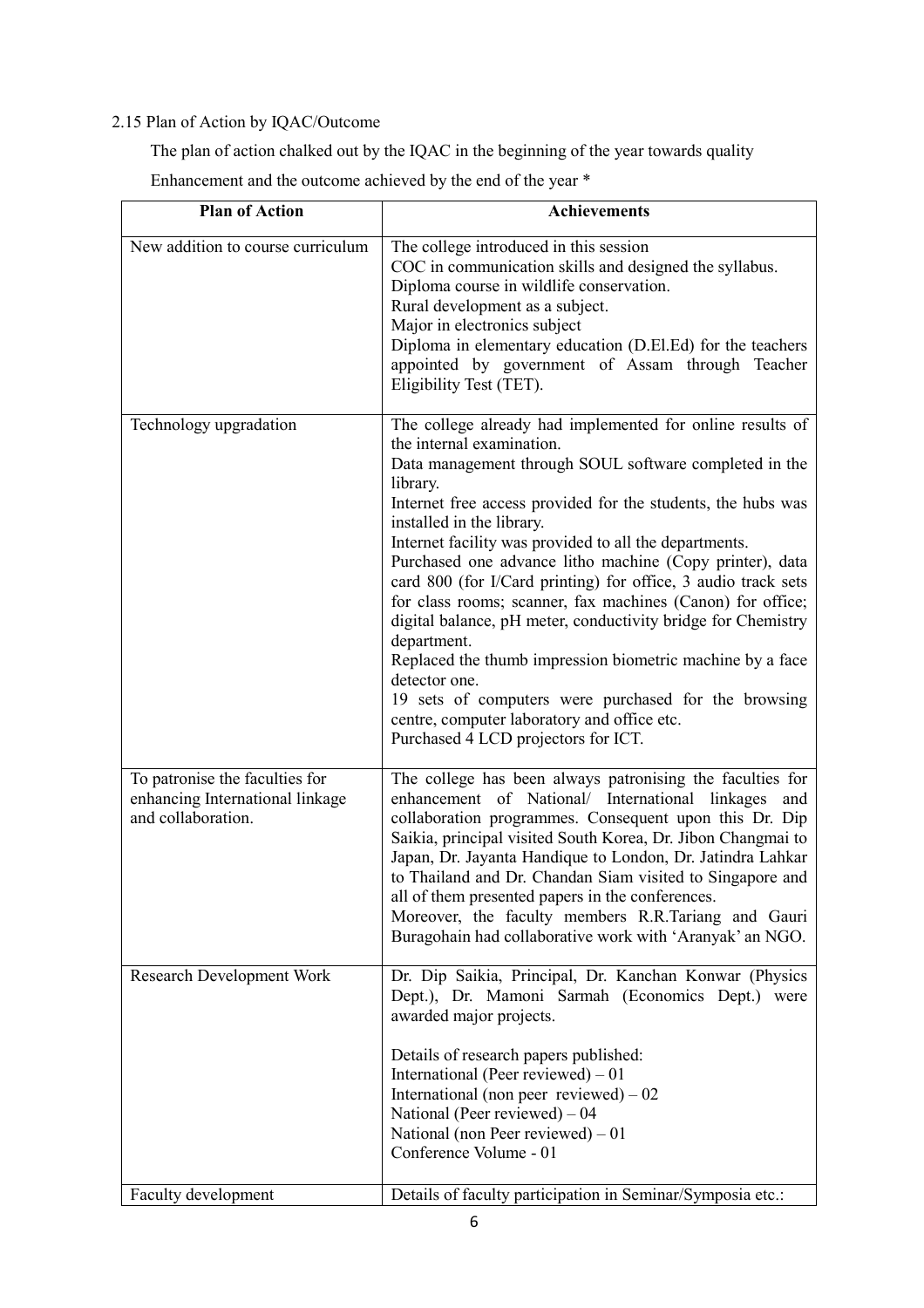| The college always encourages the   | : Paper presented (07)<br>International                                                                        |  |  |  |
|-------------------------------------|----------------------------------------------------------------------------------------------------------------|--|--|--|
| faculty members to attend           | National<br>: Paper presented (21)                                                                             |  |  |  |
| Refresher, Orientation, Short term  | Attended (18)                                                                                                  |  |  |  |
| courses for knowledge upgradation   | Resource persons in International Seminar: 02                                                                  |  |  |  |
| and to attend seminars and          | Details of faculty participation in RC/OC/SC                                                                   |  |  |  |
| conferences for career progression. | Refresher Course (RC) : 07                                                                                     |  |  |  |
|                                     | Orientation Course (OC)<br>$\div 01$                                                                           |  |  |  |
|                                     | Short term course (STC)<br>$\div 01$                                                                           |  |  |  |
|                                     | Jayanta Handique of Electronics department was awarded                                                         |  |  |  |
|                                     | Ph. D. by Gauhati University.<br>Arun Chandra Dutta of Political Science department was                        |  |  |  |
|                                     | awarded Ph. D. by Singhania University.                                                                        |  |  |  |
| Development programme for non-      | The college deputed Promatta Saikia and Prakash Saikia of                                                      |  |  |  |
| teaching staff                      | office staff to attend seminar on "Tax deduction/ collection                                                   |  |  |  |
|                                     | at source" at Dibrugarh (19-09-2013) for enhancement of                                                        |  |  |  |
|                                     | their work efficiencies.                                                                                       |  |  |  |
| Introduction of some of Academic    | The college introduced award for                                                                               |  |  |  |
| Awards                              | Papari Kalita memorial Best Graduate of the college.                                                           |  |  |  |
|                                     | Upendrajit Konwar memorial award for three toppers in                                                          |  |  |  |
|                                     | Science stream.                                                                                                |  |  |  |
|                                     | Topper graduates in Arts and Commerce streams.                                                                 |  |  |  |
|                                     | Best attendance award (100%) attendance in all subjects)                                                       |  |  |  |
|                                     | Best Library user award.                                                                                       |  |  |  |
| Organisation of seminars,           | The college organised UGC sponsored National Seminar on                                                        |  |  |  |
| workshops etc. (International /     | "Recent Trend in Mathematics and Application" 7-8 October<br>2013). Resource persons from NEHU, Shillong, IIT, |  |  |  |
| National/State)                     | Guwahati, Gauhati University, Tezpur University, Burdwan                                                       |  |  |  |
|                                     | University, West Bengal, Dibrugarh University, Assam                                                           |  |  |  |
|                                     | University, Silchar chaired the seminar sessions.                                                              |  |  |  |
|                                     | 4-days workshop on "Bio-informatics" (21-24 December                                                           |  |  |  |
|                                     | 2013) was organised by IQAC for the teachers of Zoology,                                                       |  |  |  |
|                                     | Botany and Computer Science of Tinsukia District. Dr.                                                          |  |  |  |
|                                     | Rajeev Sarma of Centre of Bioinformatics, Dibrugarh                                                            |  |  |  |
|                                     | University centre was the Resource person.                                                                     |  |  |  |
|                                     | IQAC sponsored two days workshops were organised by                                                            |  |  |  |
|                                     | Education Department (22-23 March 2014) on "Teaching in                                                        |  |  |  |
|                                     | Elementary level and Teaching Learning Materials (TLM)".                                                       |  |  |  |
|                                     | Mr. Amar Upadhaya, Asstt. Professor of Education,                                                              |  |  |  |
|                                     | Dibrugarh University and Mr. Radha Kanta Gogoi, Retd.                                                          |  |  |  |
|                                     | Headmaster, Digboi High School were the resource person<br>respectively.                                       |  |  |  |
|                                     | IQAC sponsored four days workshop (12-15 March 2014)                                                           |  |  |  |
|                                     | was organised by Economics Department on "Emerging                                                             |  |  |  |
|                                     | Issues of Global Economic".                                                                                    |  |  |  |
|                                     | Resource person; Dr. G. Purkayastha, Associate Professor                                                       |  |  |  |
|                                     | and Dr. Madhumita Deb, Asstt. Professor of Margherita                                                          |  |  |  |
|                                     | College, Margherita, and Dr. Amarjyoti Mahanta, Assttt.                                                        |  |  |  |
|                                     | Professor, Department of Economics, Dibrugarh University                                                       |  |  |  |
|                                     | and Ms. Archana Goswami, UGC Project fellow, Dept. of                                                          |  |  |  |
|                                     | Economics, Digboi College.                                                                                     |  |  |  |
|                                     | IQAC and Political Science Department organised a popular                                                      |  |  |  |
|                                     | talk on 6 May 2014 on "Insurgency in North-East India - Its                                                    |  |  |  |
|                                     | impact on the Rights of Women and Children". Dr                                                                |  |  |  |
|                                     | Dinamoni Thakuria, Assistant professor, Mr. Dhajen                                                             |  |  |  |
|                                     | Sonowal, Assistant professor of Centre for Judicial Studies,                                                   |  |  |  |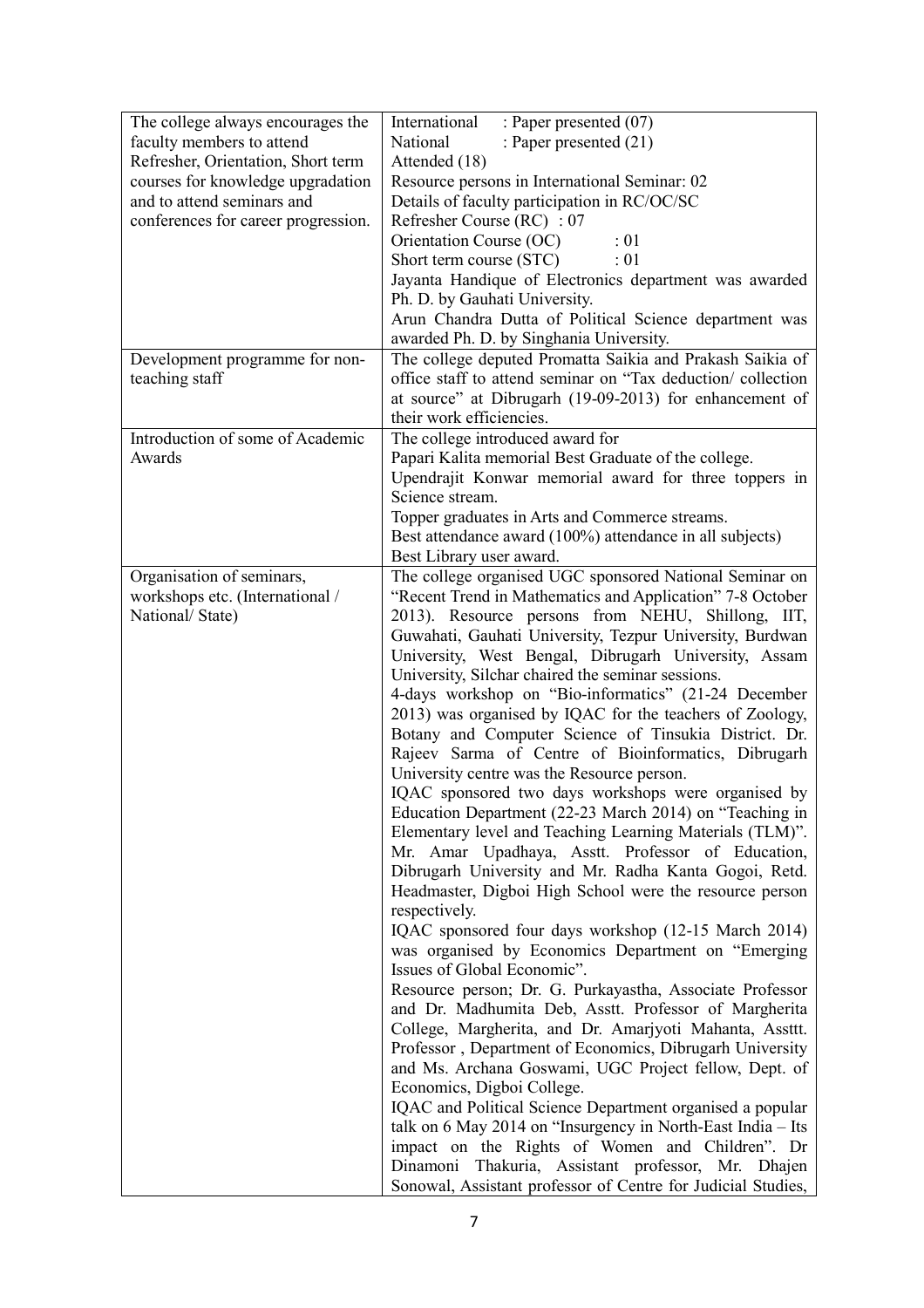| Extension works as institutional<br>social responsibilities.                                                               | Dibrugarh University and Mr. M. M. Choudhury, Retired<br>HoD, Political Science department, Digboi College were the<br>speaker.<br>IQAC and Zoology department conducted a popular talk on<br>"Hornbill: Farmer of the Forest" (6 May 2014). Mr. Rohit<br>Naniwadekar, Research Associate of Nature Conservation<br>Foundation (Science for Conservation), Mysore and Binud<br>Bora, Field Assistant of Nature Conservation Foundation<br>were the resource person.<br>Organised popular talk on "Creative Thinking and Lateral<br>Thinking" on (8 <sup>th</sup> May 2014) by Dr. Binud Chandra Borah,<br>Deputy Register, (Academic), Dibrugarh University as<br>Resource person.<br>Digboi College Women Welfare Cell (DCWWC) (IQAC<br>sponsored) organised two interactive sessions on "Stress<br>Management" and "Gender Sensitisation". Mrs. Nandita G<br>Sarma, Psychiatric Counseller, was the resource person. (01-<br>$04-2014$ ).<br>A popular talk on "Health, Hygiene and Nutrition" was<br>organised by DCWWC (14 November 2013) Dr. Nitumoni<br>Gogoi was the speaker.<br>Interdepartmental seminar was organised by Digboi College<br>Students' Science Club on 20 September 2013.<br>Digboi college NCC unit in association with 26 Assam<br>(Independent) coy organised a day long programme on<br>Blood Donation Day' on 1 <sup>st</sup> Oct, 2013. 52 cadets donated<br>blood and were collected by officials of Assam Medical<br>College, Dibrugarh. The unit was adjudged as $3rd$ highest<br>donor team in the year 2013-14 in NE region.<br>The college organised state level Chemistry Olympiad under<br>Chemistry Department, Gauhati University. 332 nos of<br>students from various schools appeared in the Olympiad.<br>The college in association with Assam Science Society<br>organised district level Prize Money Quiz Competition<br>among the students of class $IX - XII$ standard. (2 <sup>nd</sup> Oct,<br>2013)<br>On the eve of MP election, 2014 an election rally of the<br>students was organised with slogans and placards to<br>motivate the common voters for franchising their votes |
|----------------------------------------------------------------------------------------------------------------------------|------------------------------------------------------------------------------------------------------------------------------------------------------------------------------------------------------------------------------------------------------------------------------------------------------------------------------------------------------------------------------------------------------------------------------------------------------------------------------------------------------------------------------------------------------------------------------------------------------------------------------------------------------------------------------------------------------------------------------------------------------------------------------------------------------------------------------------------------------------------------------------------------------------------------------------------------------------------------------------------------------------------------------------------------------------------------------------------------------------------------------------------------------------------------------------------------------------------------------------------------------------------------------------------------------------------------------------------------------------------------------------------------------------------------------------------------------------------------------------------------------------------------------------------------------------------------------------------------------------------------------------------------------------------------------------------------------------------------------------------------------------------------------------------------------------------------------------------------------------------------------------------------------------------------------------------------------------------------------------------------------------------------------------------------------------------------------------------------------------------------------------|
| Organisation of coaching classes                                                                                           | enmass.<br>The college organised 8 days intensive coaching in 'Banking                                                                                                                                                                                                                                                                                                                                                                                                                                                                                                                                                                                                                                                                                                                                                                                                                                                                                                                                                                                                                                                                                                                                                                                                                                                                                                                                                                                                                                                                                                                                                                                                                                                                                                                                                                                                                                                                                                                                                                                                                                                             |
| for entry into services.                                                                                                   | and Allied Services ( $23rd$ to $30th$ Sept, 2013). Mr Dipankar<br>Sarmah and Ms Diksha Bhardwaj from EIMT, Guwahati,<br>were the resources persons.                                                                                                                                                                                                                                                                                                                                                                                                                                                                                                                                                                                                                                                                                                                                                                                                                                                                                                                                                                                                                                                                                                                                                                                                                                                                                                                                                                                                                                                                                                                                                                                                                                                                                                                                                                                                                                                                                                                                                                               |
| The college plans to fill up the<br>vacant posts during this session.                                                      | The college had already recruited one post in chemistry<br>$\bullet$<br>department.<br>To fill up the vacant posts in Chemistry, Physics, Botany<br>٠<br>and Bengali subjects are in progress.                                                                                                                                                                                                                                                                                                                                                                                                                                                                                                                                                                                                                                                                                                                                                                                                                                                                                                                                                                                                                                                                                                                                                                                                                                                                                                                                                                                                                                                                                                                                                                                                                                                                                                                                                                                                                                                                                                                                     |
| Infrastructural development:<br>The college plans to complete<br>the new library building and<br>Indoor Stadium, Zoology & | The College inaugurated the new Library Building and<br>$\bullet$<br>introduced open access system for the students and staff.<br>The Internet Browsing hubs for students was also<br>introduced in the Library.                                                                                                                                                                                                                                                                                                                                                                                                                                                                                                                                                                                                                                                                                                                                                                                                                                                                                                                                                                                                                                                                                                                                                                                                                                                                                                                                                                                                                                                                                                                                                                                                                                                                                                                                                                                                                                                                                                                   |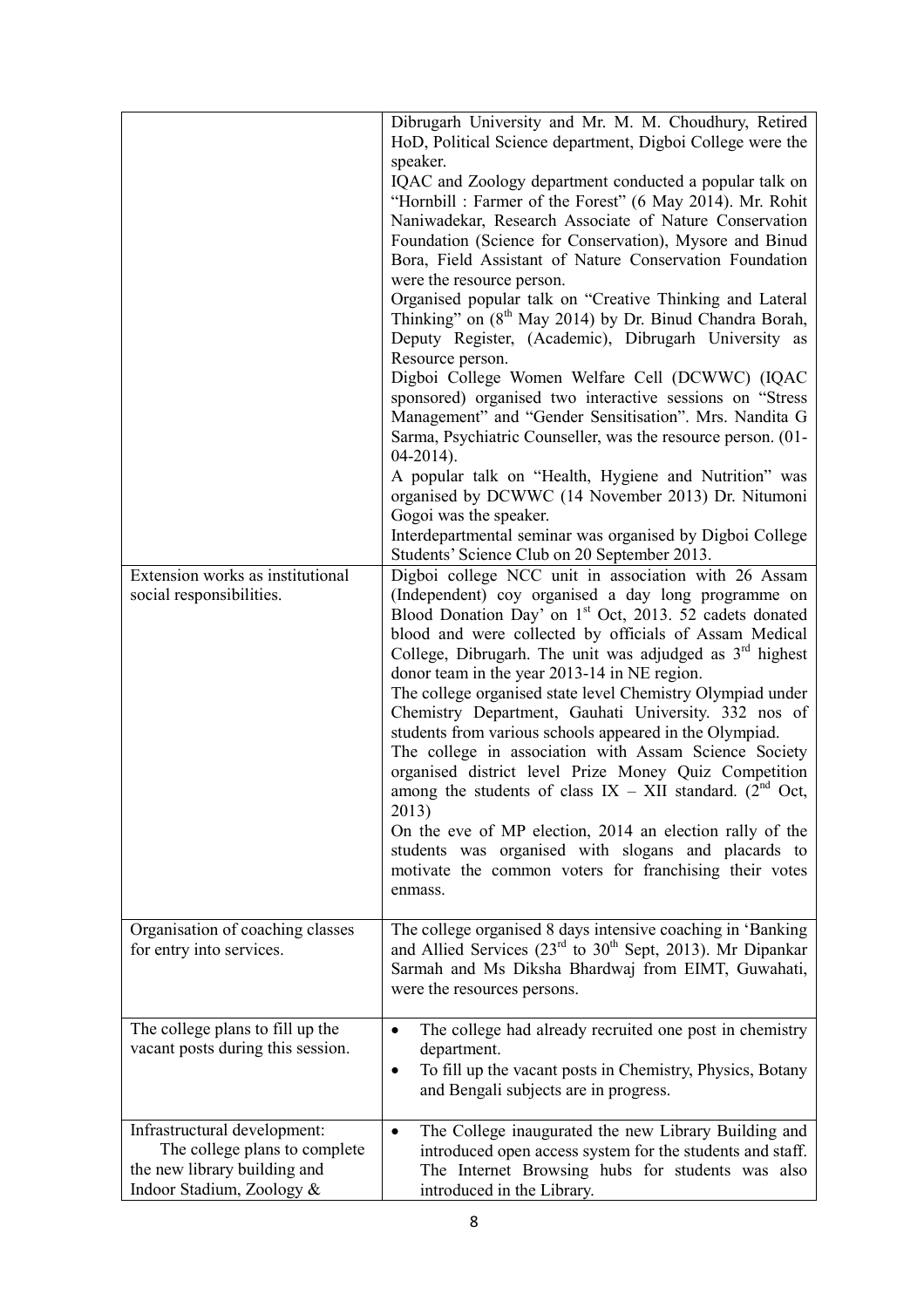| Chemistry departments and also to<br>renovate the auditorium, old<br>Library building & Boys' Common<br>Room. | The constructions of Zoology, Chemistry departments $\&$<br>$\bullet$<br>the indoor stadium are in progress.<br>The Auditorium was renovated with financial assistance<br>$\bullet$<br>from Indian Oil Corporation Ltd. (Assam Oil Division)<br>with green room and toilet facilities separately for boys<br>and girls.<br>The Old Library Building was renovated and converted<br>٠<br>to class rooms.<br>The Boys Common Room was renovated with toilet<br>facilities.                                                                                                                                                                                                                                                                                                                                                                                                                                                                                                                                                                                                                                                                                                                 |
|---------------------------------------------------------------------------------------------------------------|------------------------------------------------------------------------------------------------------------------------------------------------------------------------------------------------------------------------------------------------------------------------------------------------------------------------------------------------------------------------------------------------------------------------------------------------------------------------------------------------------------------------------------------------------------------------------------------------------------------------------------------------------------------------------------------------------------------------------------------------------------------------------------------------------------------------------------------------------------------------------------------------------------------------------------------------------------------------------------------------------------------------------------------------------------------------------------------------------------------------------------------------------------------------------------------|
| Observation of Red-letter Days &<br>College Days                                                              | • The College observed College Foundation Day on 15 <sup>th</sup><br>July, 2013.<br>• Organised Fresher's Social on $3rd$ August, 2013 &<br>awarded the meritorious students.<br>• Observed Independence Day with NCC guard of honour.<br>• Observed Teachers' Day on $5th$ September and felicitated<br>teachers obtaining Ph. D. degree, attending international<br>seminars and procuring major/minor research projects.<br>• Observed Gandhi Jayanti and paid tribute to the Father of<br>the Nation.<br>• Observed Republic Day with guard of honour by NCC<br>cadets.<br>· Observed Sarawasati Puja, National Science day,<br>International Woman day, world environmental day etc.<br>· Organised Parting social Function for the final year<br>students on $8th$ May 2014.<br>• Moreover the college organised farewell meeting to bid<br>farewell to the retired teaching and non teaching members<br>time to time.<br>• Renovation works were also done Physics, Botany and<br>Nepali departments and Girls' common Room.<br>• Purchased 40 pairs of steel-framed desk – bench, 34 pairs<br>of wooden desk- bench, 30 nos. of reading tables and 25<br>nos. of moulded chairs. |

\* Attached the Academic Calendar of the year as Annexure - I. (see page -29)

| 2.16 Whether the AQAR was placed in statutory body | $Yes \mid A \mid No \mid$                               |                |          |
|----------------------------------------------------|---------------------------------------------------------|----------------|----------|
|                                                    | Management $\vert \sqrt{\vert}$ Syndicate $\vert \vert$ | Any other body | $I$ IQAC |

Provide the details of the action taken

The reconstituted IQAC meeting held on 15/09/2014 and college governing body meeting held on 19/05/2014 accepted the AQAR for this session as per revised guidelines of NAAC effective from 01-01-2014.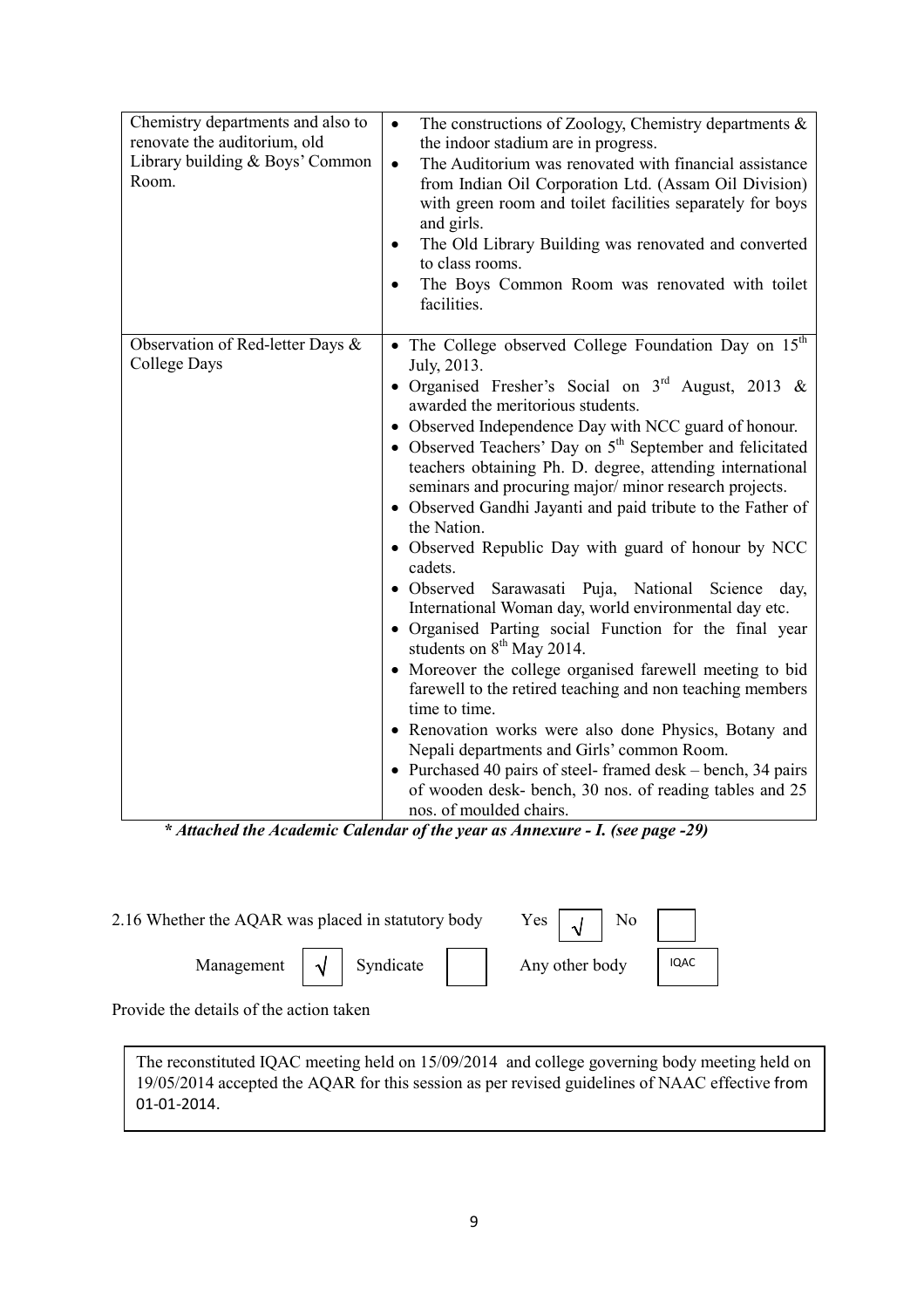## Part – B

## Criterion – I 1. Curricular Aspects

1.1 Details about Academic Programmes

| Level of the<br>Programme | Number of<br>existing<br>Programmes | Number of<br>programmes added<br>during the year | Number of<br>self-financing<br>programmes | Number of value<br>added / Career<br>Oriented<br>programmes |
|---------------------------|-------------------------------------|--------------------------------------------------|-------------------------------------------|-------------------------------------------------------------|
| PhD                       |                                     |                                                  |                                           |                                                             |
| PG                        |                                     | 05                                               |                                           |                                                             |
| <b>UG</b>                 | 04                                  |                                                  | 01                                        | 03                                                          |
| PG Diploma                |                                     | 01                                               | 01                                        |                                                             |
| <b>Advanced Diploma</b>   |                                     |                                                  |                                           |                                                             |
| Diploma                   |                                     | 01                                               | 01                                        |                                                             |
| Certificate               | 01                                  |                                                  |                                           |                                                             |
| Others                    |                                     |                                                  |                                           |                                                             |
| <b>Total</b>              | 05                                  | 07                                               | 03                                        | 03                                                          |
| Interdisciplinary         | 01                                  |                                                  |                                           |                                                             |
| Innovative                |                                     |                                                  |                                           |                                                             |

1.2 (i) Flexibility of the Curriculum: Core /Elective option (ii) Pattern of programmes:

| Pattern   | Number of programmes |
|-----------|----------------------|
| Semester  | 04                   |
| Trimester |                      |
| Annual    |                      |

1.3 Feedback from stakeholders\* Alumni | | Parents  $\vert \sqrt{2} \vert$  Employers | | Students (On all aspects) Mode of feedback : Online Manual  $\sqrt{\phantom{a}}$  Co-operating schools (for PEI) Employers √

\*Provided an analysis of the feedback in the Annexure- II (see page  $-31$ )

1.4 Whether there is any revision/update of regulation or syllabi, if yes, mention their salient aspects.

The university designs/ revise/ update the curriculum.

1.5 Any new Department/Centre introduced during the year. If yes, give details.

No new department/ centre has been introduced.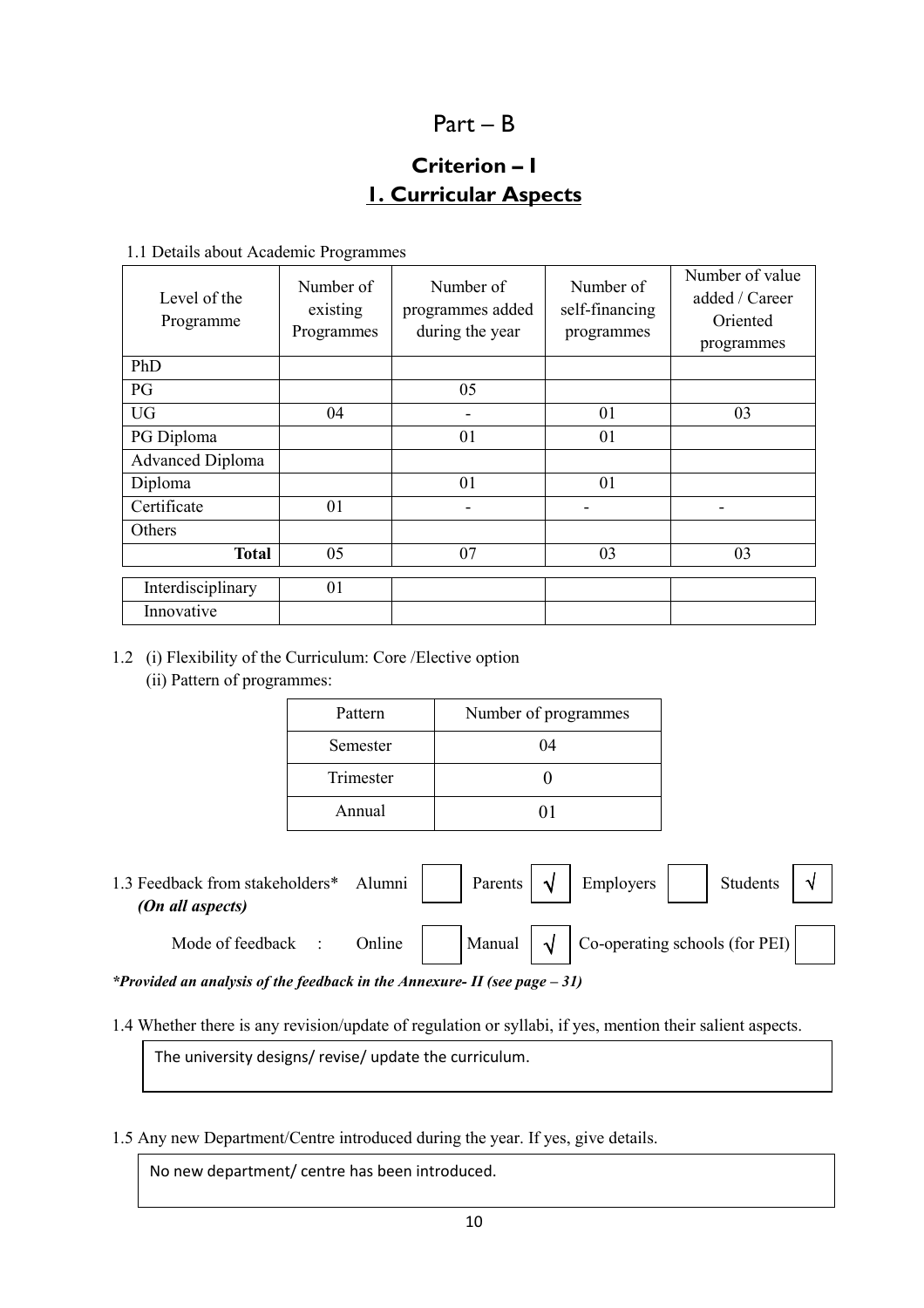## Criterion – II

## 2. Teaching, Learning and Evaluation

2.1 Total No. of permanent faculty

| Total | Asst. Professors   Associate Professors   Professors   Others |  |
|-------|---------------------------------------------------------------|--|
|       |                                                               |  |

2.2 No. of permanent faculty with Ph.D.

| . |  |  |
|---|--|--|
|   |  |  |
|   |  |  |
|   |  |  |
|   |  |  |

 $|_{19}$ 

2.3 No. of Faculty Positions Recruited (R) and Vacant (V) during the year

|  |  | Asst. Professors   Associate Professors |  | Professors   |  | Others |  | Total |  |
|--|--|-----------------------------------------|--|--------------|--|--------|--|-------|--|
|  |  |                                         |  | $\mathbf{v}$ |  |        |  |       |  |
|  |  |                                         |  |              |  |        |  |       |  |

2.4 No. of Guest and Visiting faculty and Temporary faculty

| 01 |  | 04 |
|----|--|----|
|----|--|----|

2.5 Faculty participation in conferences and symposia:

| No. of Faculty          | International level | National level | State level |
|-------------------------|---------------------|----------------|-------------|
| Attended                |                     |                |             |
| Presented papers        |                     |                |             |
| <b>Resource Persons</b> |                     |                |             |

2.6 Innovative processes adopted by the institution in Teaching and Learning:

- Conducted remedial classes for weaker students
- Organised seminars/ quiz/ debate/ talks/ group discussions etc for promoting leadership, quality of the students and enhancement of their communication skill.
- Frequent class tests, assignments, one to one interaction with students, groupwise guidance by guardian teachers etc. are some activities for quality enhancement.
- Meritorious students were felicitated by awarding prizes and certificates.
- The teachers obtaining M. Phil., Ph. D. research projects were also felicitated.
- The teachers were encouraged to participate in orientation courses, refresher courses, short term courses for their knowledge up gradation.
- The teachers were trained to use modern technologies in the class rooms.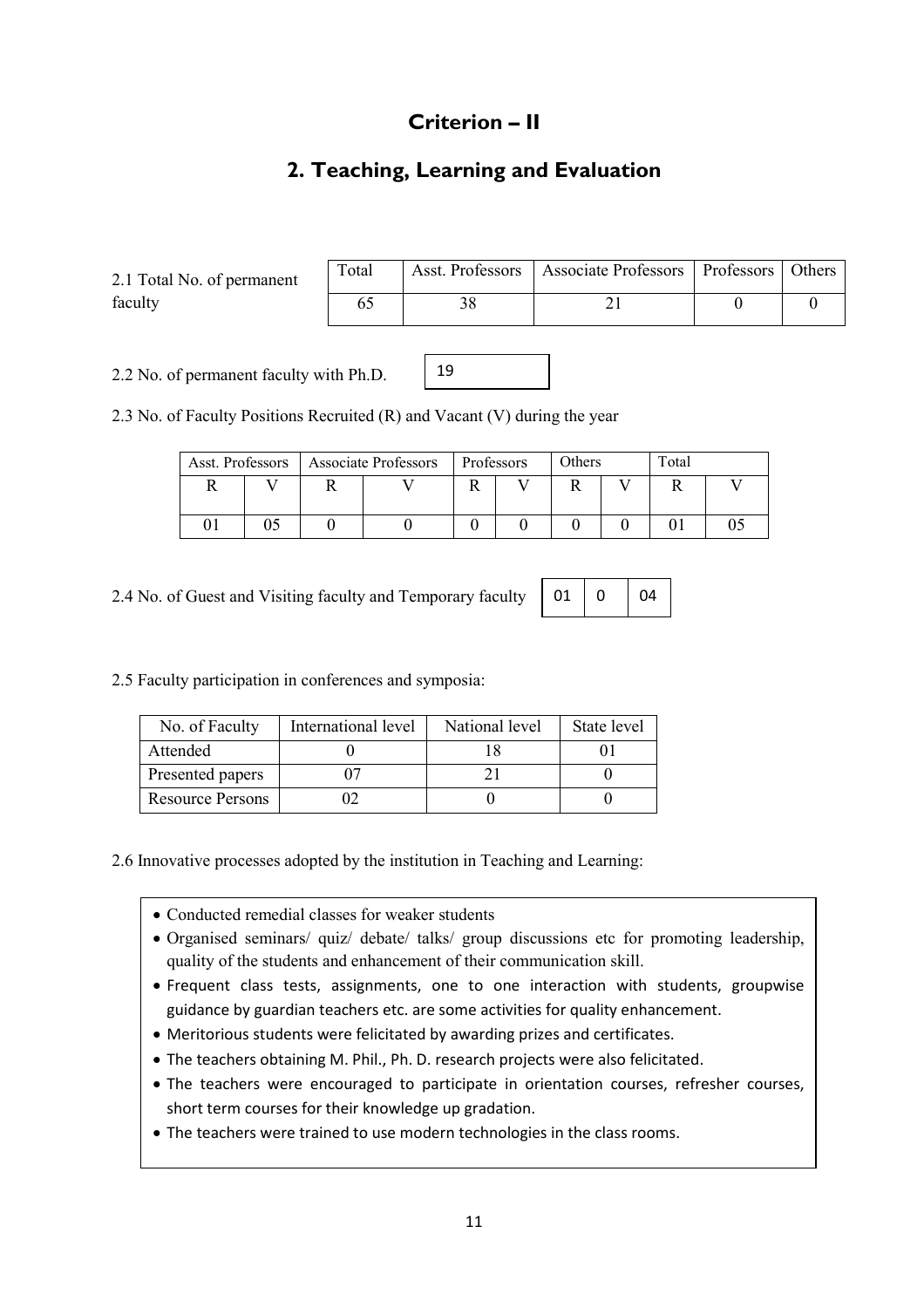| 2.7 Total No. of actual teaching days during this academic year |  |
|-----------------------------------------------------------------|--|
|-----------------------------------------------------------------|--|

2.8 Examination/ Evaluation Reforms initiated by the Institution (for example: Open Book Examination, Bar Coding, Double Valuation, Photocopy, Online Multiple Choice Questions)

University system is followed

- 2.9 No. of faculty members involved in curriculum restructuring/revision/syllabus development as member of Board of Study/Faculty/Curriculum Development workshop 03
- 2.10 Average percentage of attendance of students
- 2.11 Course/Programme wise distribution of pass percentage:

| Title of the<br>Programme | Total no. of<br>students | $\bullet$ Division |       |                 |          |        |
|---------------------------|--------------------------|--------------------|-------|-----------------|----------|--------|
|                           | appeared                 | Distinction $%$    | $1\%$ | $\mathrm{II}$ % | III $\%$ | Pass % |
| <b>BA</b>                 | 181                      |                    |       |                 |          |        |
| <b>BSc</b>                | 32                       |                    |       |                 |          |        |
| <b>BCom</b>               | 47                       |                    |       |                 |          |        |

The results yet to be declared

2.12 How does IQAC Contribute/Monitor/Evaluate the Teaching & Learning processes:

The IQAC takes up the following measures:

- i) Monitors regular holding of classes by teachers through HoDs
- ii) Performance of teachers assessed through students' feedback on teaching and learning process
- iii) Analyses the feedback and intimates the teachers for up gradation wherever needed
- iv) Takes stock of the needs of the departments, the library and the laboratories and takes the necessary steps to meet the needs
- v) Analyses results of internal and University examinations and takes measure to improve the quality

| <b>Faculty / Staff Development Programmes</b> | Number of faculty<br>benefitted |
|-----------------------------------------------|---------------------------------|
| Refresher courses                             | 07                              |
| UGC – Faculty Improvement Programme           |                                 |
| HRD programmes                                |                                 |
| Orientation programmes                        | 01                              |
| Faculty exchange programme                    | 02                              |

2.13 Initiatives undertaken towards faculty development

180

80%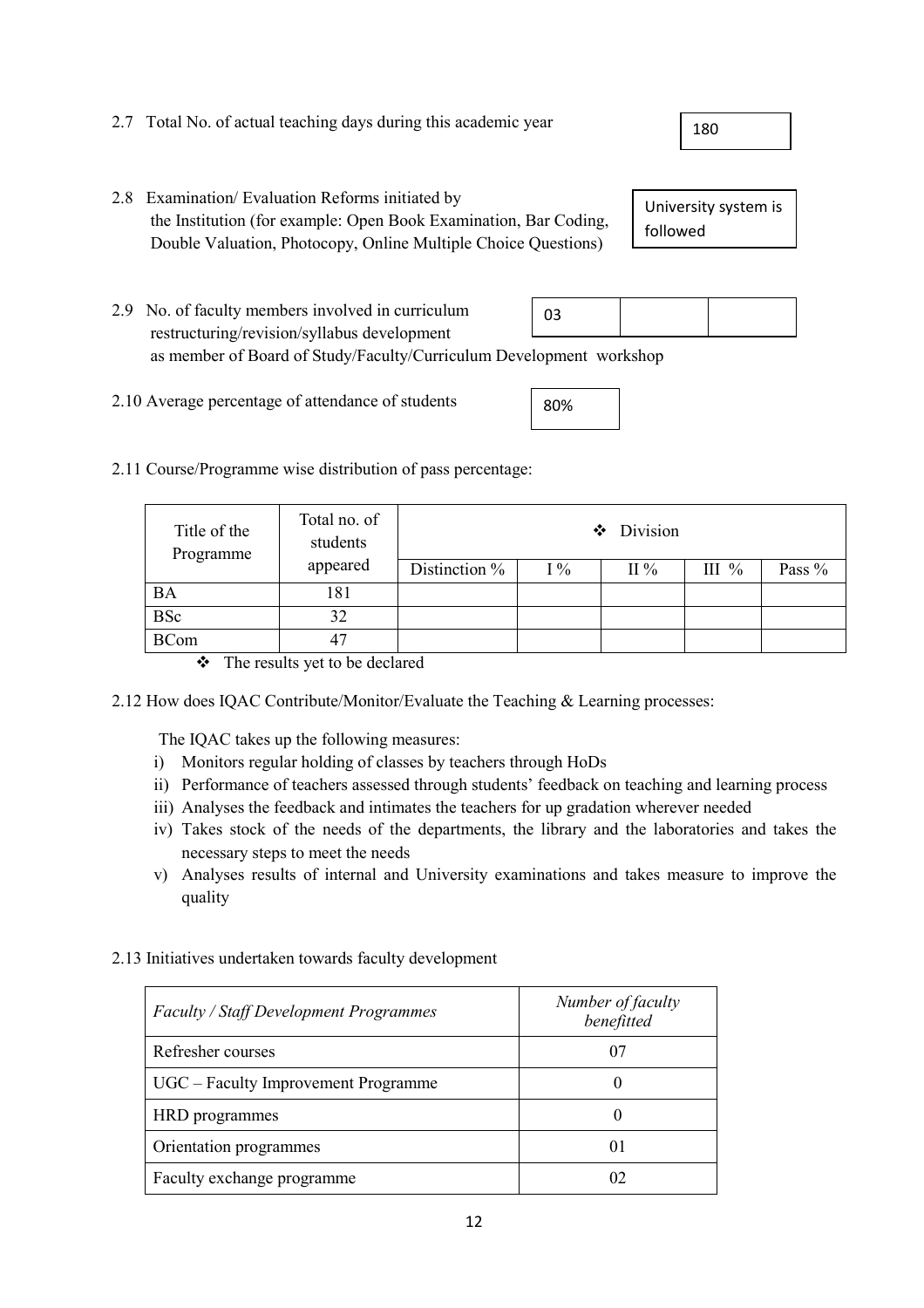| Staff training conducted by the university     |  |
|------------------------------------------------|--|
| Staff training conducted by other institutions |  |
| Summer / Winter schools, Workshops, etc.       |  |
| Others (Short term Courses)                    |  |

#### 2.14 Details of Administrative and Technical staff

| Category               | Number of<br>Permanent<br>Employees | Number of<br>Vacant<br>Positions | Number of<br>permanent<br>positions filled<br>during the Year | Number of<br>positions filled<br>temporarily |
|------------------------|-------------------------------------|----------------------------------|---------------------------------------------------------------|----------------------------------------------|
| Administrative Staff   | 20                                  | 03                               | 00                                                            | 18                                           |
| <b>Technical Staff</b> |                                     |                                  |                                                               |                                              |

## Criterion – III

## 3. Research, Consultancy and Extension

3.1 Initiatives of the IQAC in Sensitizing/Promoting Research Climate in the institution

- The college felicitates the teachers who obtains M. Phil., Ph. D. degrees
- Encourages faculty members to procure Major and Minor research projects
- The faculty members have been encouraged to publish books, articles and to participate in National/ International seminars/ workshops etc.
- The faculty members have been advised to takes up small projects done by the students

### 3.2 Details regarding major projects

|                     | Completed | Ongoing | Sanctioned | Submitted |
|---------------------|-----------|---------|------------|-----------|
| Number              |           |         |            |           |
| Outlay in Rs. Lakhs | NA        | 29.896  |            |           |

#### 3.3 Details regarding minor projects

|                     | Completed | Jngoing | Sanctioned | Submitted |
|---------------------|-----------|---------|------------|-----------|
| Number              |           | U2      |            |           |
| Outlay in Rs. Lakhs | 2.45      | ں ں ب   |            |           |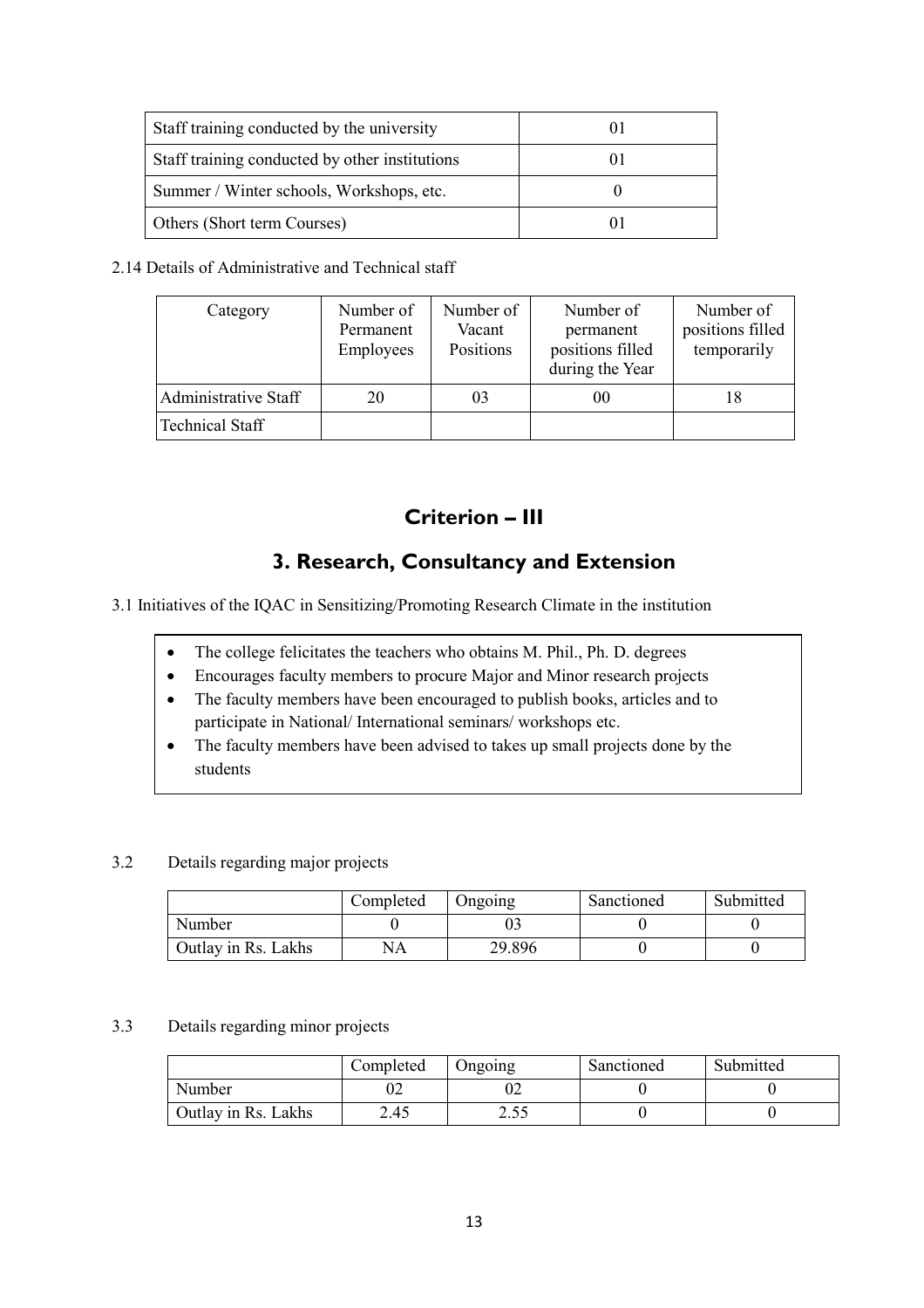## 3.4 Details on research publications

|                          | International | National | Others |
|--------------------------|---------------|----------|--------|
| Peer Review Journals     |               |          |        |
| Non-Peer Review Journals |               |          |        |
| e-Journals               |               |          |        |
| Conference proceedings   |               |          |        |

### 3.5 Details on Impact factor of publications:

| Range | --<br>⊥.u | verage<br>丷 |  | h-index<br>** **** |  | $\Omega$ of $\Omega$<br>Nos in SCOPU | - |  |
|-------|-----------|-------------|--|--------------------|--|--------------------------------------|---|--|
|-------|-----------|-------------|--|--------------------|--|--------------------------------------|---|--|

3.6 Research funds sanctioned and received from various funding agencies, industry and other organisations

| Nature of the Project                                                   | Duration<br>Year | Name of the<br>funding Agency | Total grant<br>sanctioned | Received |
|-------------------------------------------------------------------------|------------------|-------------------------------|---------------------------|----------|
| Major projects                                                          | 3 yrs            | <b>UGC</b>                    | 2989600                   | 2259100  |
| Minor Projects                                                          | 2 yrs            | UGC                           | 210000                    |          |
| <b>Interdisciplinary Projects</b>                                       | $\Omega$         | <b>NA</b>                     |                           |          |
| Industry sponsored                                                      | $\Omega$         | NA                            |                           |          |
| Projects sponsored by the<br>University/College                         | 0                | NA                            |                           |          |
| Students research projects<br>(other than compulsory by the University) |                  | NA                            |                           |          |
| Any other (Specify)                                                     |                  | <b>NA</b>                     |                           |          |
| Total                                                                   |                  |                               | 3489600                   | 2659100  |

| 3.7 No. of books published<br>i) With ISBN No.         |                             | 01         | <b>Chapters in Edited Books</b>     | 01        |
|--------------------------------------------------------|-----------------------------|------------|-------------------------------------|-----------|
| 3.8 No. of University Departments receiving funds from | ii) Without ISBN No.        | 04         |                                     |           |
|                                                        | <b>UGC-SAP</b><br><b>NA</b> | CAS        | <b>DST-FIST</b><br><b>NA</b>        | <b>NA</b> |
|                                                        | <b>DPE</b><br><b>NA</b>     |            | <b>DBT</b> Scheme/funds             | <b>NA</b> |
|                                                        |                             |            |                                     |           |
| 3.9 For colleges                                       | Autonomy<br><b>NA</b>       | <b>CPE</b> | <b>DBT</b> Star Scheme<br><b>NA</b> | <b>NA</b> |
|                                                        | <b>INSPIRE</b><br><b>NA</b> | <b>CE</b>  | Any Other (specify)<br><b>NA</b>    | <b>NA</b> |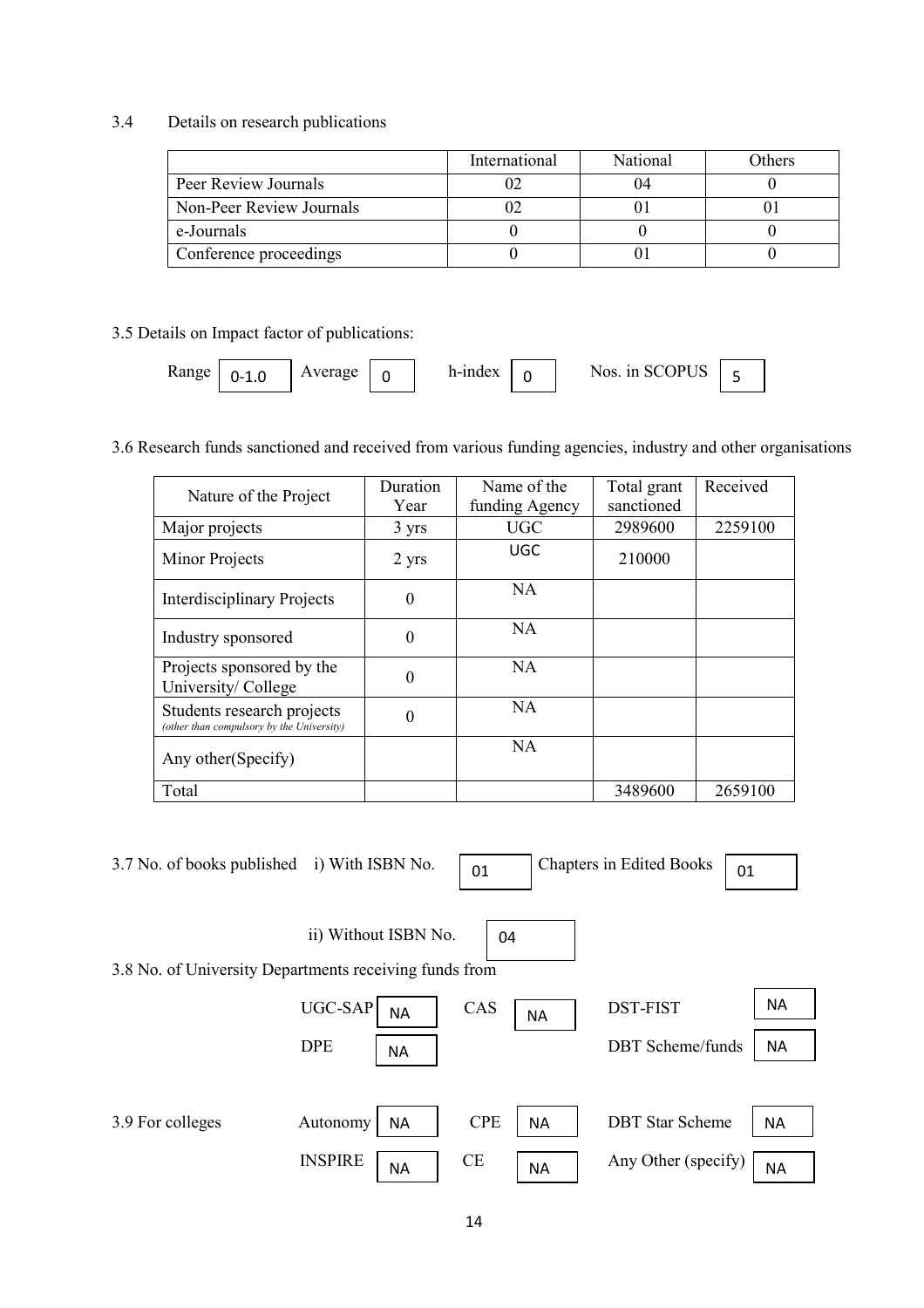3.10 Revenue generated through consultancy

Nil

| 3.11 No. of conferences                                                                                                                                | Level         | International  | National             | <b>State</b> | University | College  |
|--------------------------------------------------------------------------------------------------------------------------------------------------------|---------------|----------------|----------------------|--------------|------------|----------|
|                                                                                                                                                        | Number        | $\theta$       | 01                   | $\Omega$     | $\theta$   | $\theta$ |
| organized by the Institution                                                                                                                           | Sponsoring    | NA             | <b>UGC</b>           | NA           | NA         | NA       |
|                                                                                                                                                        | agencies      |                |                      |              |            |          |
| 3.12 No. of faculty served as experts, chairpersons or resource persons<br>3.13 No. of collaborations<br>3.14 No. of linkages created during this year | International | $\Omega$<br>06 | National<br>$\Omega$ | 31           | Any other  | 02       |

3.15 Total budget for research for current year in lakhs :

| From Funding agency | From Management of University/College | NIL |
|---------------------|---------------------------------------|-----|
| ™otal               |                                       |     |

| 3.16 No. of patents received this year | Type of Patent |         | Number |
|----------------------------------------|----------------|---------|--------|
|                                        | National       | Applied |        |
|                                        |                | Granted |        |
|                                        | International  | Applied |        |
| 3.17 No. of research awards/           |                | Granted |        |
| recognitions received by faculty and   | Commercialised | Applied |        |
| research fellows                       |                | Granted |        |
| Of the institute in the year           |                |         |        |

|      | Total   International   National   State   University   Dist   College |    |    |             |  |
|------|------------------------------------------------------------------------|----|----|-------------|--|
| - 07 | $\perp$ 02                                                             | 03 | 02 | $\sqrt{02}$ |  |

3.18 No. of faculty from the Institution who are Ph. D. Guides and students registered under them

| 1 |  |
|---|--|
|   |  |

3.19 No. of Ph.D. awarded by faculty from the Institution

| $\overline{\phantom{a}}$ |
|--------------------------|
|--------------------------|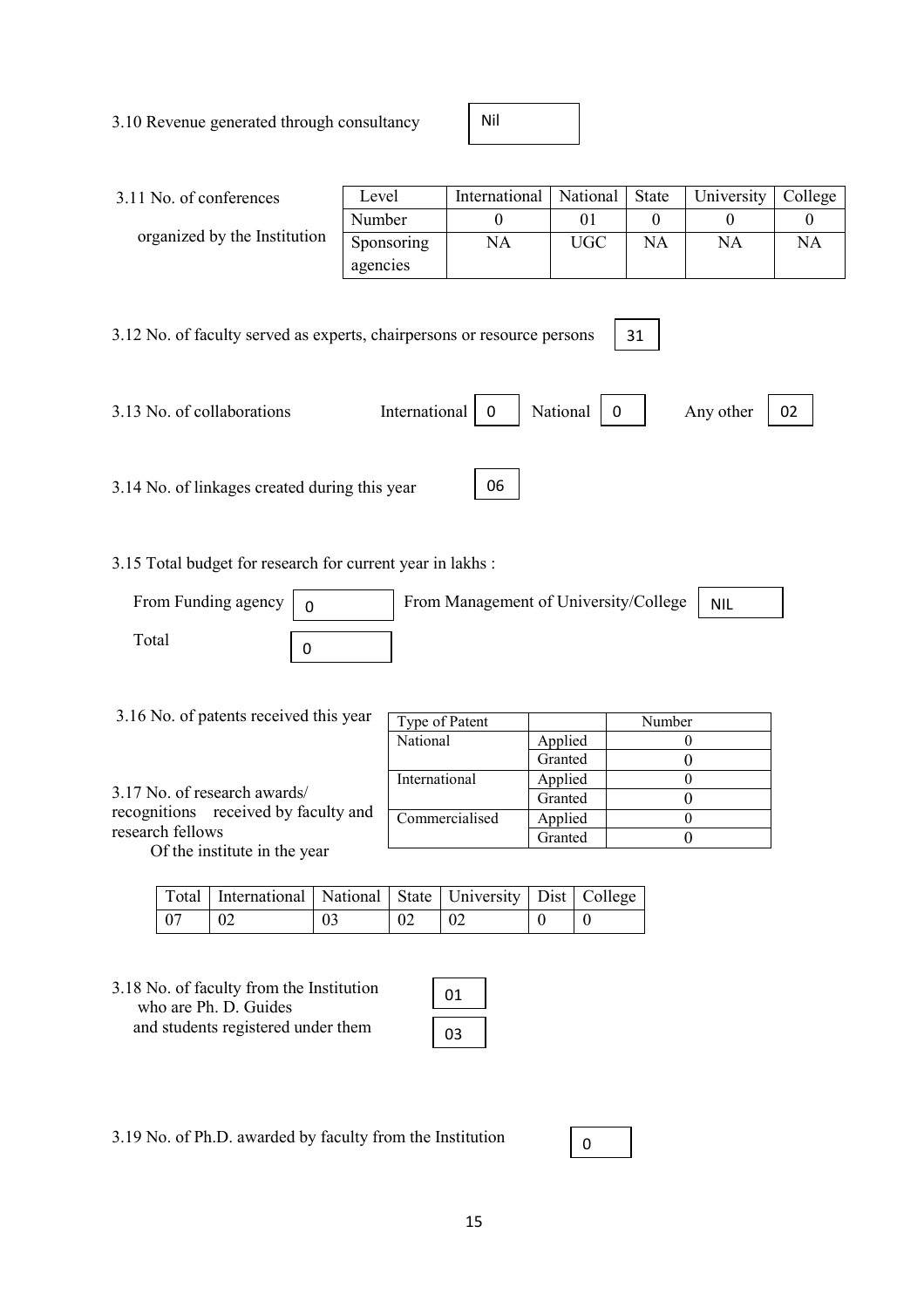| $2.20$ Two. Of INCREASED SCHOOLS TOOLLERS and I CHO WOMPS (TWWT) CHONOLS CARDING ONCE |                  |             |                          |                  |
|---------------------------------------------------------------------------------------|------------------|-------------|--------------------------|------------------|
| <b>SRF</b><br><b>JRF</b><br>0<br>0                                                    | Project Fellows  | 02          | Any other                | $\boldsymbol{0}$ |
| 3.21 No. of students Participated in NSS events:                                      | University level | $\mathbf 0$ | State level              | $\boldsymbol{0}$ |
|                                                                                       | National level   | $\mathbf 0$ | International level      | 0                |
| 3.22 No. of students participated in NCC events:                                      |                  |             |                          |                  |
|                                                                                       | University level | $\mathbf 0$ | State level              | 52               |
|                                                                                       | National level   | 32          | International level      | $\boldsymbol{0}$ |
| 3.23 No. of Awards won in NSS:                                                        |                  |             |                          |                  |
|                                                                                       | University level | 0           | State level              | 0                |
|                                                                                       | National level   | $\pmb{0}$   | International level      | $\pmb{0}$        |
| 3.24 No. of Awards won in NCC:                                                        |                  |             |                          |                  |
|                                                                                       | University level | 0           | State level              | 0                |
|                                                                                       | National level   | 20          | International level      | 0                |
| 3.25 No. of Extension activities organized                                            |                  |             |                          |                  |
| University forum<br>College forum<br>$\mathbf 0$                                      | 03               |             |                          |                  |
| <b>NCC</b><br><b>NSS</b><br>01                                                        | $\pmb{0}$        |             | Any other<br>$\mathbf 0$ |                  |

### 3.20 No. of Research scholars receiving the Fellowships (Newly enrolled + existing ones)

NCC: Tree plantation, Environmental awareness rally on pollution control

3.26 Major Activities during the year in the sphere of extension activities and Institutional Social Responsibility

- Blood Donation by 52 Nos NCC cadets.
- State Level Chemistry Olympiad.
- District Level Prize Money Quiz Competition.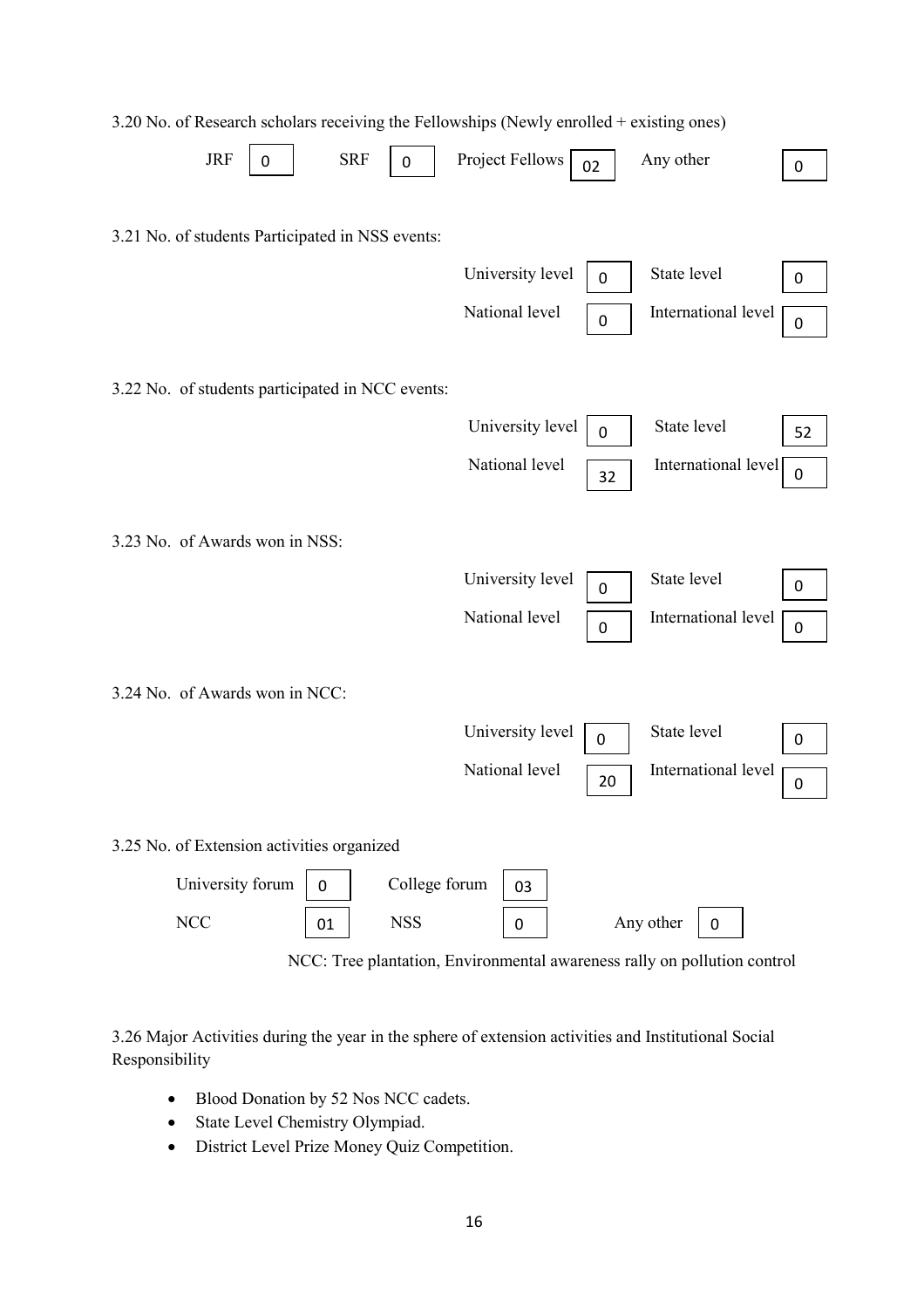## Criterion – IV 4. Infrastructure and Learning Resources

4.1 Details of increase in infrastructure facilities:

| Facilities                                  | Existing   | Newly created | Source of | Total          |
|---------------------------------------------|------------|---------------|-----------|----------------|
|                                             |            |               | Fund      |                |
| Campus area                                 | 25.85      | $\Omega$      | $\theta$  | 25.85          |
|                                             | acres      |               |           | acres          |
| Class rooms                                 | 17         | 13            | College   | 30             |
|                                             |            |               |           |                |
| Laboratories                                | 7          | 04            | College   | 11             |
|                                             |            |               |           |                |
| <b>Seminar Halls</b>                        |            | $\Omega$      | $\theta$  |                |
|                                             |            |               |           |                |
| No. of important equipments purchased       | Nil        | $\theta$      | $\theta$  | $\overline{0}$ |
| $(\geq 1$ -0 lakh) during the current year. |            |               |           |                |
| Value of the equipment purchased during     | <b>Nil</b> | $\Omega$      | $\theta$  | $\theta$       |
| the year (Rs. in Lakhs)                     |            |               |           |                |
| i) New girls hostel<br>Others               | 03         | $\Omega$      | $\Omega$  | 03             |
| ii) New library building                    |            |               |           |                |

4.2 Computerization of administration and library

- The official works had already been computerised
- The results of the internal examination have been provided on line
- Internal facility provided for students in the new library. 10 computers were provided for internet browsing centre

|                   |          | Existing    |          | Newly added | Total    |             |  |
|-------------------|----------|-------------|----------|-------------|----------|-------------|--|
|                   | No.      | Value (Rs.) | No.      | Value (Rs.) | No.      | Value (Rs.) |  |
| <b>Text Books</b> | 28881    | 2893683     | 979      | 195800      | 29860    | 3089483     |  |
| Reference Books   | 674      | 255078      | 07       | 3500        | 681      | 258578      |  |
| e-Books           | $\theta$ | $\theta$    | $\theta$ | $\theta$    | $\theta$ |             |  |
| Journals          | 1100     | 18120       | 19       | 570         | 1119     | 18690       |  |
| e-Journals        | $\theta$ | $\theta$    |          |             |          |             |  |
| Digital Database  | 0        | $\Omega$    |          |             |          |             |  |
| CD & Video        | 50       | 5000        |          |             |          |             |  |
| Others (Magazine) | 2986     | 48360       | 12       | 1200        | 2998     | 49560       |  |

### 4.3 Library services: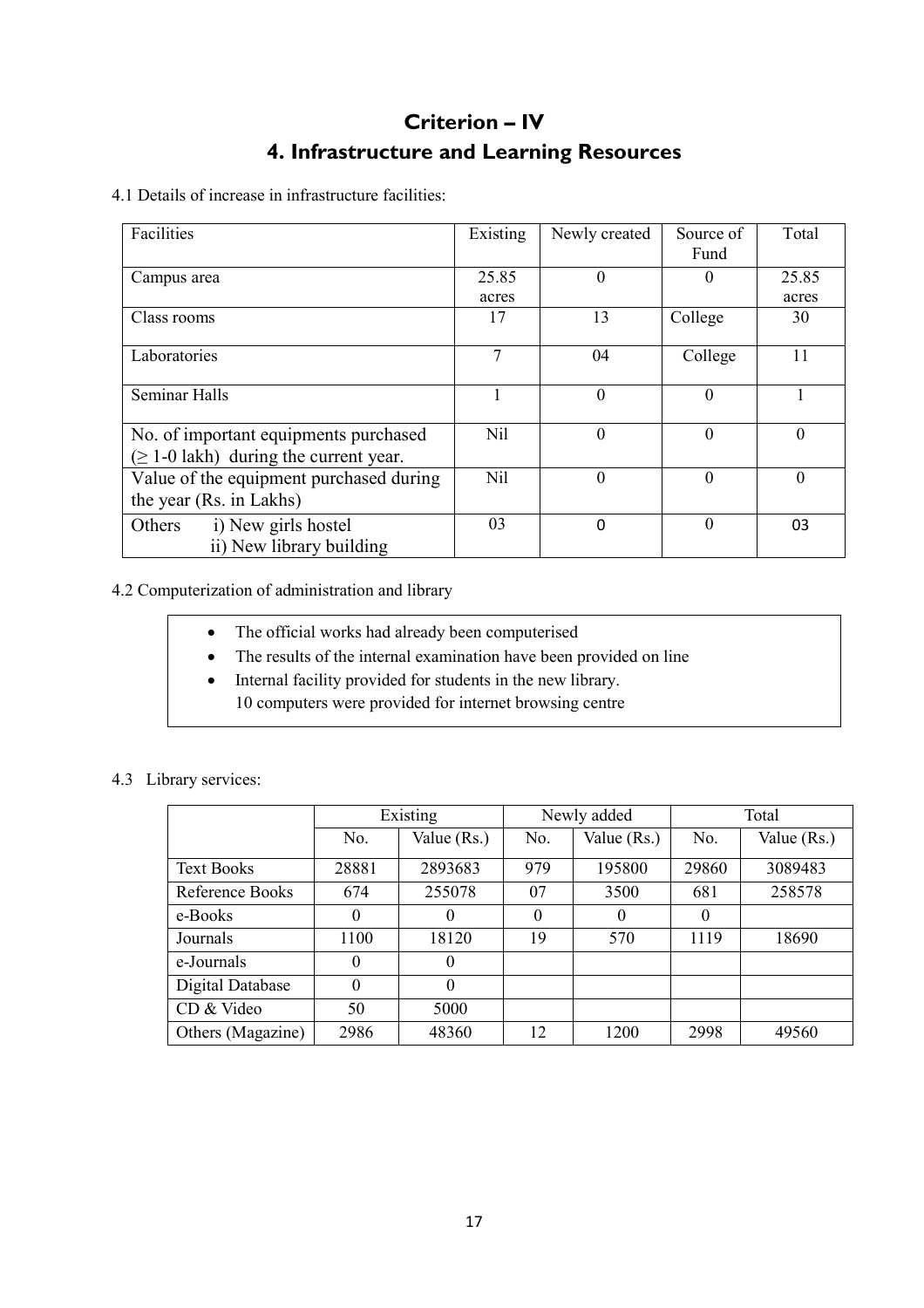4.4 Technology up gradation (overall)

|          | Total<br>Computers | Computer<br>Labs | Internet | <b>Browsing</b><br>Centres | Computer<br>Centres | Office | Depart-<br>ments | Others       |
|----------|--------------------|------------------|----------|----------------------------|---------------------|--------|------------------|--------------|
| Existing | 70                 | 15               | ⇁        |                            | 18                  | 8      | 16               |              |
| Added    | 19                 |                  | 0        | 10                         |                     | C      |                  | 8            |
| Total    | 89                 | 15               | −        | 10                         | 20                  | 10     | 20               | $\mathbf{r}$ |

4.5 Computer, Internet access, training to teachers and students and any other programme for technology upgradation (Networking, e-Governance etc.)

- The college purchased 19 computer sets out of which 10 for browsing centre, 4 for departments and 1 for office. The browsing centre was installed in the library and the students were provided free access.
- The internet connections provided to all the departments.
- The biometric machine (thumb impression) had been replaced by face detector one.
- Implemented for on line results of the internal examiners.
- Installed one advance litho machine for copy printer, Data card 800 for I/card of the students and the staff members and 3 audio track sets for class rooms.
- Data management in the library through SOUL software was completed.
- 4.6 Amount spent on maintenance in lakhs :
	- i) ICT
	- ii) Campus Infrastructure and faciliti
	- iii) Equipments
	- iv) Others

| ICT<br>1)                                | 1.58  |
|------------------------------------------|-------|
|                                          |       |
| ii) Campus Infrastructure and facilities | 47.10 |
|                                          |       |
| iii) Equipments                          | 4.05  |
|                                          |       |
| iv) Others                               | 2.44  |
|                                          |       |
| Total:                                   | 55.17 |

## Criterion – V 5. Student Support and Progression

5.1 Contribution of IQAC in enhancing awareness about Student Support Services

The awareness about student support service has been enhanced through the college prospectus, website, hoardings, notice board etc. The students are also informed in the meeting organized for freshman social function.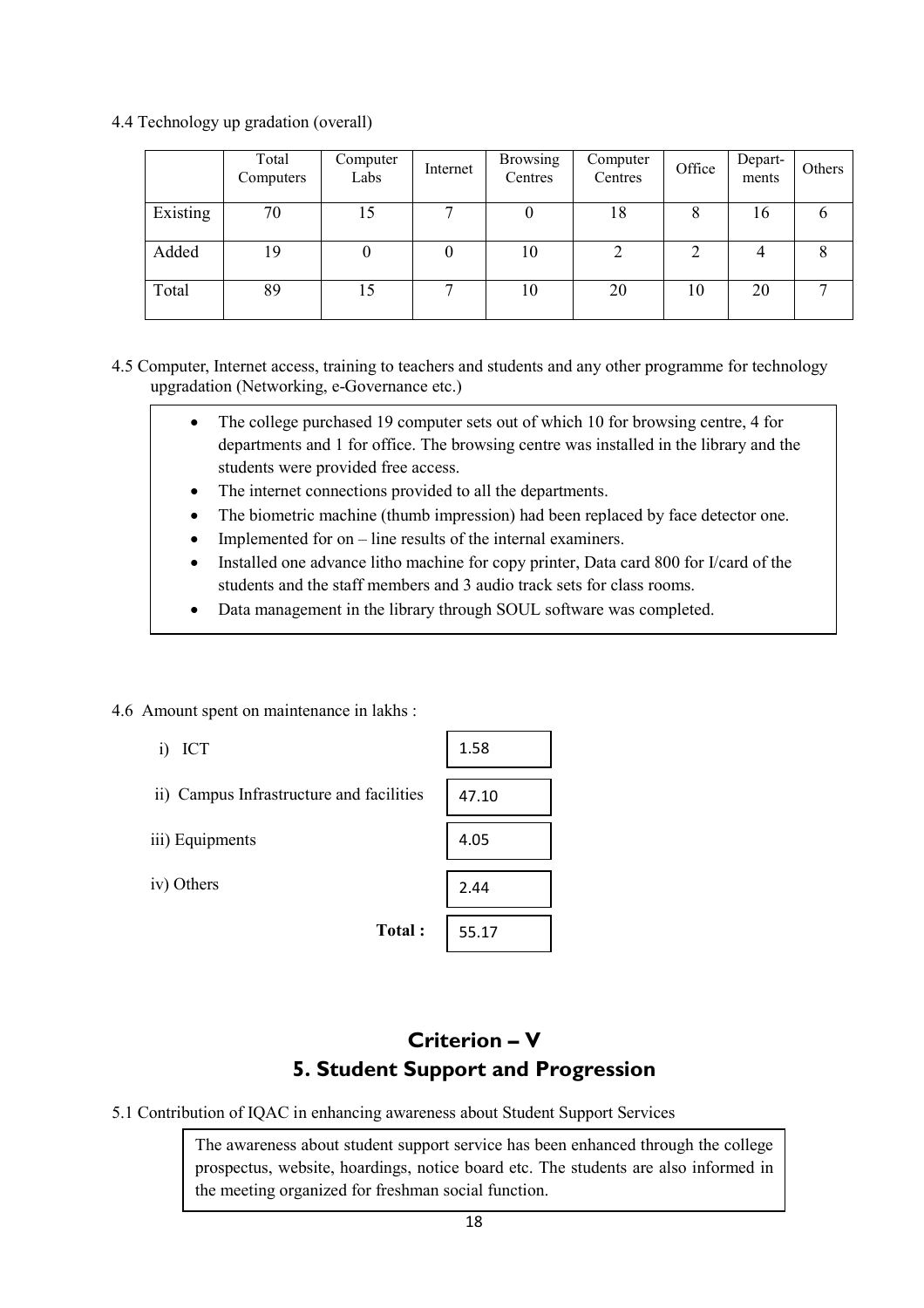### 5.2 Efforts made by the institution for tracking the progression

The college adopted some measure for tracking the progression.

- Organised induction programme for the fresher's at the beginning of the session.
- The weak students were identified and remedial classes were arranged for them.
- UG PG Ph. D. Others • Tutorial classes, test series, departmental seminars, group discussions were regular features.
- The students were provided free internet access and coaching classes for entry into services and higher studies were organised.
- The library was enriched with more new books and journals and allowed open access in the library.
- Some new awards were introduced for meritorious students and felicitated with cash prize, certificate and mementos.
- The teaching faculties obtaining PhD degree, research projects and creating international linkage were felicitated and encouraged them for knowledge upgradation, career progression and research works.
- The office staffs were also deputed for training for enhancement of work efficiencies.
- The salaries of the employees serving in non sanctioned posts were enhanced from its self generated fund.
- Started some projects for infrastructural growth.

| 5.3 (a) Total Number of students                    | UG  | PG | <b>PhD</b>            | Others                 |
|-----------------------------------------------------|-----|----|-----------------------|------------------------|
|                                                     | 847 | 0  | $\Omega$              | 0                      |
| (b) No. of students outside the state               | 103 |    |                       |                        |
| (c) No. of international students                   |     | 0  |                       |                        |
| $\frac{0}{0}$<br>No<br>Men<br>Women<br>528<br>62.33 |     |    | N <sub>o</sub><br>319 | $\frac{0}{0}$<br>37.66 |

| Last Year |    |    |     |                          |       |              | This Year |    |     |                                     |       |
|-----------|----|----|-----|--------------------------|-------|--------------|-----------|----|-----|-------------------------------------|-------|
| General   | SС | ST | OBC | Physically<br>Challenged | Total | General   SC |           |    |     | ST   OBC   Physically<br>Challenged | Total |
| 337       | 56 | 66 | 369 |                          | 828   | 332          | 50        | 60 | 405 |                                     | 847   |

Demand ratio 1:1.2 Dropout 53.9%

5.4 Details of student support mechanism for coaching for competitive examinations (If any)

 $t$ alks etc. The college has a career counselling and placement cell and this cell looks after the aspects of career coaching, guidance etc by organising coaching classes, workshop and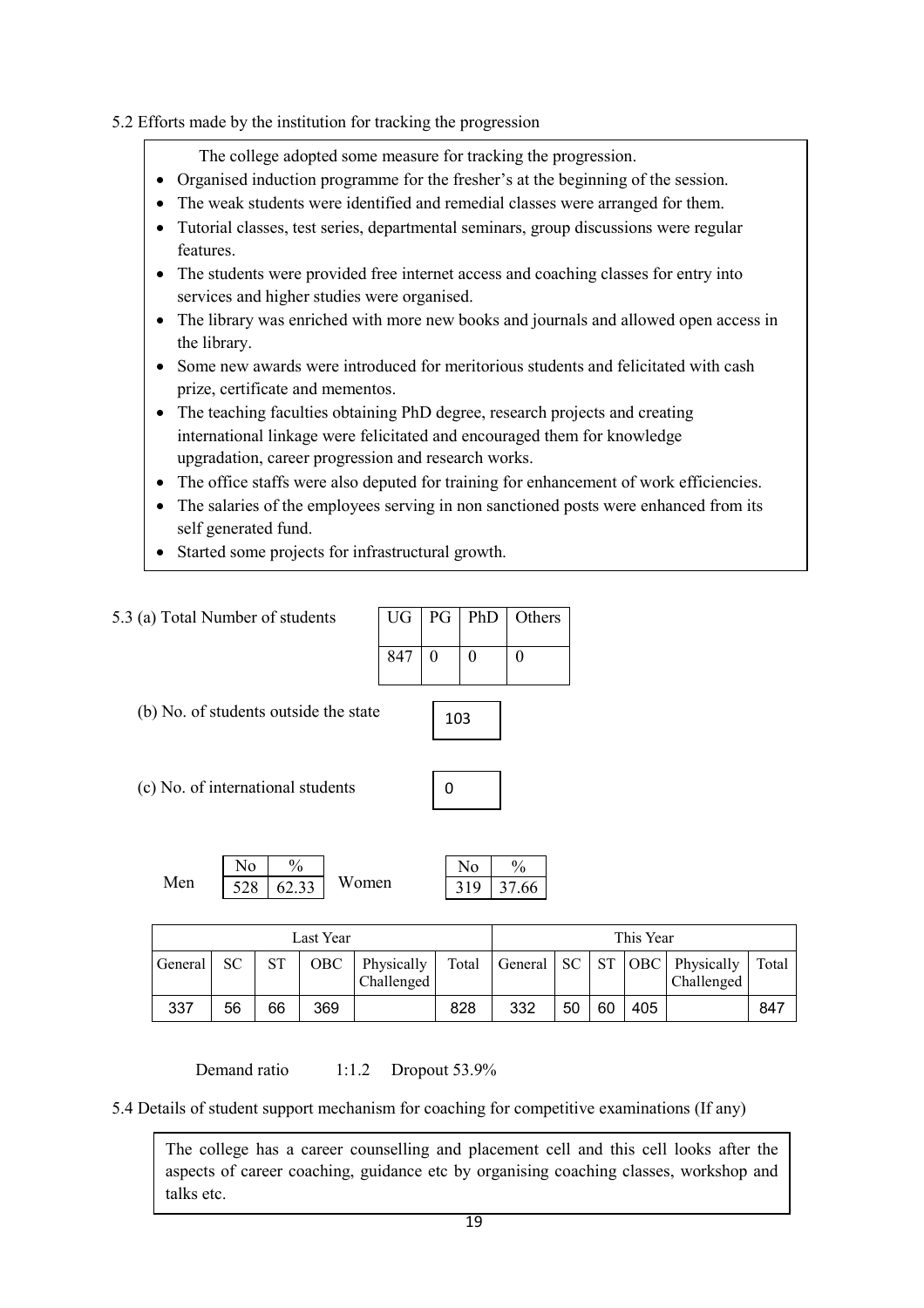| 5.5 No. of students qualified in these examinations |           |             |            |  |
|-----------------------------------------------------|-----------|-------------|------------|--|
| NET                                                 | SET/SLET  | <b>GATE</b> | <b>CAT</b> |  |
| IAS/IPS etc                                         | State PSC | <b>UPSC</b> | Others     |  |

5.6 Details of student counselling and career guidance

- The college organised 8 days coaching in "Banking and Allied Services"  $(23 30)$ October, 2013). Mr Dipankar Sarmah and Ms Diksha Bhardwas from EIMT , Guwahati were the resource persons.
- DCWWC organised two interactive sessions  $(1<sup>st</sup>$  April, 2014) on 'Stress management'' and ''Gender sensitization''. Mrs Nandita G Sarmah a psychiatric counsellor was the resource person.

 No. of students benefitted 60

5.7 Details of campus placement

|                                       | <b>On</b> campus                   |                                     |                           |  |  |  |
|---------------------------------------|------------------------------------|-------------------------------------|---------------------------|--|--|--|
| Number of<br>Organizations<br>Visited | Number of Students<br>Participated | Number of<br><b>Students Placed</b> | Number of Students Placed |  |  |  |
|                                       | NΑ                                 | NΑ                                  |                           |  |  |  |

#### 5.8 Details of gender sensitization programmes

Digboi College Women Welfare Centre (DCWWC) organised a gender sensitization programme on 1st April, 2014. Mrs Nandita G Sharma, psychological counsellor, was the resource person.

### 5.9 Students Activities

5.9.1 No. of students participated in Sports, Games and other events

| State/ University level                         | 0  | National level | 0  | International level | 0 |
|-------------------------------------------------|----|----------------|----|---------------------|---|
| No. of students participated in cultural events |    |                |    |                     |   |
| State/ University level                         | 22 | National level | 10 | International level |   |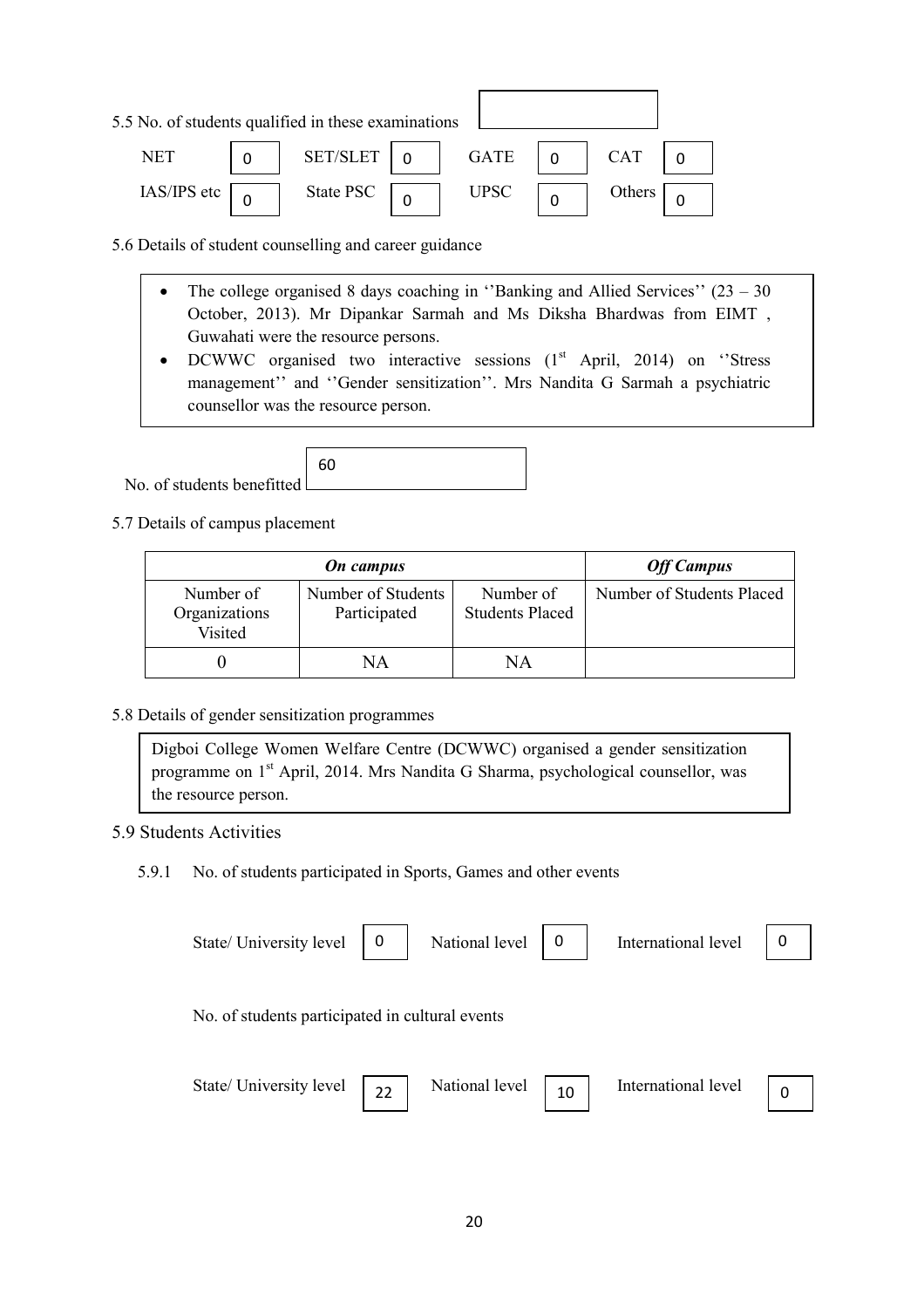#### 5.9.2 No. of medals /awards won by students in Sports, Games and other events

| Sports : State/University level $\begin{vmatrix} 0 \\ 1 \end{vmatrix}$ National level $\begin{vmatrix} 8 \\ 1 \end{vmatrix}$ |                           | International level $\begin{vmatrix} 0 \\ 0 \end{vmatrix}$ |  |
|------------------------------------------------------------------------------------------------------------------------------|---------------------------|------------------------------------------------------------|--|
| Cultural: State/ University level $\begin{bmatrix} 6 \\ \end{bmatrix}$                                                       | National level $\vert$ 10 | International level $\begin{bmatrix} 0 \\ 0 \end{bmatrix}$ |  |

#### 5.10 Scholarships and Financial Support

|                                                                              | Number of<br>students | Amount |
|------------------------------------------------------------------------------|-----------------------|--------|
| Financial support from institution                                           | 25                    | 35770  |
| Financial support from government                                            |                       |        |
| Financial support from other sources (UGC)                                   | 15                    | 15000  |
| received<br>Number of students<br>who<br>International/National recognitions |                       |        |

#### 5.11 Student organised / initiatives

| Fairs : State/University level $\begin{vmatrix} 0 \\ 1 \end{vmatrix}$ National level $\begin{vmatrix} 0 \\ 0 \end{vmatrix}$ International level $\begin{vmatrix} 0 \\ 1 \end{vmatrix}$      |  |  |  |
|---------------------------------------------------------------------------------------------------------------------------------------------------------------------------------------------|--|--|--|
| Exhibition: State/ University level $\begin{bmatrix} 0 \\ 0 \end{bmatrix}$ National level $\begin{bmatrix} 0 \\ 0 \end{bmatrix}$ International level $\begin{bmatrix} 0 \\ 0 \end{bmatrix}$ |  |  |  |
|                                                                                                                                                                                             |  |  |  |

5.12 No. of social initiatives undertaken by the students

0

5.13 Major grievances of students (if any) redressed:

- i) Renovation of Boys' Common Room
- ii) Auditorium with separate green rooms and toilets for boys and girls.
- iii) Open access system in the library.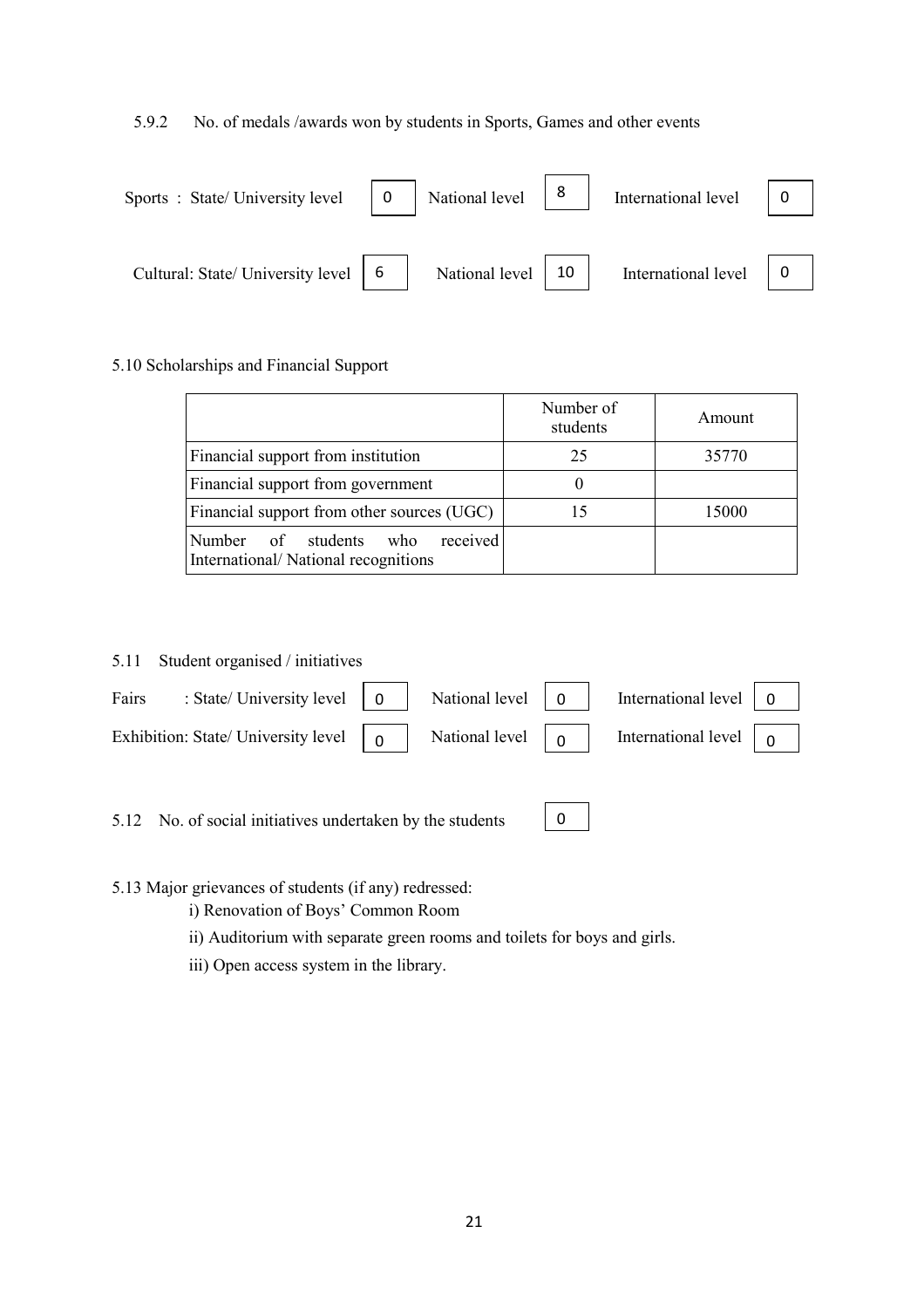## Criterion – VI

## 6. Governance, Leadership and Management

#### 6.1 State the Vision and Mission of the institution

#### Our Vision:

The college has a vision of imparting quality education. Quality education would create holistic atmosphere for the students to cater to the demands of a modern technological and global world while inculcating in them the values and cultural heritage, India is known for.

#### Our Mission:

The college aims at-

- i) Educating its students to become responsible, competent and ethical citizens of the world with the skill to think creativity analyse critically and communicate effectively.
- ii) Encouraging the students to pursue their courses with resolute determination, equanimity of mind and honesty of character.
- iii) Fostering global competency among students so that they can prepare themselves for the opportunities and challenges of life.
- iv) Stimulating the academic ambience for quality sustenance and quality enhancement
- v) Building strong bonds with all the stake holders through dedicated team work, innovative strategies and commitment to excellence.

#### 6.2 Does the Institution has a management Information System

The common information systems are Notice Board, Web-site, group SMS etc. Notices are circulated among teaching and non-teaching staff in urgent need. The authority also discusses the important issues by convening meeting with HoDs, staff members and the students whenever necessary.

6.3 Quality improvement strategies adopted by the institution for each of the following:

#### 6.3.1 Curriculum Development

The curriculum is designed by the University. However, teachers take part in the meeting of Board of Studies as invitees as well as member of undergraduate board.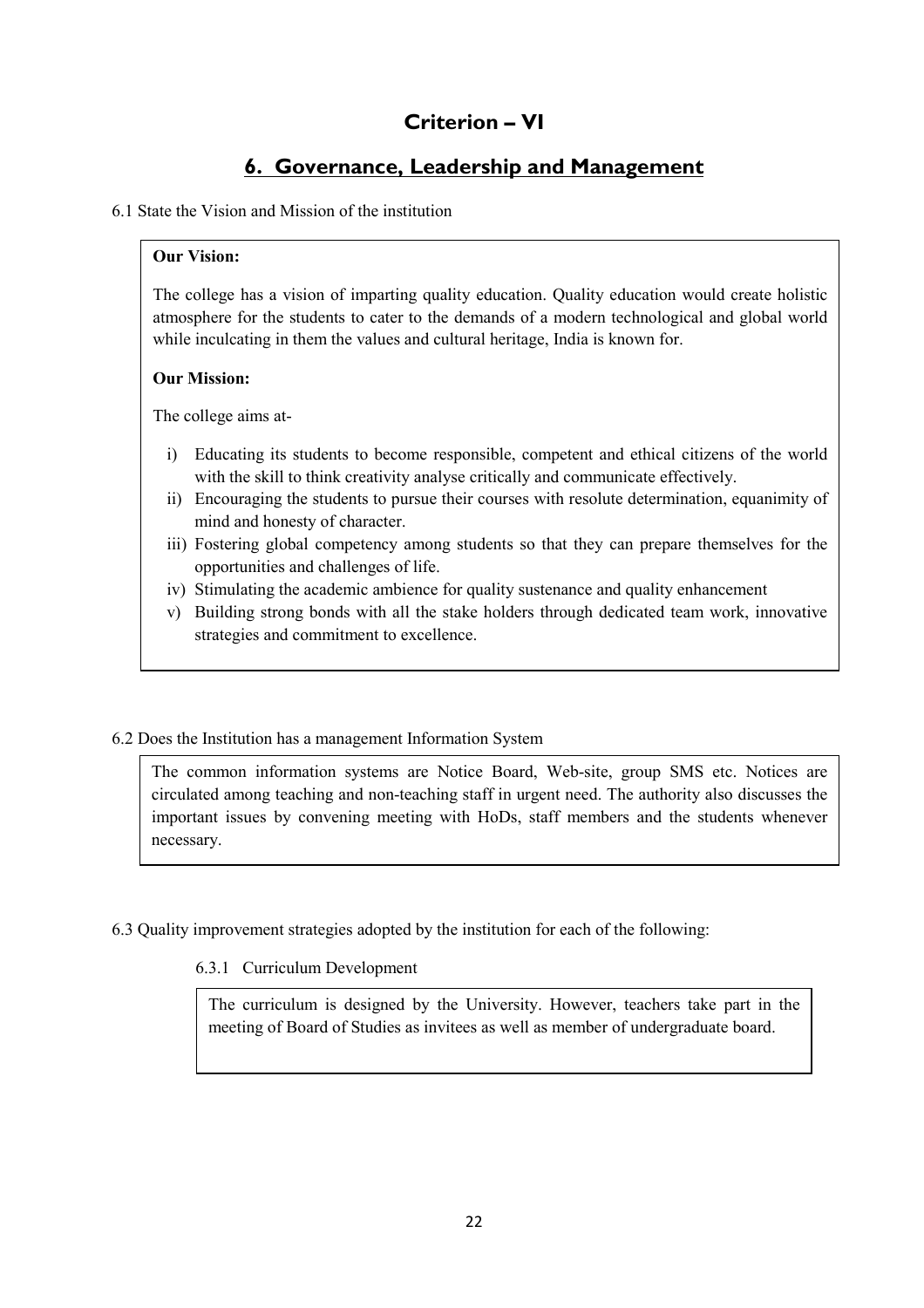#### 6.3.2 Teaching and Learning

For quality improvement in the teaching learning process adopts the strategies of remedial coaching, departmental seminar, GD, Field trip, one to one contact session, stratified group class, interactive class, solving of previous years questions. The teachers are encouraged to participate in OC, RC, various staff training programme, workshop on discipline related areas,. Necessary and up to date teaching materials are provided for continuous improvement of teaching – learning activities. In this session the following facilities are procured

- (1) Computer sets provided to mathematics and electronics departments
- (2) Four LCD projectors and three Audio Track sets were provided for class rooms.
- (3) Free internet access provided to teachers and students.

### 6.3.3 Examination and Evaluation

A group of teachers (Examination conduction committee) conducts the university examinations. The appointed teachers take part in paper setting, paper examiners, scrutiny, head examiners etc and act as per university guide committee to conduct internal examiners. The examined papers are shown to students and mark sheets are displayed in the notice board

#### 6.3.4 Research and Development

The college encourages the teachers to procure Major/ Minor Research Projects, FIP etc. Sanctions leave to the research scholar; adjusts classes with flexi-timing and exempts from some other co-curricular activities. Also encourages attending National/ International seminars/ Workshop/ Conference.

6.3.5 Library, ICT and physical infrastructure / instrumentation

- The library was enriched with 986 new books, 19 journals and 12 periodicals.
- An internet browsing centre was opened with free access to the students, 10 computer sets with NME broadband connections were provided.
- 3 Audio sets were provided for class rooms.
- Constructions of Zoology and Chemistry laboratories, Indoor Stadium are ongoing projects.
- One digital balance, two pH meters and one conductivity bridge were provided to Chemistry department.
- One Advance litho machine (copy printer), one Data Card 800 machine (for printing, I/cards), 4 LCD projectors for were purchased to create ICT environment.
- Three Audio Track sets were provided for class rooms.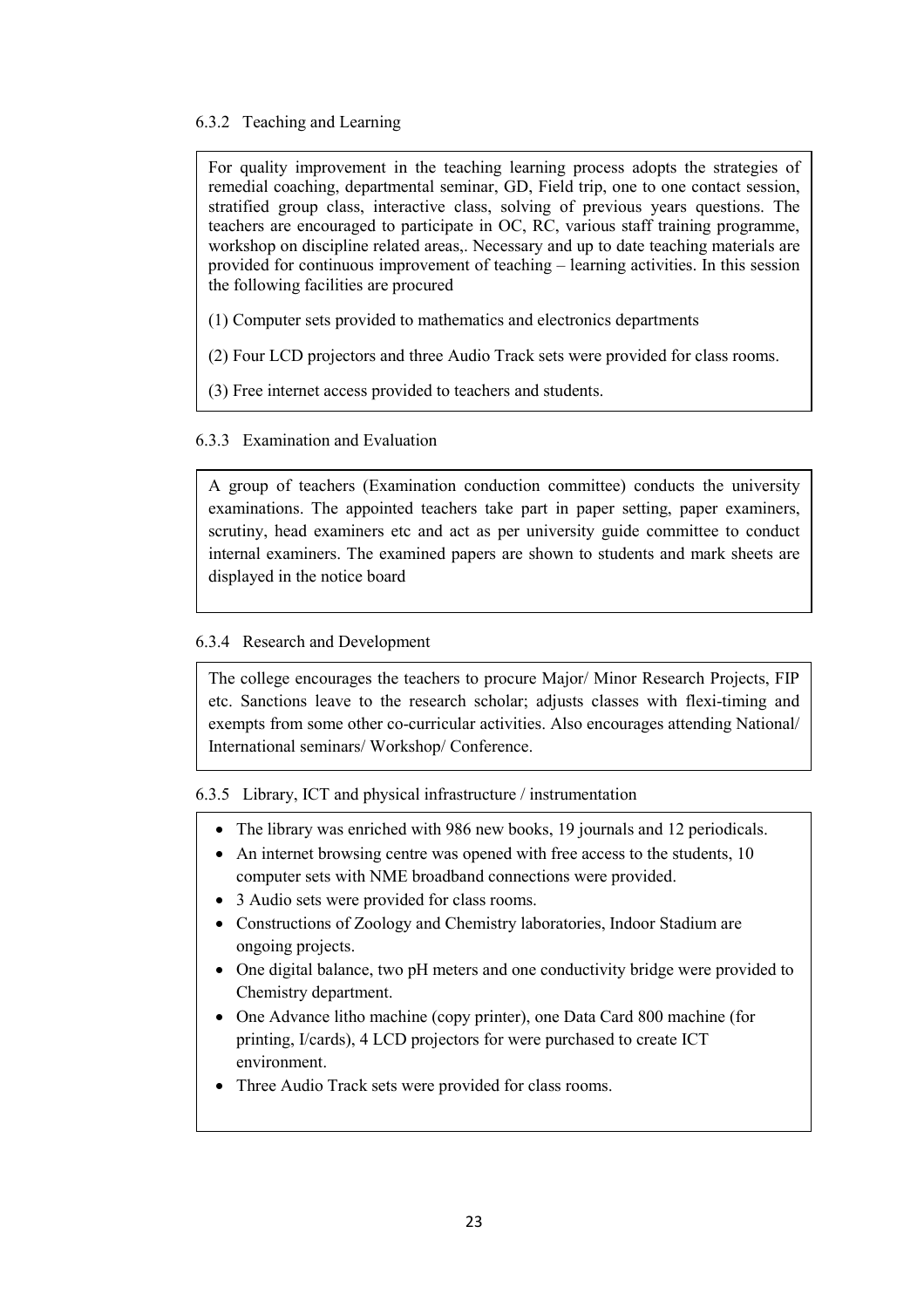#### 6.3.6 Human Resource Management

The IQAC keeps vigilance so that the classes are regularly held, the office staff and library staff render their help towards the benefit of the students. The IQAC keeps close contact with departments, office, library and the hostels and assesses the man power. If any shortage found, then immediately brings it to the notice of the authority for early recruitment. Sometimes it takes time to fill up the permanent posts owing to official formalities and during this period the posts are generally filled up on ad – hoc basis so that the system is not disrupted.

The teachers have been assessed by the students for their quality improvement. They are also encouraged to carry out research works, upgrade and update knowledge by attending refresher course, orientation course, short term course etc. The teachers have also been facilitated for their carrier progression.

 The office staffs has been deputed to attend workshop for their enhancement of work efficiency

#### 6.3.7 Faculty and Staff recruitment

The college authority recruits fool- proof faculty and staff members. It publishes the vacancy through News Papers/ employment exchange/ Web-site and screens by a committee constituted as per the Govt. Rules. Roster system is strictly followed. The recruitment process is a lengthy procedure. First, prior permission is to be taken for advertisement of the vacant posts from Govt of Assam. After selection, approval of the appointment is bounden from the Govt of Assam again.

#### 6.3.8 Industry Interaction / Collaboration

Some of the students visit the neighbouring industries with teacher – guide for their project works

#### 6.3.9 Admission of Students

The college takes steps for wide publicity through Notices, hoardings, banners, prospectus, web-site etc. The students are selected on the basis of merit. However, follows the reservation norms as laid by Govt.; special consideration for disadvantaged students is taken.

| Teaching        | DCTU Fund and Staff Benefit Fund |
|-----------------|----------------------------------|
| Non teaching    | Staff Benefit Fund               |
| <b>Students</b> | Student Aid Fund                 |

### 6.4 Welfare schemes for

6.5 Total corpus fund generated

| 6.6 Whether annual financial audit has been done Yes $\vert \sqrt{\vert}$ No |  |  |  |
|------------------------------------------------------------------------------|--|--|--|
|------------------------------------------------------------------------------|--|--|--|

2553647/-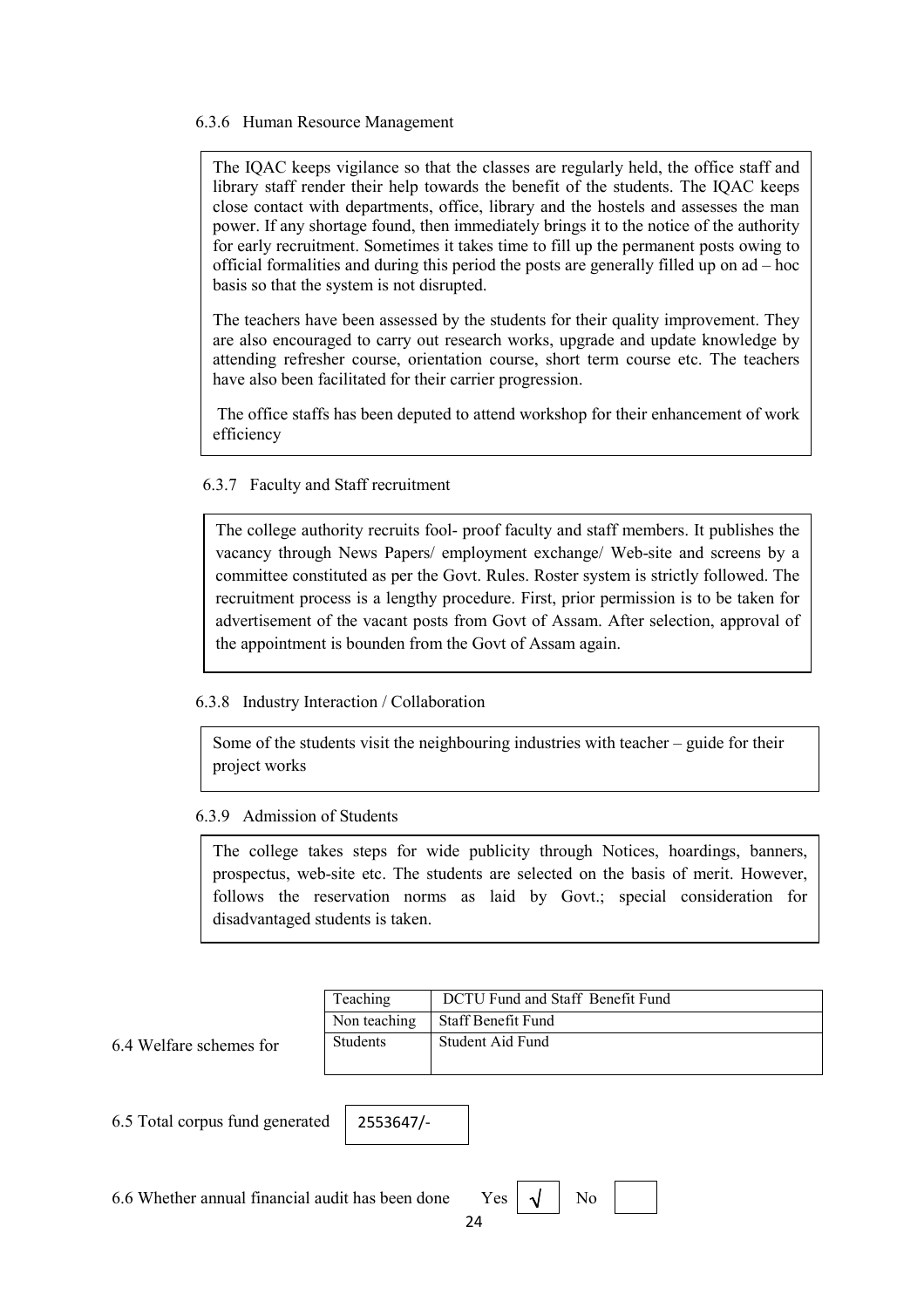| Audit Type     | External |        | Internal |                       |
|----------------|----------|--------|----------|-----------------------|
|                | Yes/No   | Agency | Yes/No   | Authority             |
| Academic       | No       | NA     | Yes      | Principal/<br>VP/HoDs |
| Administrative | No       | NA     | Yes      | Governing<br>Body     |

#### 6.7 Whether Academic and Administrative Audit (AAA) has been done?

6.8 Does the University/ Autonomous College declares results within 30 days?

| For UG Programmes | Yes | No             |  |
|-------------------|-----|----------------|--|
| For PG Programmes | Yes | N <sub>0</sub> |  |

6.9 What efforts are made by the University/ Autonomous College for Examination Reforms?

 The college has been running with semester system. The course curriculum were revised/ updated by the university at the time of implementation w.e.f  $2011 - 12$ sessions. The University's Board of Studies have now been organised meetings with college teachers for further modifications of the syllabus.

6.10 What efforts are made by the University to promote autonomy in the affiliated/constituent colleges?

 Dibrugarh University has only the academic control over its affiliated colleges; no financial control; hence cannot promote for autonomy of its own.

6.11 Activities and support from the Alumni Association

Mr. Sunil Phukan, Technical officer of IOCL (AOD), an alumnus of Digboi College supervises and oversees the constructions activities as a member of UGC Building Committee.

Dr. Dipen Borthakur, medical practitioner, an alumnus, extends services in health check-up and care.

Many alumni help in organising different sports and cultural activities.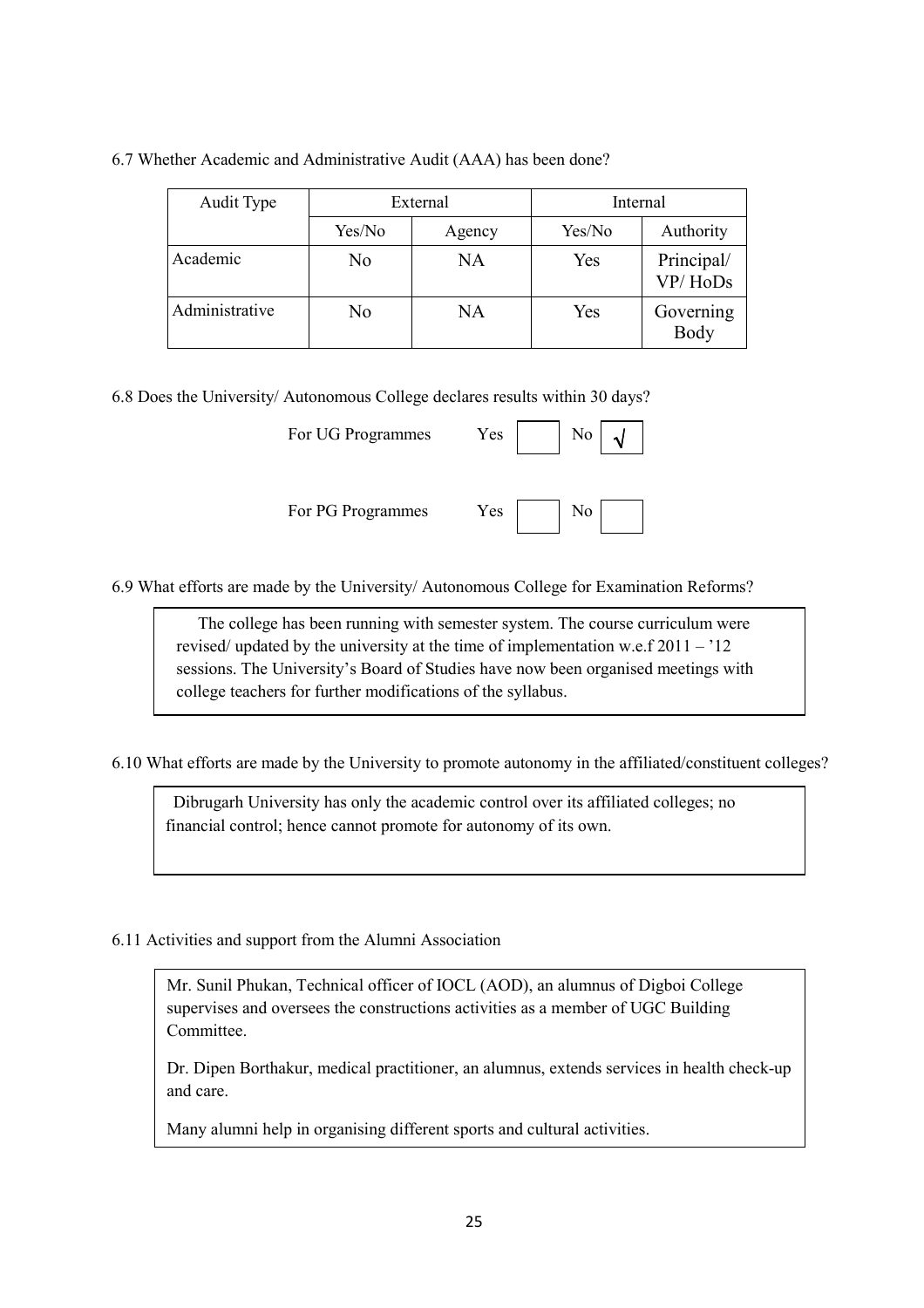6.12 Activities and support from the Parent – Teacher Association

Two guardian members of the GB always help in developmental works. Many parents help voluntarily in organising sports and cultural activities The Parent Teacher Association discusses the problems of the college and put suggestions for effective management and quality enhancement.

6.13 Development programmes for support staff

 The college extends all possible supports to teaching staff for their career progression and research works. The non- teaching staff are also deputed for training to enhance their efficiency. The college revises the salary of the temporary workers time to time to relieve them from growing market cost.

6.14 Initiatives taken by the institution to make the campus eco-friendly

The college has taken plantation programme to make the campus more greenery and has declared as polythene free zone. Moreover the NCC cadets take up cleaning programme every now and then.

## Criterion – VII

## 7. Innovations and Best Practices

- 7.1 Innovations introduced during this academic year which have created a positive impact on the functioning of the institution. Give details.
	- The college library were inaugurated with open access to the students as well the staff.
	- Internet connections were provided to all the departments.
	- An internet browsing hub for students installed in the library and the students were facilitated with free access.
	- The college started COC in communication skill, diploma course in ''Wild Life Conservation''
	- Introduced Rural Development as a subject, opened major course in Electronics.
- 7.2 Provide the Action Taken Report (ATR) based on the plan of action decided upon at the beginning of the year

The college plans works to be done for the session at the beginning and places in Governing Body and the different sub – committees of the college constituted ad – hoc. The college has achieved in materialising its plan of works which have been mentioned in 2.15 of part ''A'' of this AQAR.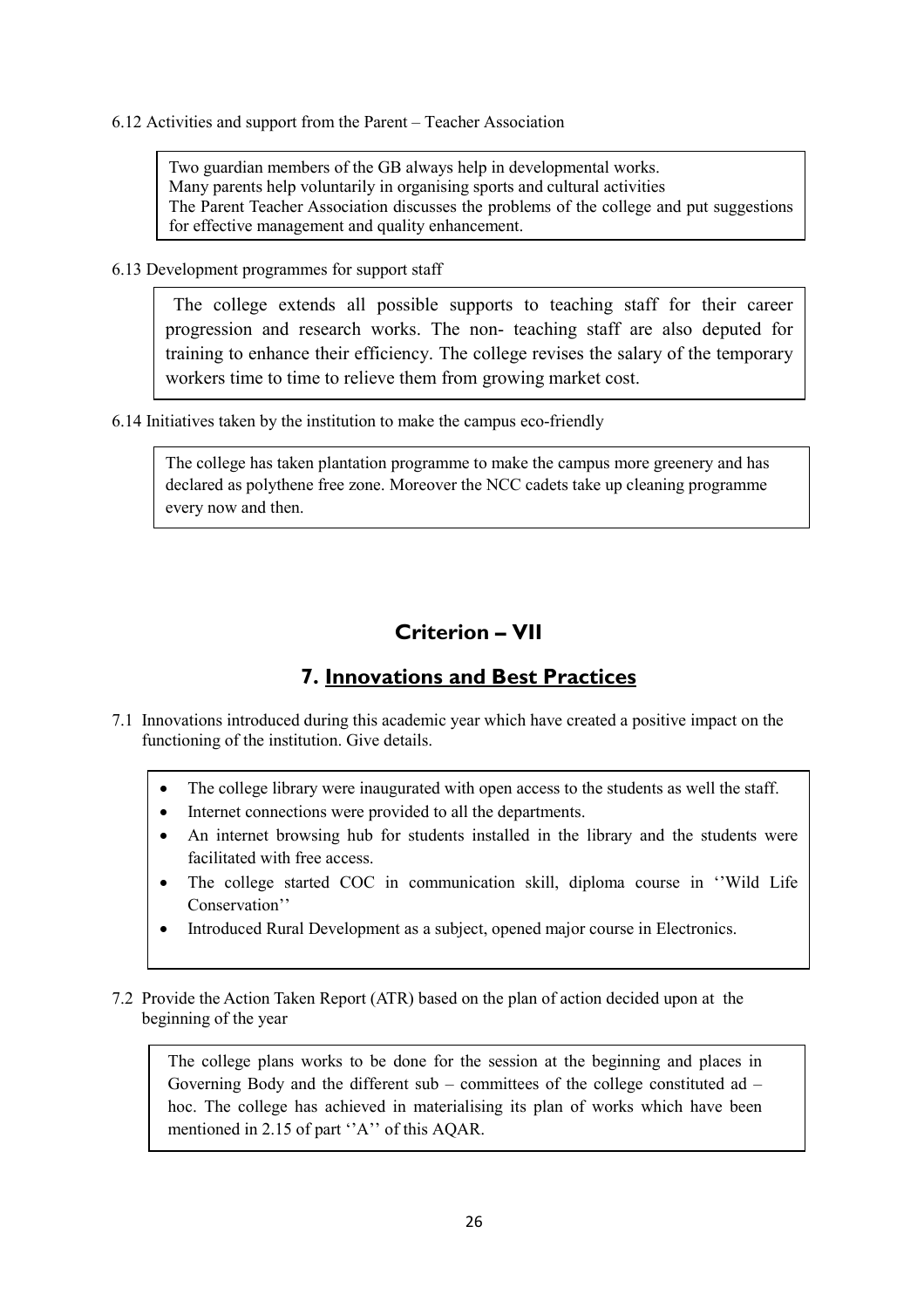- 7.3 Give two Best Practices of the institution (please see the format in the NAAC Self-study Manuals)
	- 1. Decentralisation of administrative works. (Annexure III, page 32)
	- 2. Financial support to poor and distressed students. (Annexure IV, page 33)
	- 3. Human Resource Management (Annexure V, Page 34)
	- 4. Extension activities (Annexure VI, page 36 )
	- 5. Technology upgradation (Annexure VII, page 38 )
	- 6. Blood Donation (Annexure VIII, page 40)

#### \*Provided the details in annexure (annexure need to be numbered as i, ii, iii)

7.4 Contribution to environmental awareness / protection

- The college observes "World Environmental Day" every year in association with Assam Science Society, Digboi Branch, in various schools in and around Digboi, catering to environmental awareness and protection. Tree sapling have been collected from Forest Department, Govt of Assam and planted in different institutions/organizations. Organised rallies with slogans and placards to make aware of the common people of their responsibilities towards environmental protection and check pollution.
- The college campus had already been declared as polythene free zone and communicates the various institutions to adopt this measure and convey message through the pupils of the hazardous effect of polythene.
- Mr R. R Tariang and Mr Gauri Buragohain faculties of the college have been emphatically involved in caring the injured snakes and protecting them and have organised several awareness programme in neighbouring areas.

7.5 Whether environmental audit was conducted? Yes



7.6 Any other relevant information the institution wishes to add. (for example SWOT Analysis)

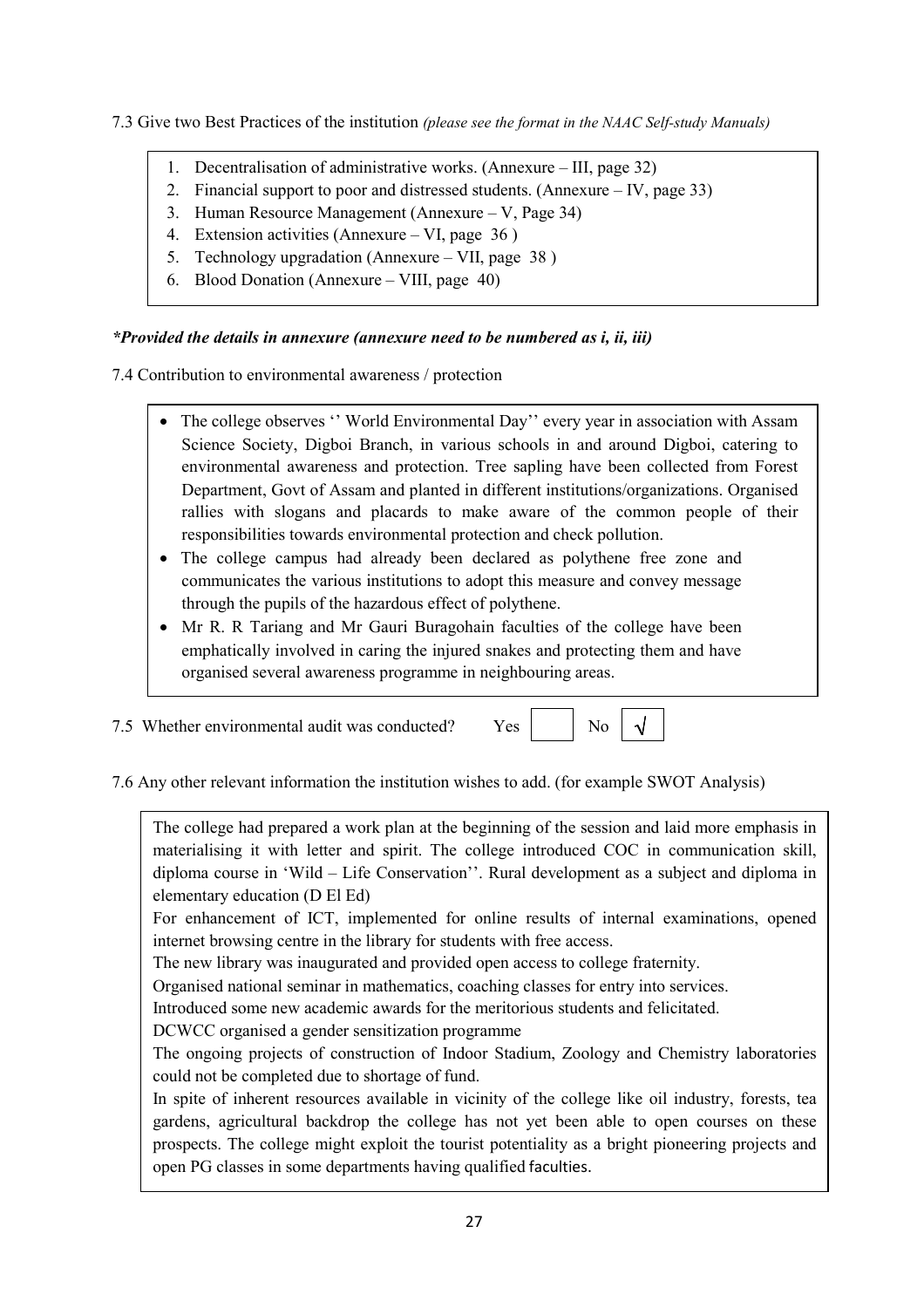### 8. Plans of institution for next year

The college has set forth some ambitious plans for the next session:

- Fast Broad Band Internet connection through leased line to overcome the sluggish existing general broad-band services.
- Setting up of Departmental Self Service Portal (DSSP) for entry and retrieving of departmental and personnel data to the main server.
- To provide LCD projectors to all the departments for enhancing ICT enabled environment.
- Installation of smart board facilities in a few class rooms.
- Completion of conference hall in the  $2<sup>nd</sup>$  floor of the library with provision of Video Conferencing Centre and Audio Visual Room.
- To allocate fund for interdisciplinary research work by faculties and students.
- Celebration of Golden Jubilee of the college commencing from  $15<sup>th</sup>$  July 2014 and ending on 15<sup>th</sup> July 2015 with series of colorful and momentous events.
- Initiative for opening of UGC sponsored B. Voc. Course and Community College.
- Organization of National/International seminars.
- Completion of the ongoing projects of Zoology and Chemistry laboratories and the Indoor Stadium.
- Construction of Guest House in the college plot of land in place of old Principal's quarter.
- Construction of Girls' Common Room and class rooms with double storied provision adjacent to Zoology laboratory.
- Construction of dining hall in the Girls' Hostel.
- Enhancement of extension activities as institutional social responsibilities.
- Organization of more numbers of coaching classes for career guidance, higher studies and entry into services.
- Installation of "Community Radio".

Name : Prof. Golap Kalita Name : Dr. Dip Saikia

Signature of the Coordinator, IOAC Signature of the Chairperson, IOAC

 $***$ 

\_\_\_\_\_\_\_\_\_\_\_\_\_\_\_\_\_\_\_\_\_\_\_\_\_\_\_\_\_\_\_ \_\_\_\_\_\_\_\_\_\_\_\_\_\_\_\_\_\_\_\_\_\_\_\_\_\_\_\_\_\_\_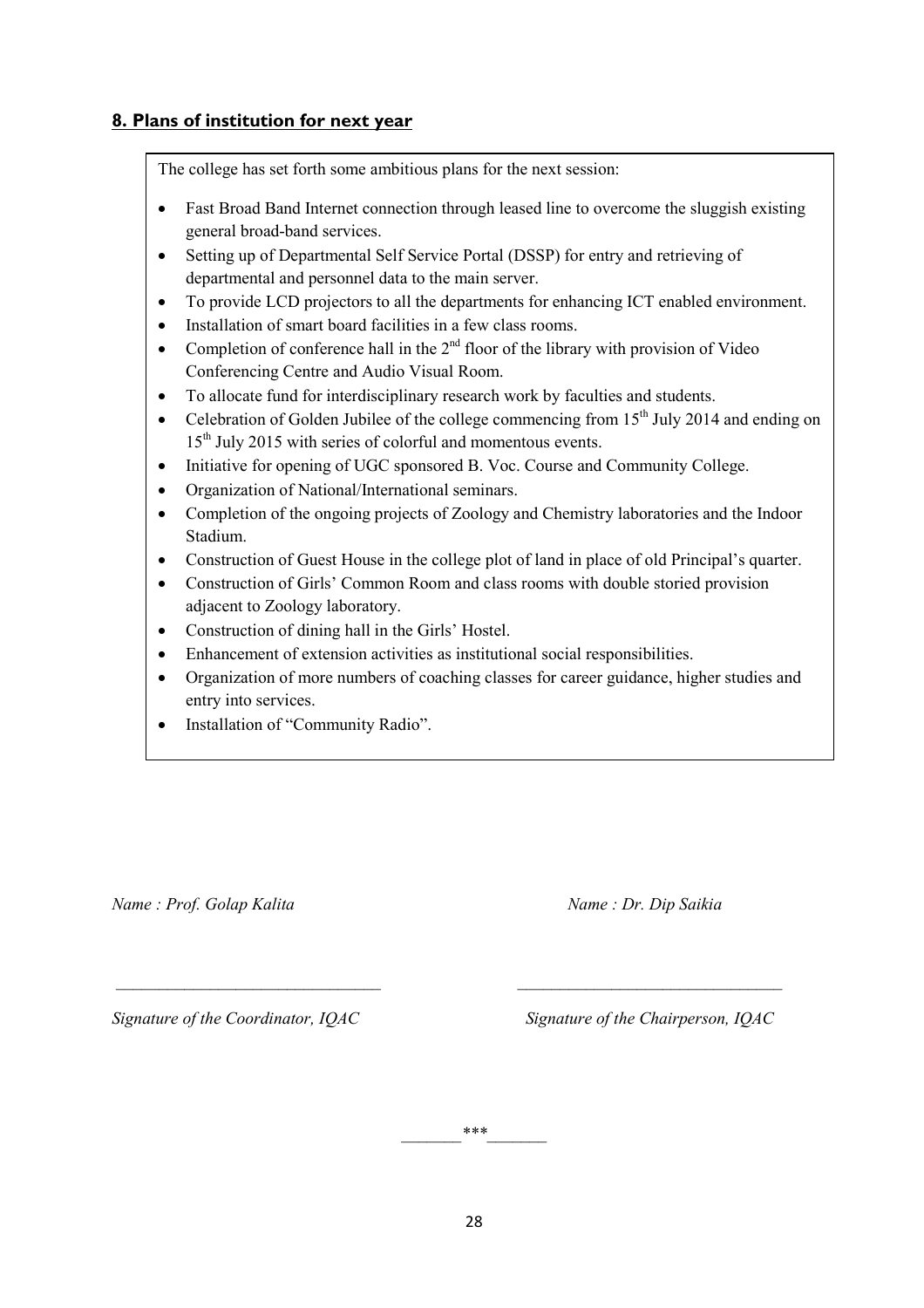## Annexure - I

### ACADEMIC CALENDER FOR 2013- 2014

| Date(s)                                                                          | Event(s)                                                                                        |  |
|----------------------------------------------------------------------------------|-------------------------------------------------------------------------------------------------|--|
| 15 <sup>th</sup> July, 2013 (Monday)                                             | <b>College Foundation day</b>                                                                   |  |
| $16th$ July, 2013 (Tuesday)                                                      | Commencement of the 1st/3rd/5th Semester Classes of the BA/B.Sc./                               |  |
|                                                                                  | B.Com Programmes & HS 1 <sup>st</sup> Yr (Arts/Science/Commerce)                                |  |
| $22nd$ July, 2013(Monday)                                                        | Fresher's Social & Interaction with the newly admitted Students by the                          |  |
|                                                                                  | Principals and teachers of the colleges                                                         |  |
| $5th$ August, 2013 (Monday)                                                      | Declaration of the $2^{nd}$ & 4 <sup>th</sup> Semester Examination results                      |  |
| $14th$ August, 2013                                                              | Last date for submission of Filled in Registration Forms of the BA/ B.Sc./                      |  |
| $\frac{\text{(Wednesday)}}{\text{26}^{\text{th}}}$ Aug-4 <sup>th</sup> Sept.2013 | B.Com 1 <sup>st</sup> Semester Students                                                         |  |
|                                                                                  | 1st Sessional Examination of the 1st/3rd/5th Semester Classes of the BA/                        |  |
|                                                                                  | B.Sc./ B.Com Programmes                                                                         |  |
|                                                                                  | Unit Test-I for HS 2 <sup>nd</sup> Year                                                         |  |
| $5th$ September (Friday)                                                         | Observance of Teacher's day                                                                     |  |
| 9 <sup>th</sup> Sept. 2013 (Monday)                                              | <b>Students' Union Election</b>                                                                 |  |
| $10^{\text{th}} - 11^{\text{th}}$ September 2013                                 | Counselling for the BA/B.Sc./B.Com 1st Semester Students and Mid                                |  |
|                                                                                  | Semester Feedback Assessment                                                                    |  |
| September 2013 (1st Half)                                                        | Submission of examination forms for HS Final Exam. 2014                                         |  |
| $23^{\text{rd}}$ - $28^{\text{th}}$ September, 2013                              | Internal Assessment of the BA/ B.Sc./ B.Com Programmes through                                  |  |
|                                                                                  | Seminar/ Group Discussion etc.                                                                  |  |
| $27th$ Sept, 2013 (Friday)                                                       | Last date of notification of the marks of the 1 <sup>st</sup> Sessional Examination in          |  |
|                                                                                  | the departmental notice boards                                                                  |  |
| 3 <sup>rd</sup> October, 2013 (Thursday)                                         | Last date for submission of Exam-Form Fill up of the 1st/3rd /5th Semester                      |  |
|                                                                                  | Classes of the BA/ B.Sc./ B.Com for End Semester Examinations 2014                              |  |
| $21^{st}$ - $26^{th}$ October, 2013                                              | 2nd Sessional Examination of the 1st/3rd/5th Semester Classes of the BA/                        |  |
|                                                                                  | B.Sc./ B.Com Programmes                                                                         |  |
|                                                                                  | Unit Test-I for HS 1st Yr                                                                       |  |
| 23 <sup>rd</sup> October, 2013                                                   | Last Date for Assignment Submission by the students (if any) of the                             |  |
| $\frac{\text{(Wednesday)}}{11^{\text{th}}}$ November, 2013                       | BA/B.Sc./B.Com Programmes in the Semester System                                                |  |
|                                                                                  | a) Last date for notification of 2nd Sessional Examination Marks in the                         |  |
| (Monday)                                                                         | Departmental Notice Board                                                                       |  |
|                                                                                  | b) Completion of the 1st/3rd/5th Semester Classes of the B.A./<br><b>B.Sc./B.Com Programmes</b> |  |
|                                                                                  | Submission of Exam Forms for HS 1st Yr Annual Exam. 2014                                        |  |
| December, 2013 $(1st half)$<br>20 <sup>th</sup> Nov-14 <sup>th</sup> December,   | End Semester Exam of the BA/ B.Sc./ B.Com Programmes                                            |  |
| 2013                                                                             | Unit Test-II for HS 2 <sup>nd</sup> Year                                                        |  |
|                                                                                  | Unit Test-II for HS 1st Yr                                                                      |  |
| $16th$ December, 2013 (Monday)                                                   | <b>Parent-Teacher Meet</b>                                                                      |  |
| $16^{th}$ Dec, 2013-15th Jan, 2014                                               | <b>Semester Break</b>                                                                           |  |
| $17^{th}$ – 31 <sup>st</sup> December, 2013                                      | College Week (for seven days)                                                                   |  |
| $16th$ January, 2014(Thursday)                                                   | Commencement of the $2nd/4th/6th$ Semester Classes of the BA/ B.Sc./                            |  |
|                                                                                  | <b>B.Com</b>                                                                                    |  |
| 14 <sup>th</sup> February, 2014 (Friday)                                         | Declaration of the results of the 1st/3rd /5th Semester Classes of the BA/                      |  |
|                                                                                  | B.Sc./ B.Com Programmes                                                                         |  |
|                                                                                  | <b>Annual examination for HS 1st yr</b>                                                         |  |
| February $(2^{nd}$ Half)<br>20 <sup>th</sup> Feb-5 <sup>th</sup> March, 2014     | 1st Sessional Examination of the 2nd, 4th & 6th Semester classes of the                         |  |
|                                                                                  | B.A./B.Sc./B.Com Programmes                                                                     |  |
| February / March                                                                 | Final Examination for HS 2 <sup>nd</sup> yr                                                     |  |
| $1st - 6th$ March, 2014                                                          | Counselling for the Students of the BA/B.Sc./B.Com Programmes and Mid                           |  |
|                                                                                  | Semester Feedback Assessment (one day)                                                          |  |
| $20^{th}$ - $26^{th}$ March, 2014                                                | (1) Notification of 1st Sessional Examination Marks of the 2nd, 4th & 6 <sup>th</sup>           |  |
|                                                                                  | Semester BA/ B.Sc./ B.Com Programmes in the Departmental Notice                                 |  |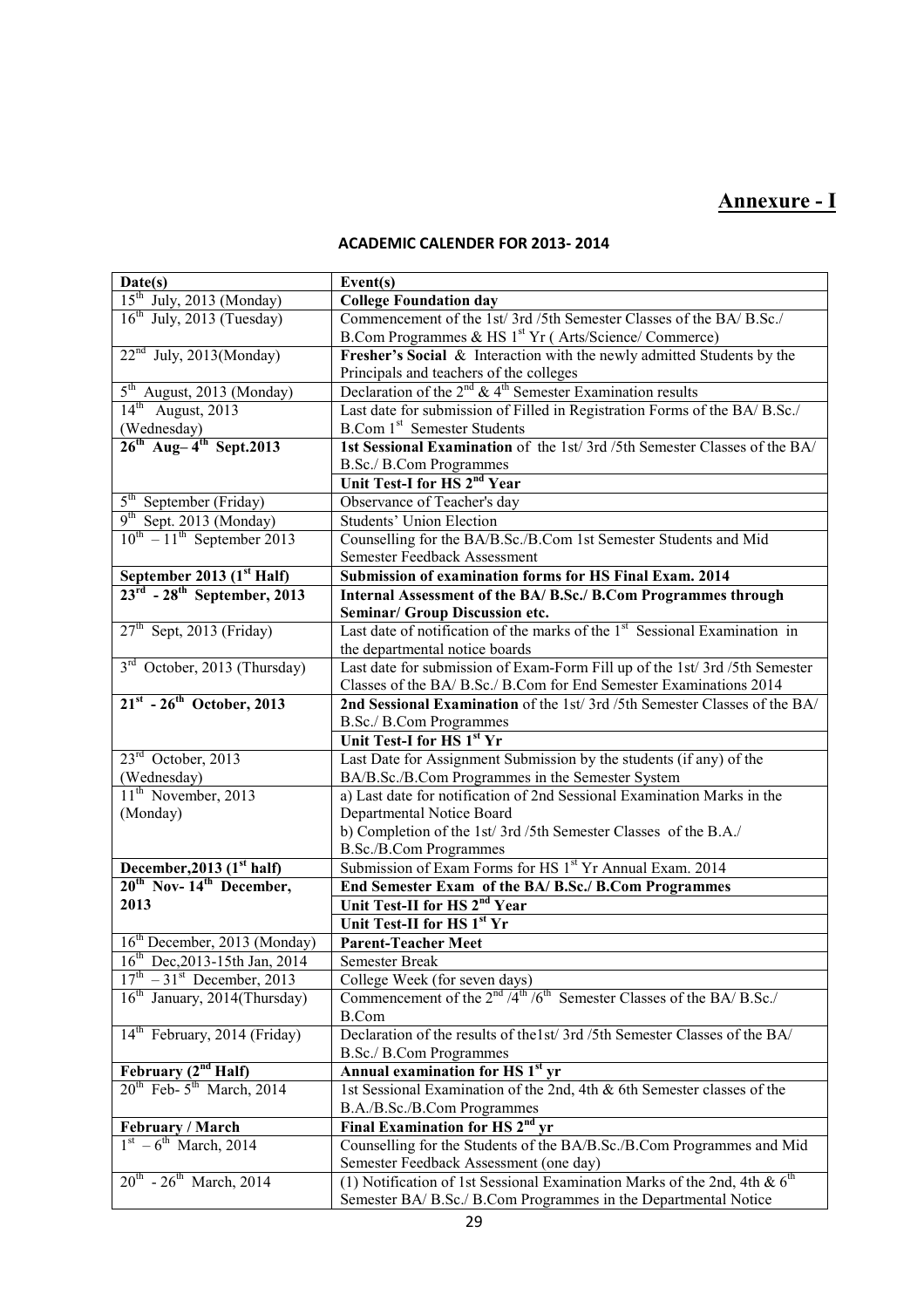|                                             | <b>Boards</b>                                                             |  |
|---------------------------------------------|---------------------------------------------------------------------------|--|
|                                             | (2) Internal Assessment for 2nd, 4th $\&$ 6th Semesters of the BA/ B.Sc./ |  |
|                                             | B.Com Programmes through seminar/ group discussion etc                    |  |
| $18^{th} - 30^{th}$ April, 2014             | 2nd Sessional Examinations of the B.A./B.Sc./B.Com Programmes             |  |
| $19th$ April, 2014 (Saturday)               | Last date for Form fill-up of the B.A./ B.Sc./ B.Com. End                 |  |
|                                             | <b>Semester Examinations</b>                                              |  |
| $10^{th}$ May, 2014 (Saturday)              | (1) Last date for notification of 2nd Sessional Examination Marks of the  |  |
|                                             | BA/ B.Sc./ B.Com Programmes in the Departmental Notice Boards             |  |
|                                             | (2) Completion of the even semester classes of the BA/ B.Sc./ B.Com       |  |
|                                             | Programmes                                                                |  |
| $19^{th}$ May- $14^{th}$ June 2014          | End Semester Examinations of the BA/ B.Sc./ B.Com Programmes              |  |
| $1st$ June – $20th$ July, 2014              | (2) Admission to the BA/B.Sc./B.Com 3rd & 5th Semester Classes            |  |
| $16^{th}$ June -15 <sup>th</sup> July, 2014 | Semester End Vacation for the teaching staff of the colleges              |  |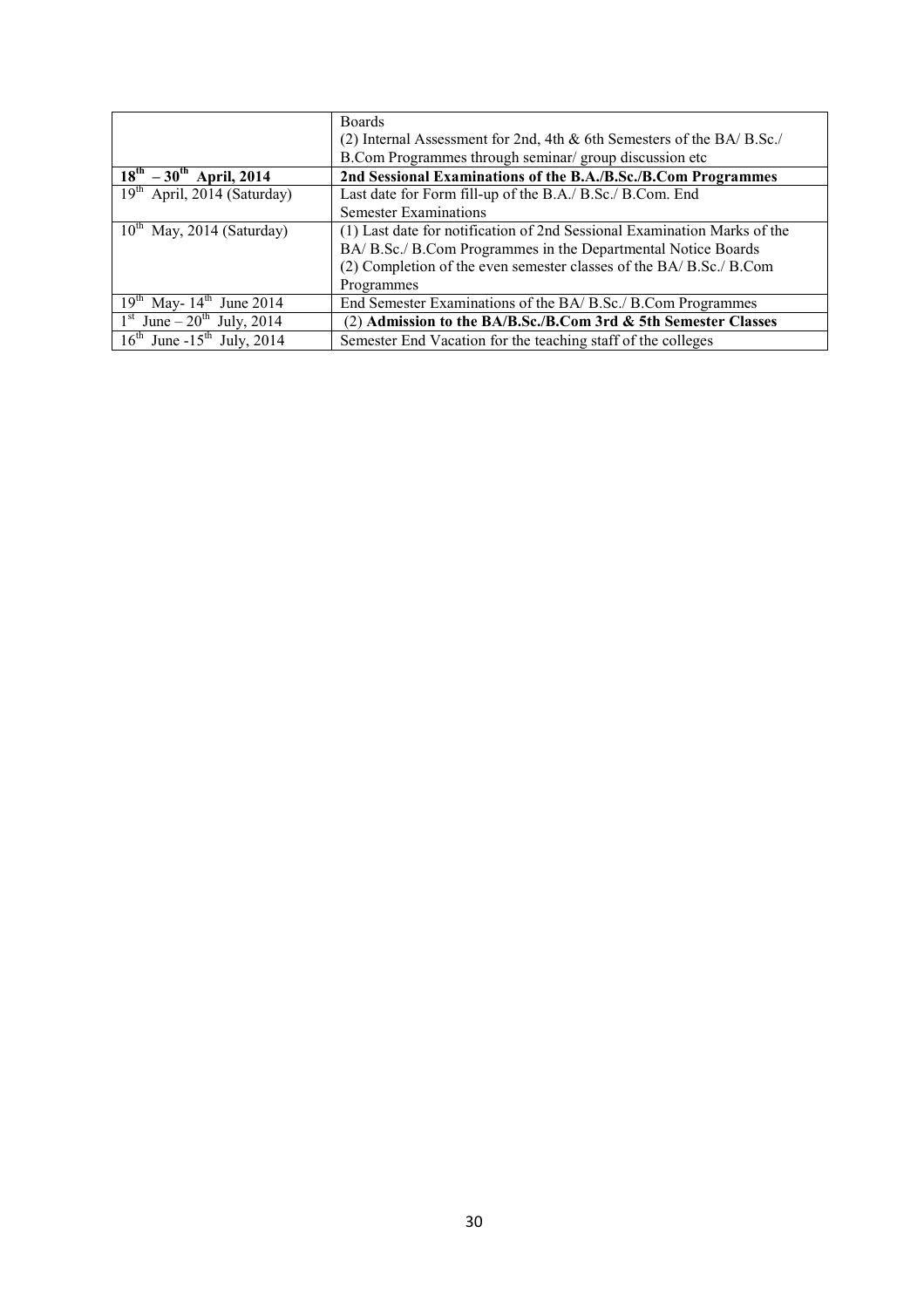#### Annexure - II

#### Analysis of the Students' Feed back

The teachers are assessed by the students of various subjects on 10 point scale through some questionnaire as designed by NAAC in random basis. The IQAC collects the forms, analyse thoroughly and identifies the areas where performance of some teachers is below desired level. The Principal convencs a meeting of the teaching staff and discusses openly and narrates the findings on the Students' Feedback. He, then, advises the teacher community that needs improvement to rectify themselves and to cope with the changing situations for quality enhancements.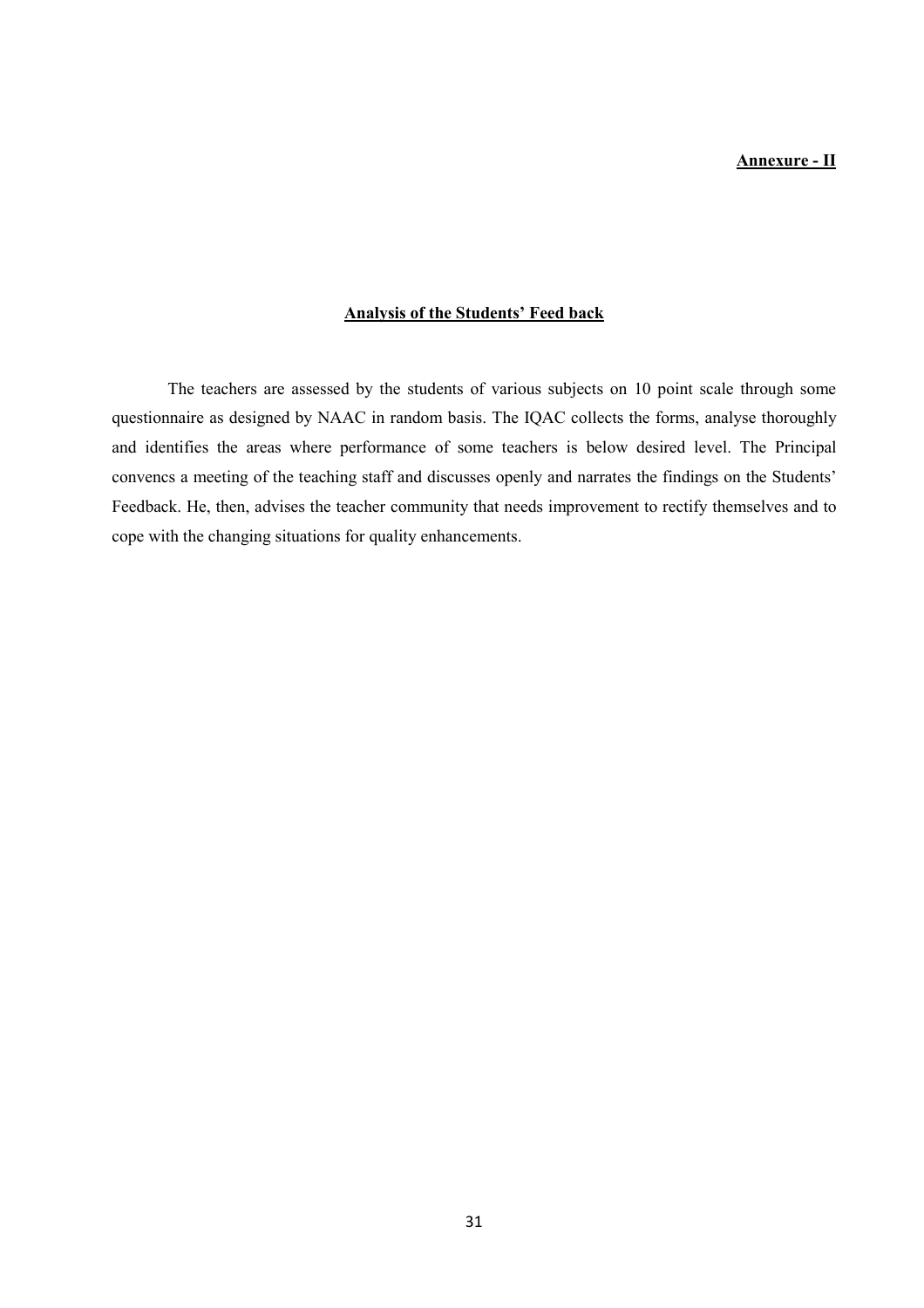### Annexure – III

#### Best practices - I

#### 1. Title of the practice:

Decentralization of administrative works.

### 2. Goal:

The reputation and reliability of an institution is the transparency of Financial Management. In view of this, college authority constitutes several sub-committees to look after the specified functions of these committees independently.

#### 3. The context:

The sub-committees are formally approved by the Governing Body (Management Committee) of the college and hence fully authorized and supported. As a result, no interference is to be faced from any corner.

#### 4. The Practice:

The Principal constitutes the sub-committees in consultation with teaching and non-teaching staff. Each sub-committee is comprised of a few members of the staff including a convener. The Governing Body approves these committees subsequently for a period of two years. The Principal is the ex-officio chairman. The convener convenes the meetings and discusses the related issues in detail and executes the decisions.

#### 5. Evidence of success:

Due to performance of the sub-committees like Building Construction, general purchases, the college has saved a handsome amount than estimated or targeted for the purpose.

#### 6. Problems encountered and Resources required:

The sub-committees are principle making bodies and utilize the allocated fund of the college and hence problems are not encountered. However, the concerned committees prepare budgets, plan and estimates and make ready for placement in UGC or Govt. schemes.

#### 7. Notes:

Decentralization of the administrative works to the efficient and collective body results in clean and transparent administrative system with much reliability. The stake holder specially the staff members get the opportunity for direct involvement in all round development of the college.

#### 8. Contact Details:

| Name of the Principal:   | Dr. Dip Saikia        |
|--------------------------|-----------------------|
| Name of the institution: | Digboi College        |
| City:                    | Digboi                |
| PIN:                     | 786171                |
| Accrediated status:      | $_{\rm B+}$           |
| Phone/Fax:               | 03751-264416          |
| Website:                 | www.digboicollege.com |
| Mobile:                  | +919954487650         |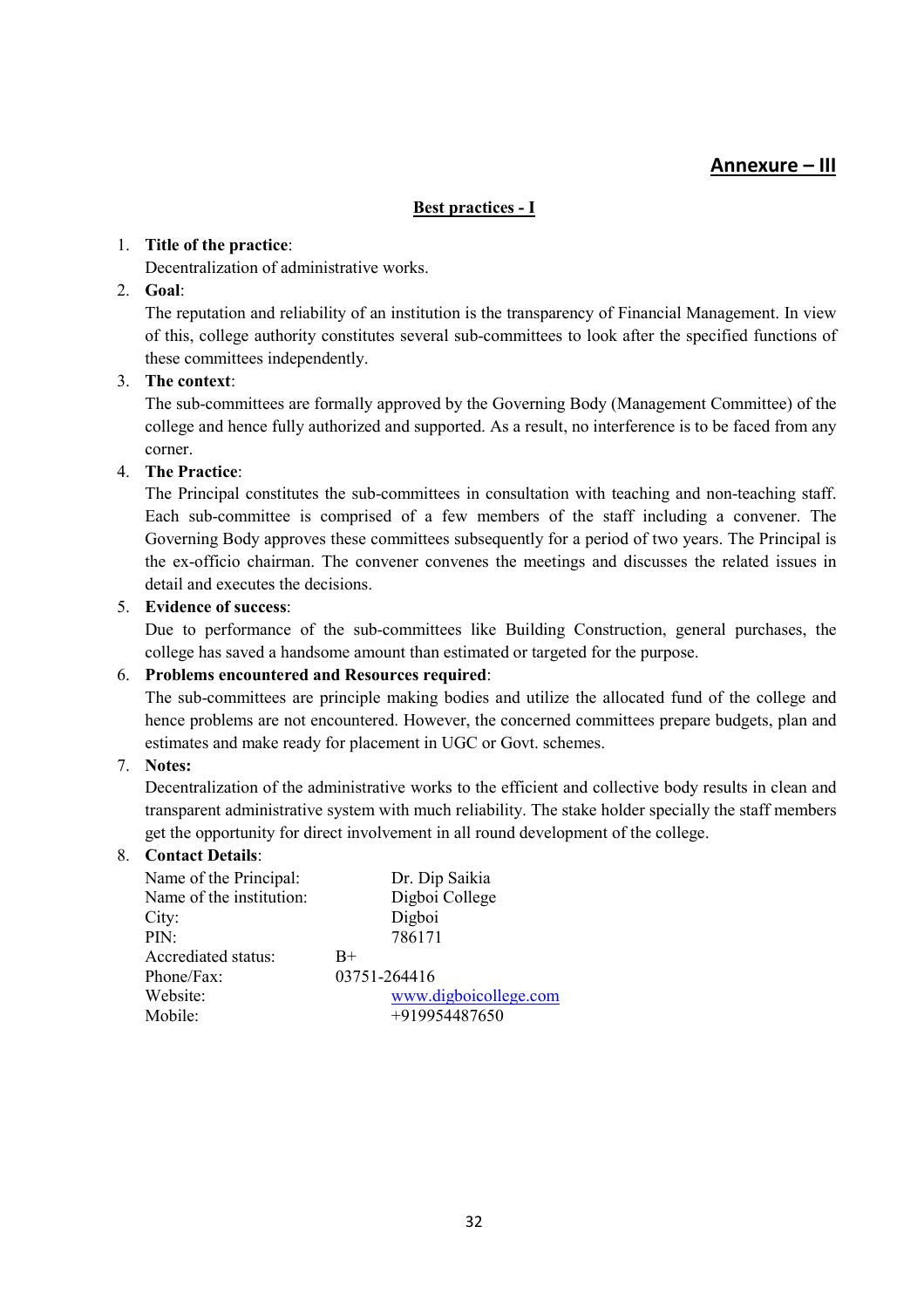### Annexure – IV

## Best practices – II

#### 1. Title of the practice:

Financial support to poor and distressed students

#### 2. Goal:

The college is situated in a backward area and many of the students come of poor family. For them higher education is like a day dream only. In view of this the college and the teaching staff raise funds to provide financial support to the poor but meritorious students. Moreover, every effort has been made so that maximum number of students can enjoy Govt. Scholarships.

#### 3. The context:

As the number of students coming from lower income group is more, so it is really a complicated problem for addressing their acute hardship and the college has to face a challenging problem.

#### 4. The Practice:

The college has created an "Aid Fund" collecting a very nominal amount from the students annually. A sub-committee constituted from this Fund invites application from the poor, meritorious students with proper supporting documents. After screening, the committee selects a number of genuine students and distribute cheques among them. The "Digboi College Teachers' Unit" has also raised a "Fund" by contributing an amount monthly. The Teacher Body also adopts similar procedure to disburse the fund among the selected students. In 2009-10 session 55 numbers of students have been supported by the institution and 142 numbers of students were able to get Govt. Scholarship. Due to financial constraints limited number of students has benefitted. The college has also granted free-ship to some students from its own fund.

#### 5. Evidence of success:

Due to this financial support many students are able to pursue for higher studies. Some of them have been graduated as a result of this practice.

#### 6. Problems encountered and Resources Required:

The college and the Teachers' Body have to face a lot of problems in generating the Fund to a desired level. Moreover, the number of students from lower income group is also high. So, the quantum of support is not sufficient.

#### 7. Notes:

In India many families are still below poverty line and at the same time literacy rate is not satisfactory. In this context, more financial support from any organisation may catalyse the process.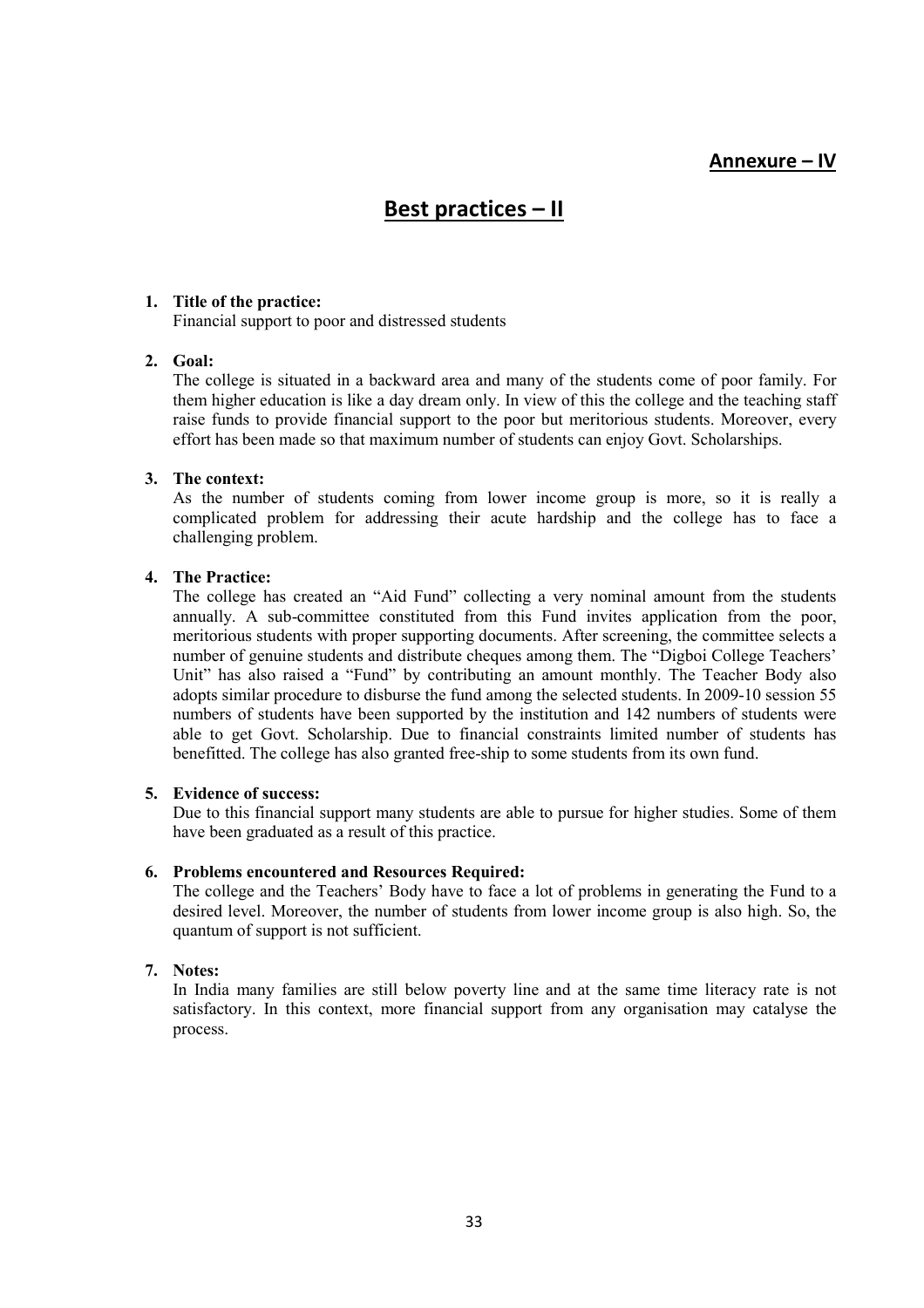#### Annexure – V

### Best practice (III)

#### 1. Title of the practice

Human Resource Management

#### 2. Goal:

 The college aims at assessing the human power requirements for teaching staff, office staff, library staff, fourth grade staff and hostel menials periodically and to recruit as soon as possible if any shortfall is noticed. The IQAC monitors their performances and obtain feed back through students. The IQAC plans for staff development programmes and also provides necessary incentives within its capacity.

#### 3. The practice:

 The learners may be benefited when they get full supports from the administrative staff, teaching and hostel staff. The classes must be regular, reading materials be course oriented and easily borrowable, laboratory be well equipped along with skilled bearers. The IQAC keeps close contact with the departments, the library and the hostels and assesses the man power needed. If any shortage is found then brings it to the notice of the authority and suggests for immediate recruitment. The authority also takes necessary steps to fill up the vacancies owing to retirement of the incumbents or some other reasons. The college being a provincialised one and certain procedures are to be followed and as such the recruitment may be delayed. Nevertheless, during this period the authority recruits for the posts locally on ad – hoc basis by paying salaries from own fund so that the system is not disrupted.

In some cases like hostel menials staff, watchman, cleaner, mali (gardener), security personnel, the Govt do not sanction any posts. In spite of that the college has appointed these non sanctioned posts from its self generated fund for smooth functioning of the college in general and for the benefit of the students in particular.

 The IQAC pays patient hearing to the complaints or collects through complaint box related to any matter of administrative staff and redresses to the best. The teaching faculties have been assessed by the students through a standard format of questionnaire, analyses and identify the specific areas of weakness and intimate the faculties for their self rectification.

The college has always encouraged the faculties to participate in orientation, short – term course, refresher courses for their knowledge upgradation. The teachers are also encouraged to procure research projects, FIP for M. Phill, PhD for their career progression. The teachers are also encouraged to attend and present papers in National, International Seminars and publish books and chapters in edited volumes.

#### 5. Evidence of success

 Due to this practice, the vacancies created in the teaching, non- teaching and fourth grade staff have been filled up at an early date. If not due to lengthy procedure of the Govt the posts have been filled up on ad – hoc basis from the self – generated college fund.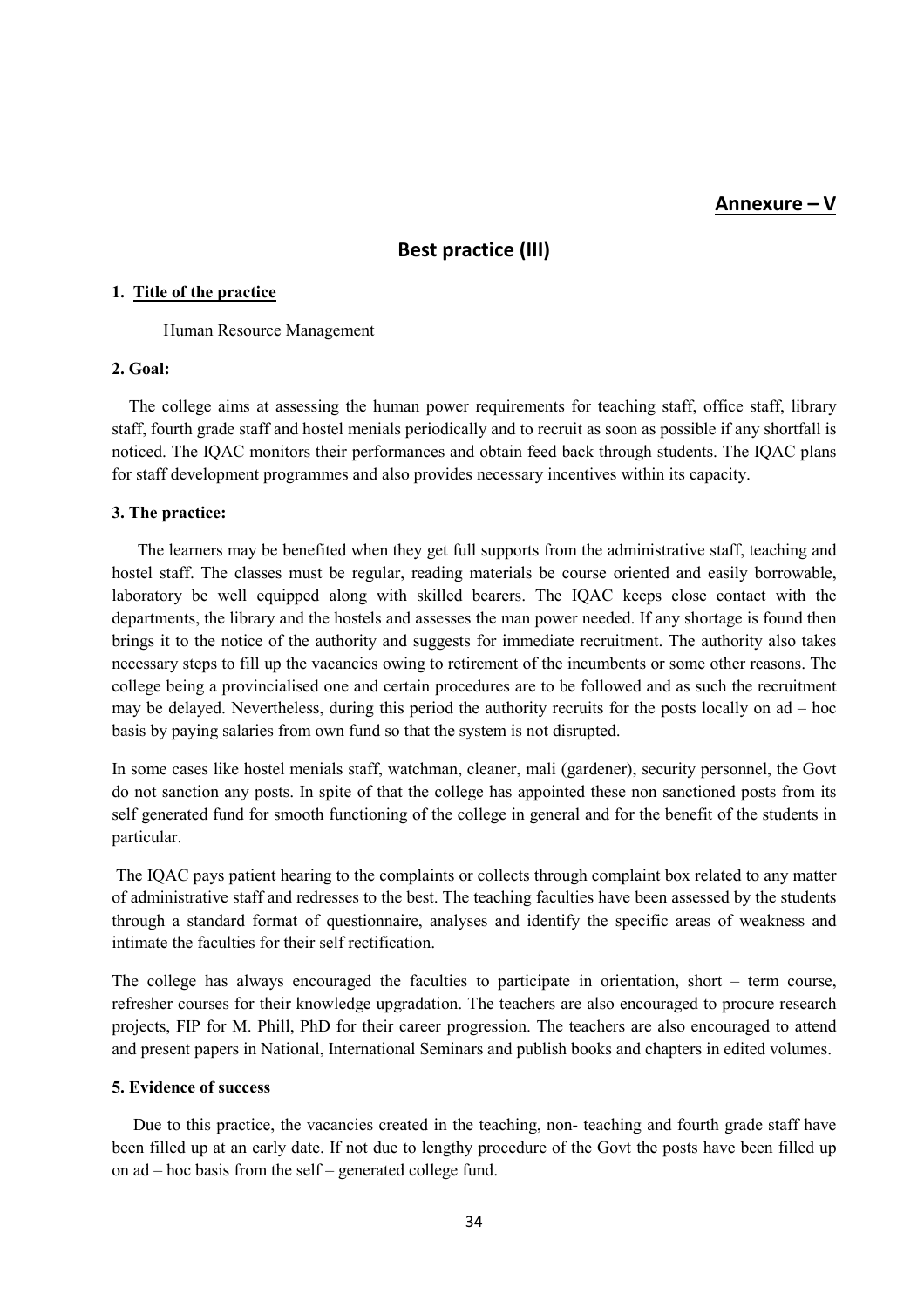A large no. of teachers have been facilitated to attend State/ National/ International seminars and present papers. The teaching faculties have also been facilitated to participate in Refresher, Orientation, short term courses for their knowledge upgradation, to carry out research works for their carrier progression.

The non teaching staff and  $4<sup>th</sup>$  grade staff also have been deputed for training to enhance their work efficiencies and skill development.

#### 6. Problems Encountered and resources required:

 As the Govt rules are to be followed strictly, it takes time to fill up the posts immediately and as such the process is delayed. Again when the teaching faculties have to participate in Refresher/ Orientation/ Short term courses, the classes may be hampered. Notwithstanding, the college authority solves these problems. During the absence of any faculty, the classes have been managed without disruption by the other faculties. In case of delayed filling up of vacancies, the authority appoints on ad hoc basis for which the college has to bear the requisite payments for this purpose from its self generated fund consequent upon resource mobilization.

#### 7. Notes

 In any educational institution, the beneficiaries must be targeted upon the students. The classes must be regularly held, the syllabi be completed and revised if possible and should get all possible help from office/ library/ technical staff. The IQAC strictly follows to extend utmost care for the students. career progression through this practice.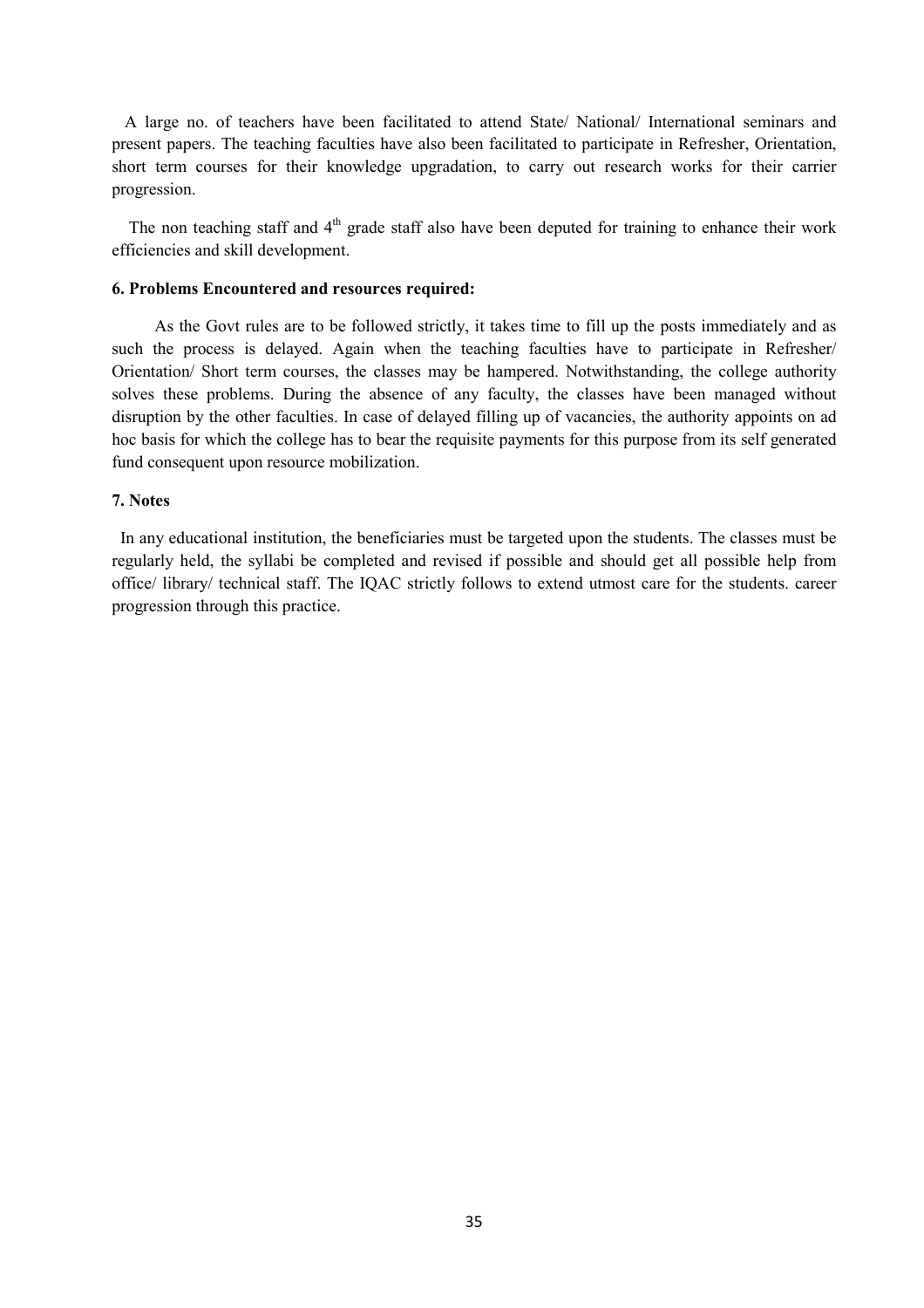### Annexure – VI

## Best Practice – IV

#### 1. Title of the Practice:

"Extension activities"

#### 2. Goal:

In addition to normal academic responsibilities the teaching community has some social responsibilities too as an elite group in bringing up the society to a level of well being. Thus, the motto of extension activities has primarily been ingrained.

#### 3. The Context:

Digboi College takes up some extension activities in collaboration with Assam Science Society, Digboi Branch. About 80% of the life members of the "Society" are from our teaching and non teaching staff. Digboi College authority also extends full support to this organization and encourages to carry out programmes in various places in the vicinity of Digboi. Eventually Digboi College and Assam Science Society, Digboi Branch works symbiotically for the betterment of the general masses and students in particular. So to say, no challenging issues have to be addressed in designing and implementing this practice rather could be practised in an invigorative way.

#### 4. The Practice:

At the initiative of some of the faculty members "Digboi Science Society" had been established in 1995 as a branch of Assam Science Society, Guwahati and was rechristened as "Assam Science Society, Digboi Branch" later on. The science society had MoU with Digboi College Teachers' Unit under the umbrella of Digboi College and since then has been undertaking many programmes as social responsibility in a collaborative way. Just to name a few;

- Organized "State Level Science Exhibition", "Teachers Training Workshop for the teachers of Tinsukia District", Popular talks inviting some renowned scientists, Free health check-up camps in some village areas, various awareness programmes on health, hygiene, drug abuse etc. in the vicinity of Digboi.
- Organized National Children Science Congress (NCSC Tinsukia District Chapter) twice (2006 and 2011) successfully among the students of the district.
- Observe "National Science Day" every year in association with the neighbouring institutions to popularize science.
- Observe "World Environment Day" every year to make aware the people of various environmental issues and environmental protection, about pollution menaces and to check pollution, conserve biodiversity etc. Organizes meetings, rallies with slogans and placards against the ill practices prevailing like superstitious and unscientific mind sets.
- Organizes "District Level Prize Money Science Quiz Competition" among the students of class IX-XII standards, art competition, debate and extempore speech competitions etc.
- A few of the members have been expertise in identifying venomous and non-venomous snakes and imparting training to some students and local people. They have been also rescuing snakes, caring the injured ones and thus protecting some rare species also.
- Digboi College Women Welfare Centre (DCWWC) has also been rendering yeomen's service by organizing flood relief camp, free health check-up camp, child care camp, Food processing and Fruit preservation training to Self-Help Groups etc.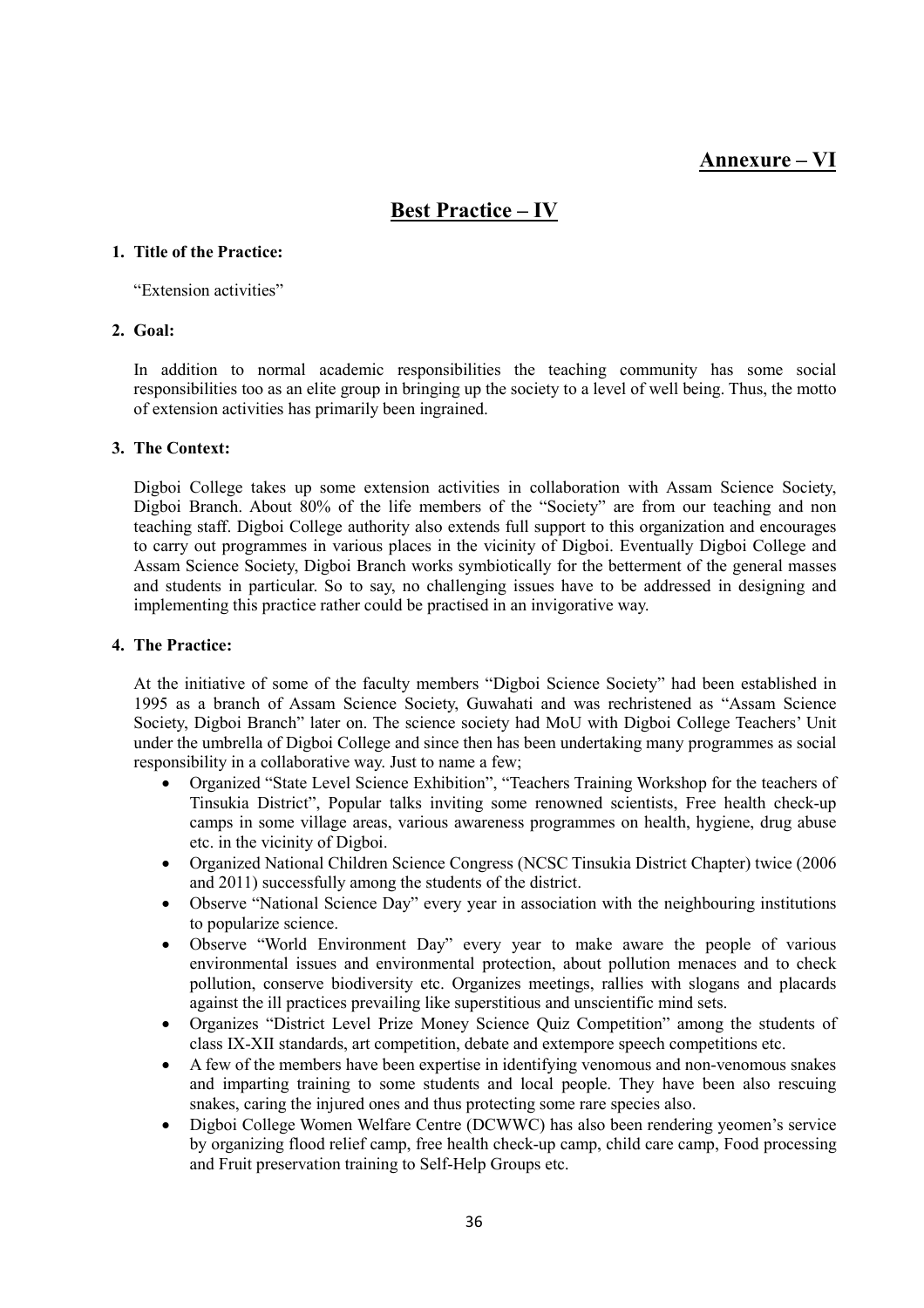• The college has been conducting the State Level Chemistry Olympiad among the students of class IX-XII standards under the aegis of Department of Chemistry, Gauhati University.

#### 5. Evidence of success:

The college has been able to achieve some results by adopting this practice if not to the desired scale of height. Some of the students have earned laurels in state level quiz competitions, competitive entrance examinations etc. One major success needs mention that the people contact our faculty members if and when snakes enter their residences or have a glance at their campuses. The neighbouring localities have become conscious about the environmental pollution and raise their voice and react over these issues.

#### 6. Problems Encountered and Resources Required:

With the introduction of the semester system by the university the faculty members have to devote more time for their primary duties which obviously encounters problems to some extent. Moreover, it cannot be denied of the involvement of a huge fund for effective implementation. But then, the college fraternity is not lagging behind in fulfilling the urge for their social responsibility.

#### 7. Notes:

Just as drops of water can make the vast sea, so by adopting such practice as a stepping stone may ripple far and wide with snowballing effect.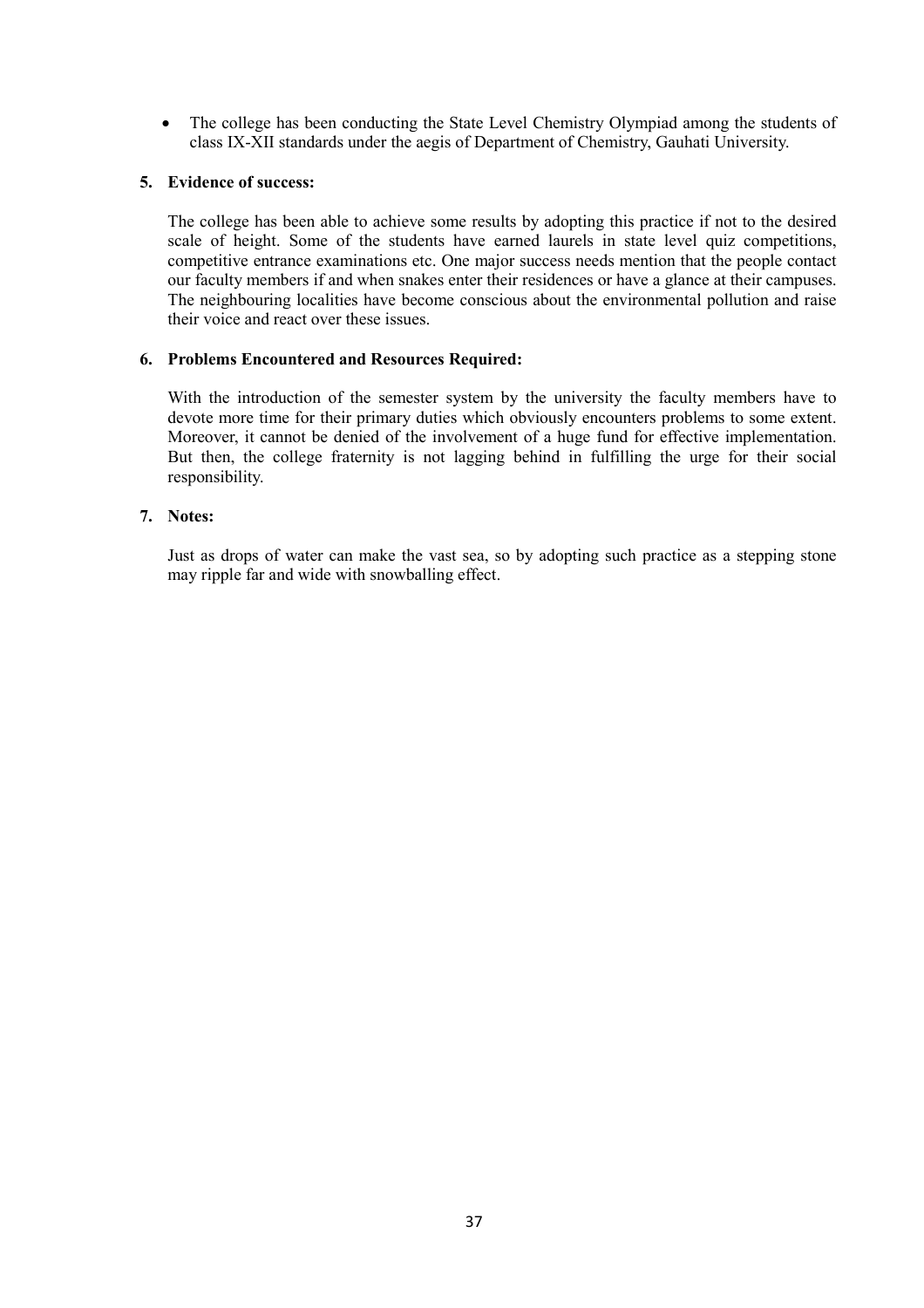### Annexure – VII

## Best practice – V

1. Title of the practice: "Technology upgradation"

#### 2. Goal:

The whole world had changed suddenly with the advent of information technology and a new era began. The world had been transformed to a global village and at control of a finger tip. In pursuit of this, computer literacy has appeared at fast track and foremost frontier at present. To cope up with these all, the college has also given much impetus in this front.

#### 3. The context:

Most of the teaching and non-teaching staff were not well versed in computer knowledge. The college had to face some difficulties in this challenging issue and had to address these problems in upgrading this practice.

#### 4. The Practice:

A few years back the college had been running with manual system in the office, library and the departments too. As the staff were lacking knowledge of computer, so the college planned first to literate the office staff as well as the teaching staff with computer knowledge. Computer literacy programme with deigned syllabus were organized and imparted training by some of our own faculty members from computer department and others. The official works had been completely compoutersied by installing some softwares. The office staffs were also deputed for training to enhance their competency. INFLIBNET supported SOUL software had also been installed in the library for data management and the librarian was deputed for training. Internet facility has also been provided to the office, library, teacher's common room and some departments with free access. Very shortly all the departments will have internet facility. Moreover, an internet browsing centre for students with free access is all set to ready for opening at the library. UGC sponsored NME broad band connections were provided to 15 faculty members and 5 for students browsing centre. INFLIBNET supported N – LIST facility had also been provided to almost all the faculty members. The college possesses 70 computer sets at present and 20 more sets to be added very shortly. The college had already established a centralized computer centre-cum laboratory.

 The college installed CCTV camera in main entrance gate, administrative building and in some important spots of the buildings. Intercom facility had been installed to every department, office, library and the college canteen. From next year the results of internal examinations will be available on-line. Setting up of departmental self service portal (DSSP) is in process. The college has a plan to install 'Community Radio'. The manual attendance register of the staff had been replaced by a face detector biometric machine. An advance litho machine (copy printer), data card machine 800 (For I/Card), LCD projectors were purchased.

#### 5. Evidence of Success:

It needs mention that the college has been successful in excelling technological up gradation though not to the targeted scale of height. Almost all the faculty members and office members have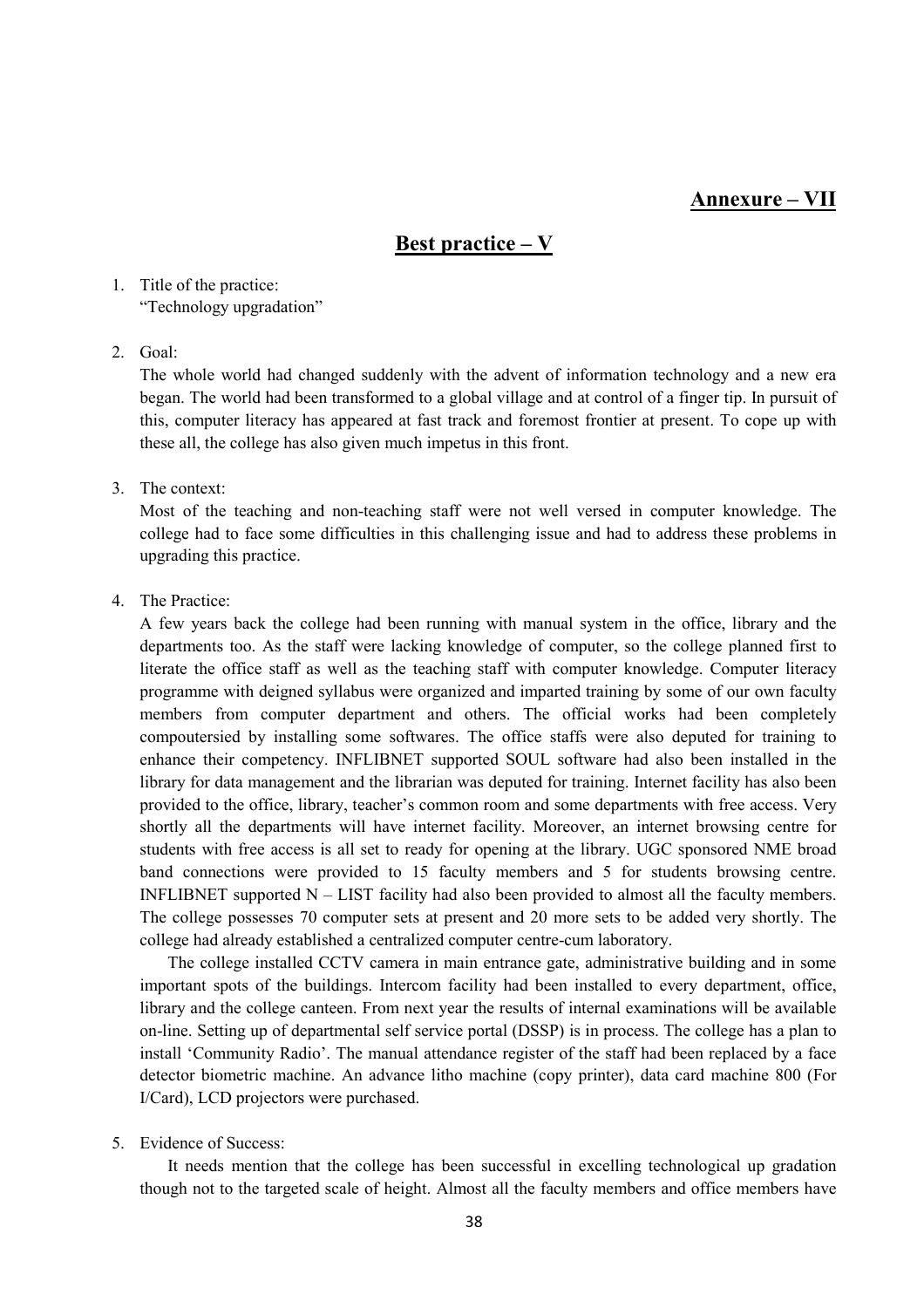been trained the computer skills to a satisfactory level. Teachers and students avail free access to internet.

6. Problems Encountered and Resource Required:

The college has the target of transforming the class rooms with SMART BOARD facility for enhancing ICT enabled environment, the implementation of which needs a huge fund and thus problems encountered.

7. Notes:

The college had to adopt the uphill – task of bringing the most computers – unskilled staff members to a certain level of skilled ones through computer literacy programmes. This might be the source of inspiration not only on the technology up gradation but in some other unveiled aspects.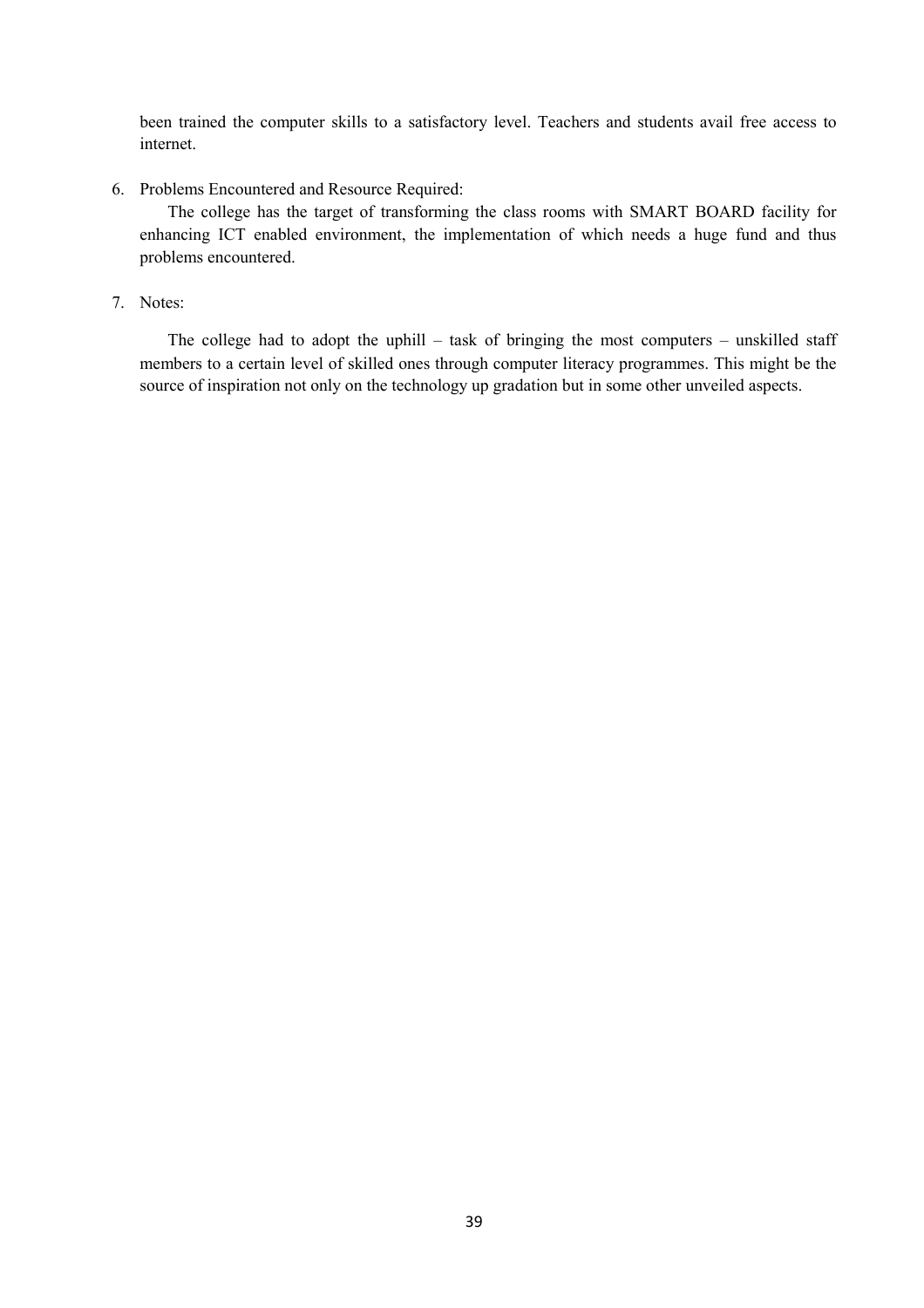#### Annexure – VIII

#### Best Practice –VI

### 1. Title of the Practice:

"Blood Donation"

#### 2. Goal:

The very term "donation" has its own significance, a symbol of generosity ever perceived. Donation of blood to a patient in dire necessity or to a traumatic person is even most precious of all. In view of this, organizing blood donation camp by the institution adds new dimension to it.

#### 3. The Context:

 Digboi College NCC unit has been organizing such blood donation camps for the last few years in association with 26 Assam (Independent) Coy, Digboi. The college authority also extends all possible help in this regard and encourages the adult students for voluntary donation of blood. Unfortunately, there is no any blood bank in Digboi and as such the college has to invite technically expertise persons from Tinsukia Civil Hospital or Assam Medical College, Dibrugarh for collection of blood from the donors.

#### 4. The Practice:

The college admission form incorporates the provision for "Blood Group" and contact numbers of the students with supporting documents. So, this ready reckoner system helps to call the students with requisite blood group at the time of emergency. The NCC unit of Digboi College has given much effort in organizing "Blood Donation" camp on several occasions,. The NCC unit organized a day long "Blood Donation" camp on 26-11-2012 on the occasion of NCC Day in association with 26 Assam (I) Coy. A team of doctors and para-medical staff of Assam Medical College, Dibrugarh collected the blood from 50 voluntary donor cadets. The NCC unit also organized another camp on the occasion of "National Voluntary Blood Donation Day" on 1<sup>st</sup> October 2013 in association with 26 Assam (I) Coy NCC and Assam Medical College, Dibrugarh. 85 cadets came forward for voluntary donation of blood out of which blood was collected only from 52 cadets by the doctors and paramedical staff of AMC, Dibrugarh. It needs mention that Digboi College was ranked as  $3<sup>rd</sup>$  highest contribution of Voluntary Blood Donation in the year 2013-14. Office of the state of the Art Model Blood Bank", Assam Medical College and Hospital, Dibrugarh, Assam awarded "Certificate of Appreciation for this achievement.

#### 5. Evidence of success:

It may be mentioned with satisfaction that in each "Blood Donation Camp" more numbers of cadets and students than targeted came forward for voluntary donation of blood. On observing this enthusiastic and sacrificial attitude of the NCC cadets and students, the college authority has decided to organize "Voluntary Blood Donation Camp" regularly in the years to come.

#### 6. Problems Encountered and Resources Required:

The main problem encountered in organizing "Blood Donation Camp" is that there is no Blood Bank facility at Digboi. Moreover, the financial involvement is pretty large. Notwithstanding, the college will organize such camps on regular basis if possible with more frequencies.

#### 7. Notes: